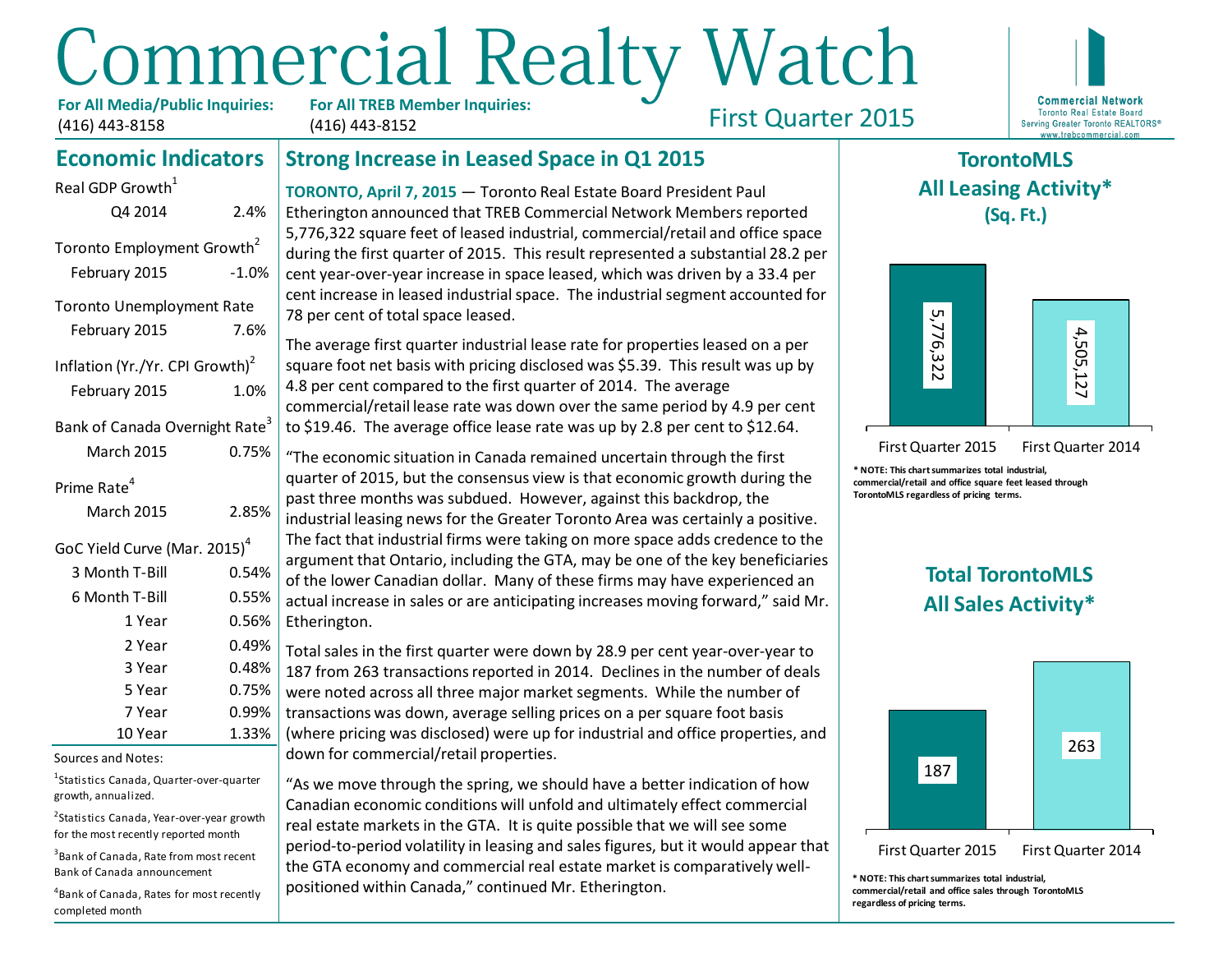**Total TorontoMLS Leasing Activity\***



**\* NOTE: This chart summarizes total industrial, commercial/retail and office square feet leased through TorontoMLS regardless of pricing terms. Source: TREB**

# **TorontoMLS Average Lease Rates (\$/Sq.Ft. Net)\***



**\* NOTE: Average lease rates are reported only for those properties sold on a per square foot net basis and for which the selling price was disclosed. Source: TREB**

**Total TorontoMLS Sales Activity\* (Number of Sales)**



**\* NOTE: This chart summarizes total industrial and commercial/retail sales through TorontoMLS regardless of pricing terms. Source: TREB**

# **TorontoMLS Average Sale Price (\$/Sq. Ft.)\***



**\* NOTE: Average sale prices are reported only for those properties for which the selling price was disclosed. Source: TREB**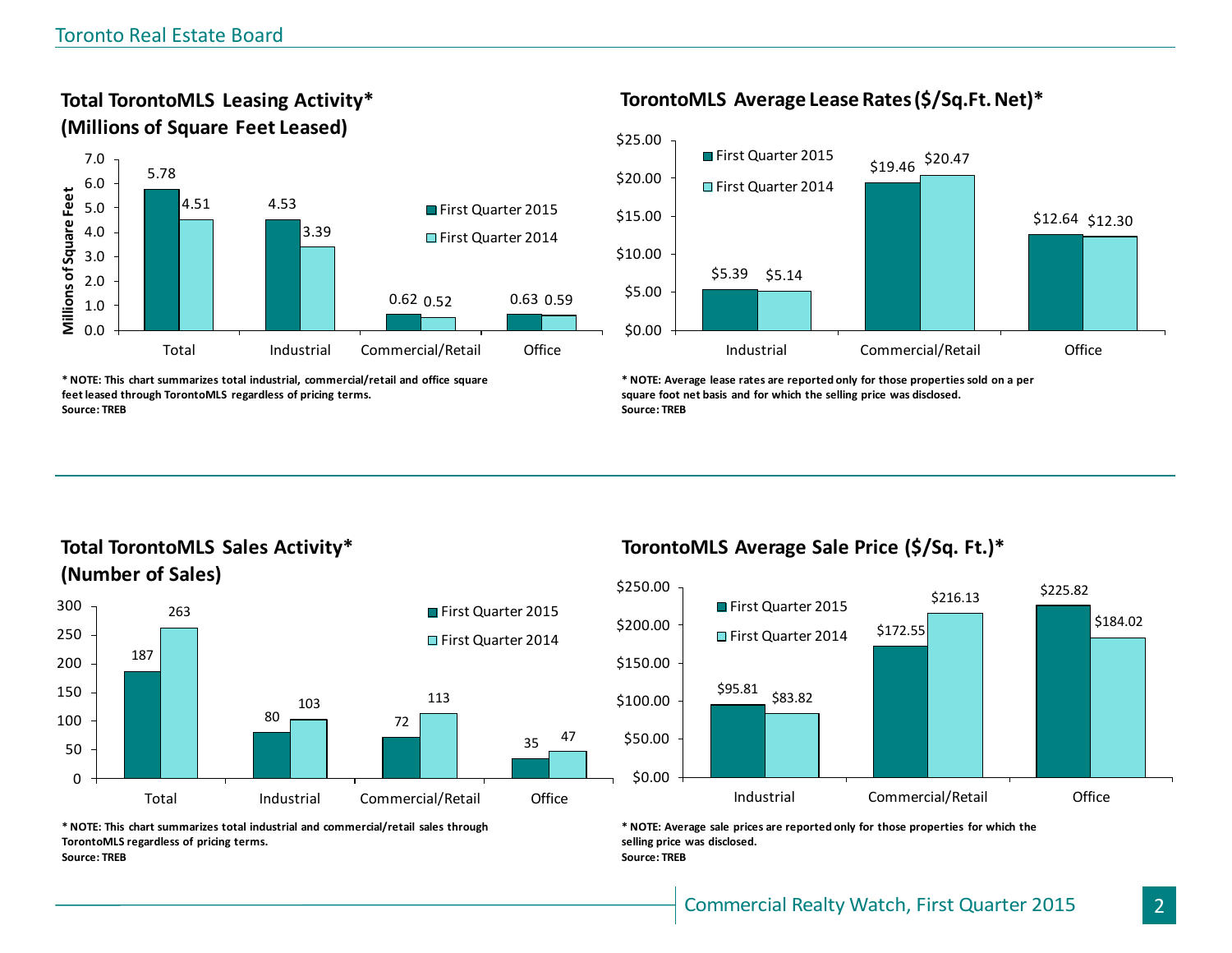#### **SUMMARY OF INDUSTRIAL LEASING**

# **TRANSACTIONS COMPLETED ON A PER SQUARE FOOT NET BASIS, WITH PRICING DISCLOSED\***

#### **ALL TREB AREAS**

|                                  | <b>All Transactions</b> |           |               |                | 0 to 5,000 Square Feet   |                |                | 5,001 to 15,000 Square Feet |                |                | 15,001 to 50,000 Square Feet |                          |                  | 50,001 + Square Feet     |                          |
|----------------------------------|-------------------------|-----------|---------------|----------------|--------------------------|----------------|----------------|-----------------------------|----------------|----------------|------------------------------|--------------------------|------------------|--------------------------|--------------------------|
|                                  | # Trans.                | Sq. Ft.   | \$/SF Net     | # Trans.       | Sq. Ft.                  | \$/SF Net      | # Trans.       | Sq. Ft.                     | \$/SF Net      | # Trans.       | Sq. Ft.                      | \$/SF Net                | # Trans.         | Sq. Ft.                  | \$/SF Net                |
| <b>TREB Total</b>                | 210                     | 1,700,320 | \$5.39        | 140            | 358,870                  | \$6.88         | 45             | 386,007                     | \$6.00         | 21             | 601,186                      | \$4.82                   | $\overline{4}$   | 354,257                  | \$4.19                   |
| <b>Halton Region</b>             | $\overline{4}$          | 6,861     | \$8.25        | $\overline{4}$ | 6,861                    | \$8.25         | $\mathbf{0}$   |                             |                | $\mathbf{0}$   |                              | $\blacksquare$           | $\mathbf{0}$     |                          |                          |
| Burlington                       | 0                       | $\sim$    | $\sim$        | $\mathbf 0$    | $\overline{\phantom{a}}$ | ÷.             | $\mathbf 0$    |                             | $\sim$         | $\mathbf 0$    |                              | $\overline{\phantom{a}}$ | $\mathbf 0$      | ÷.                       | $\sim$                   |
| <b>Halton Hills</b>              | $\mathbf{1}$            | 1,740     | \$9.90        | $\mathbf{1}$   | 1,740                    | \$9.90         | $\Omega$       | ÷.                          | a.             | $\overline{0}$ | ÷.                           | $\sim$                   | $\Omega$         | $\omega$                 | ÷                        |
| Milton                           | $\mathbf 0$             | $\omega$  | $\sim$        | $\mathbf 0$    | $\mathcal{L}$            | $\omega$       | $\Omega$       | $\sim$                      | $\omega$       | $\mathbf 0$    | $\overline{a}$               | $\mathcal{L}$            | $\mathbf 0$      | $\sim$                   | ÷.                       |
| Oakville                         | $\overline{3}$          | 5,121     | \$7.70        | $\overline{3}$ | 5,121                    | \$7.70         | $\mathbf{0}$   | ÷                           | ÷              | $\overline{0}$ |                              | ÷                        | $\mathbf{0}$     | $\sim$                   | i.                       |
| <b>Peel Region</b>               | 78                      | 460,069   | \$5.42        | 55             | 146,935                  | \$6.02         | 18             | 167,701                     | \$5.51         | 5              | 145,433                      | \$4.72                   | $\bf{0}$         | $\blacksquare$           | $\blacksquare$           |
| <b>Brampton</b>                  | 13                      | 92,797    | \$5.54        | 8              | 17,487                   | \$6.91         | $\overline{3}$ | 21,607                      | \$4.42         | $\overline{2}$ | 53,703                       | \$5.54                   | $\boldsymbol{0}$ | $\sim$                   | $\sim$                   |
| Caledon                          | $\mathbf{0}$            | ÷         | $\omega$      | $\mathbf{0}$   | $\omega$                 | $\omega$       | $\mathbf{0}$   | G.                          | ÷.             | $\overline{0}$ | ÷.                           | $\sim$                   | $\mathbf{0}$     | ٠                        | ÷                        |
| Mississauga                      | 65                      | 367,272   | \$5.39        | 47             | 129,448                  | \$5.89         | 15             | 146,094                     | \$5.67         | 3              | 91,730                       | \$4.25                   | $\mathbf 0$      | $\sim$                   | $\sim$                   |
| <b>City of Toronto</b>           | 61                      | 571,876   | \$5.23        | 37             | 99,167                   | \$7.28         | 15             | 120,556                     | \$7.42         | $\overline{7}$ | 188,186                      | \$3.80                   | $\overline{2}$   | 163,967                  | \$4.03                   |
| West                             | 36                      | 312,768   | \$4.35        | 24             | 65,908                   | \$6.91         | $\overline{7}$ | 60,076                      | \$5.20         | 4              | 116,429                      | \$3.30                   | $\mathbf{1}$     | 70,355                   | \$2.95                   |
| Central                          | 6                       | 35,433    | \$15.69       | 3              | 12,569                   | \$11.71        | 3              | 22,864                      | \$17.87        | $\overline{0}$ |                              | ÷,                       | $\mathbf{0}$     |                          | ÷                        |
| East                             | 19                      | 223,675   | \$4.81        | 10             | 20,690                   | \$5.77         | 5              | 37,616                      | \$4.59         | 3              | 71,757                       | \$4.61                   | $\mathbf{1}$     | 93,612                   | \$4.85                   |
| <b>York Region</b>               | 58                      | 454,546   | \$5.91        | 40             | 96,025                   | \$7.72         | 10             | 77,950                      | \$6.00         | $\overline{7}$ | 216,572                      | \$5.65                   | $\mathbf{1}$     | 63,999                   | \$3.95                   |
| Aurora                           | $\overline{2}$          | 6,729     | \$6.81        | $\mathbf{1}$   | 1,555                    | \$7.00         | $\mathbf{1}$   | 5,174                       | \$6.75         | $\mathbf 0$    | $\sim$                       | $\sim$                   | $\mathbf 0$      | $\sim$                   | $\overline{\phantom{a}}$ |
| E. Gwillimbury                   | $\mathbf{1}$            | 2,500     | \$7.20        | $\mathbf{1}$   | 2,500                    | \$7.20         | $\mathbf{0}$   |                             | u,             | $\mathbf{0}$   |                              |                          | $\mathbf{0}$     |                          |                          |
| Georgina                         | 0                       | $\sim$    | $\sim$        | $\pmb{0}$      | $\mathcal{L}$            | $\sim$         | $\mathbf 0$    | $\sim$                      | $\omega$       | $\mathbf 0$    | $\sim$                       | $\mathbf{r}$             | $\mathbf 0$      | $\sim$                   | $\sim$                   |
| <b>King</b>                      | $\mathbf{0}$            | ¥.        | u,            | $\mathbf{0}$   | $\omega$                 | ÷              | $\mathbf{0}$   | ÷.                          | ¥.             | $\overline{0}$ | ÷.                           | ÷.                       | $\mathbf{0}$     | ÷                        | Ξ                        |
| Markham                          | 16                      | 65,728    | \$7.24        | 13             | 32,579                   | \$8.39         | $\overline{2}$ | 17,742                      | \$6.66         | $\mathbf{1}$   | 15,407                       | \$5.50                   | $\mathbf 0$      | $\sim$                   | $\overline{a}$           |
| <b>Newmarket</b>                 | 5                       | 20,169    | \$6.76        | $\overline{4}$ | 12,111                   | \$7.26         | $\mathbf{1}$   | 8,058                       | \$6.00         | $\mathbf{0}$   | ÷.                           | $\omega$                 | $\mathbf{0}$     |                          |                          |
| Richmond Hill                    | $\overline{7}$          | 104,168   | \$5.60        | 3              | 4,860                    | \$8.39         | $\overline{2}$ | 13,614                      | \$6.95         | $\overline{2}$ | 85,694                       | \$5.22                   | $\mathbf 0$      | $\sim$                   | $\sim$                   |
| Vaughan                          | 26                      | 252,102   | \$5.57        | 17             | 39,270                   | \$7.35         | 4              | 33,362                      | \$5.14         | $\overline{4}$ | 115,471                      | \$5.98                   | $\mathbf{1}$     | 63,999                   | \$3.95                   |
| Whitchurch-Stouffville           | $\mathbf{1}$            | 3,150     | \$6.95        | 1              | 3,150                    | \$6.95         | 0              |                             |                | 0              |                              |                          | $\mathbf 0$      |                          |                          |
| <b>Durham Region</b>             | 9                       | 206,968   | \$4.52        | $\overline{4}$ | 9,882                    | \$6.58\$       | $\overline{2}$ | 19,800                      | \$1.60         | $\overline{2}$ | 50,995                       | \$5.32                   | $\mathbf{1}$     | 126,291                  | \$4.50                   |
| Ajax                             | $\mathbf{1}$            | 5,400     | \$4.75        | $\mathbf 0$    | $\sim$                   | ÷.             | $\mathbf{1}$   | 5,400                       | \$4.75         | $\mathbf 0$    |                              | $\sim$                   | $\mathbf 0$      |                          |                          |
| <b>Brock</b>                     | $\mathbf{0}$            | $\omega$  | $\omega$      | $\mathbf{0}$   | $\Box$                   |                | $\mathbf{0}$   | $\omega$                    | $\omega$       | $\mathbf{0}$   |                              | $\omega$                 | $\mathbf{0}$     | $\blacksquare$           |                          |
| Clarington                       | $\mathbf{1}$            | 1,703     | \$10.57       | $\mathbf{1}$   | 1,703                    | \$10.57        | $\mathbf 0$    | $\sim$                      | ÷.             | 0              | $\sim$                       | ÷.                       | $\mathbf 0$      | ÷.                       | $\sim$                   |
| Oshawa                           | $\mathbf{0}$            |           |               | $\mathbf{0}$   |                          |                | $\mathbf{0}$   |                             | a.             | $\overline{0}$ |                              |                          | $\mathbf{0}$     |                          |                          |
| Pickering                        | 4                       | 162,603   | \$4.18        | $\mathbf{1}$   | 4,300                    | \$5.95         | $\mathbf{1}$   | 14,400                      | \$0.42         | $\mathbf{1}$   | 17,612                       | \$4.50                   | $\mathbf{1}$     | 126,291                  | \$4.50                   |
| Scugog                           | $\mathbf{0}$            |           | ÷             | $\mathbf{0}$   | ä,                       |                | $\mathbf{0}$   | ä,                          | u,             | $\overline{0}$ |                              | $\overline{\phantom{a}}$ | $\mathbf{0}$     |                          |                          |
| Uxbridge                         | $\mathbf 0$             | $\sim$    | $\mathcal{L}$ | $\mathbf 0$    | $\bar{z}$                | $\sim$         | $\mathbf 0$    | $\sim$                      | $\omega$       | $\mathbf 0$    | $\sim$                       | ÷,                       | $\mathbf 0$      | $\overline{\phantom{a}}$ | $\sim$                   |
| Whitby                           | 3                       | 37,262    | \$5.73        | $\overline{2}$ | 3,879                    | \$5.53         | $\mathbf{0}$   | $\sim$                      | $\sim$         | $\mathbf{1}$   | 33,383                       | \$5.75                   | $\mathbf{0}$     | $\sim$                   | $\sim$                   |
| <b>Dufferin County</b>           | $\bf{0}$                |           | $\sim$        | $\bf{0}$       | $\blacksquare$           | $\sim$         | $\bf{0}$       | $\sim$                      | $\sim$         | $\bf{0}$       |                              | $\sim$                   | $\bf{0}$         | $\sim$                   | $\omega$                 |
| Orangeville                      | $\Omega$                | $\sim$    | $\sim$        | $\Omega$       | $\omega$                 | ÷.             | $\Omega$       | $\omega$                    | ÷.             | $\mathbf 0$    | $\sim$                       | $\sim$                   | $\mathbf 0$      | $\omega$                 | $\sim$                   |
| <b>Simcoe County</b>             | $\mathbf{0}$            |           | $\omega$      | $\mathbf{0}$   |                          | $\blacksquare$ | $\mathbf{0}$   |                             | $\blacksquare$ | $\mathbf{0}$   |                              | $\blacksquare$           | $\mathbf{0}$     |                          |                          |
| Adjala-Tosorontio                | $\pmb{0}$               | $\sim$    | $\sim$        | $\pmb{0}$      | $\bar{z}$                | $\sim$         | $\mathbf 0$    | $\sim$                      | $\omega$       | 0              | $\sim$                       | $\omega$                 | $\mathbf 0$      | $\overline{\phantom{a}}$ | $\sim$                   |
| <b>Bradford West Gwillimbury</b> | $\mathbf{0}$            |           | ÷             | $\Omega$       | u,                       | ÷.             | $\mathbf{0}$   |                             | ÷.             | $\mathbf{0}$   |                              | $\sim$                   | $\mathbf{0}$     | ٠                        | ÷.                       |
| Essa                             | $\Omega$                | ÷.        | $\sim$        | $\Omega$       | $\sim$                   | ÷.             | $\Omega$       |                             | $\sim$         | $\mathbf 0$    | $\sim$                       | ÷.                       | $\Omega$         | $\sim$                   |                          |
| Innisfil                         | $\Omega$                |           |               | $\Omega$       |                          |                | $\Omega$       |                             |                | $\Omega$       |                              | Ξ                        | $\Omega$         |                          |                          |
| New Tecumseth                    | $\Omega$                |           |               | $\Omega$       |                          |                | $\Omega$       |                             |                | $\Omega$       |                              |                          | $\Omega$         |                          |                          |

**\***<br>**NOTE: Figures in this table cover transactions completed on a per square foot net basis and for which pricing was disclosed during the reporting period. This differs from the chart summarizing square feet <b>incipally leased on Page 2 of this report, which covers all leasing transactions in the TREB service area.**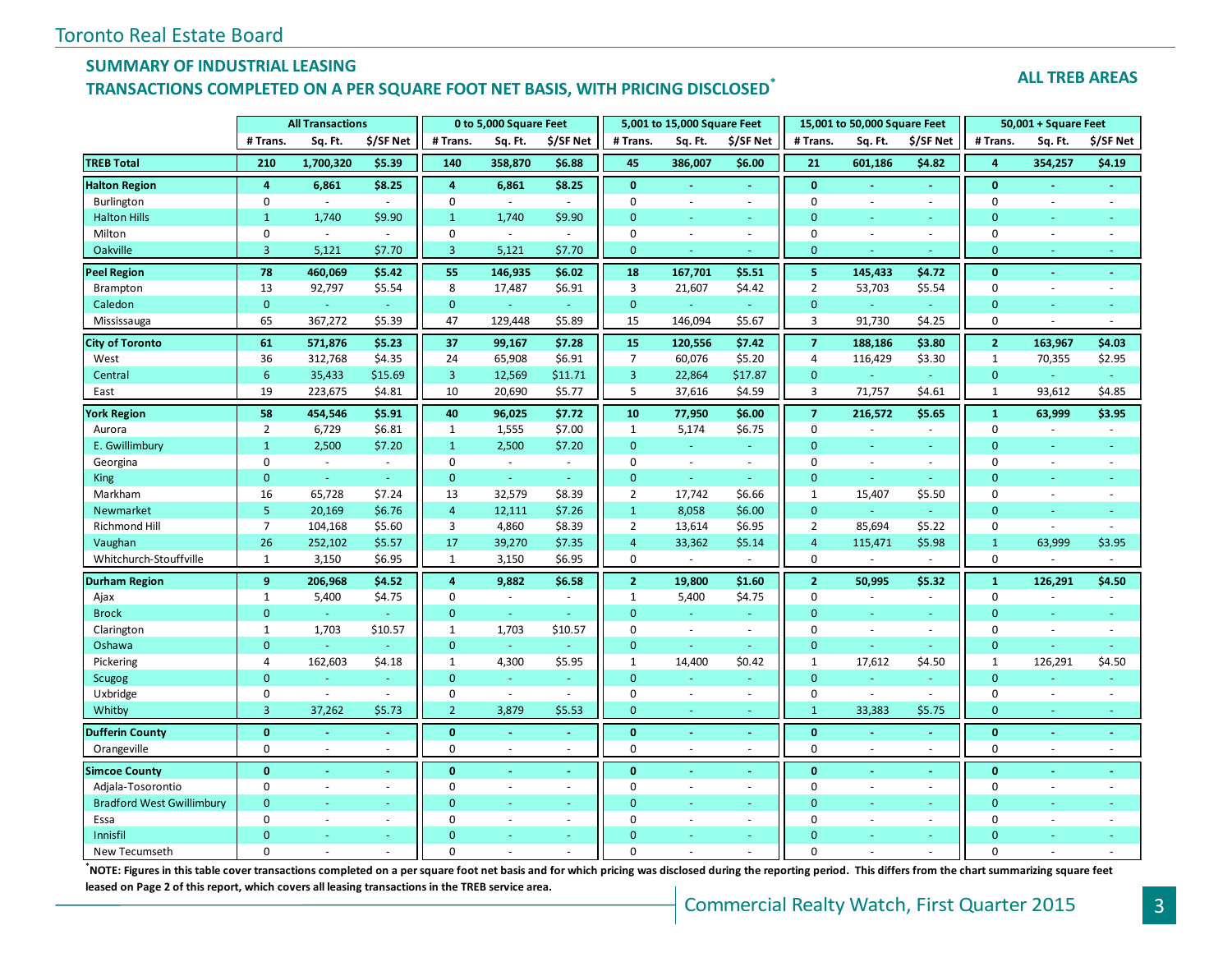# **SUMMARY OF INDUSTRIAL LEASING**

#### **TRANSACTIONS COMPLETED ON A PER SQUARE FOOT NET BASIS, WITH PRICING DISCLOSED**

#### **CITY OF TORONTO**

|                        | <b>All Transactions</b> |                |                          |                | 0 to 5,000 Square Feet   |                          |                         | 5,001 to 15,000 Square Feet |                |                         | 15,001 to 50,000 Square Feet |                          |                | 50,001 + Square Feet     |                          |
|------------------------|-------------------------|----------------|--------------------------|----------------|--------------------------|--------------------------|-------------------------|-----------------------------|----------------|-------------------------|------------------------------|--------------------------|----------------|--------------------------|--------------------------|
|                        | # Trans.                | Sq. Ft.        | \$/SF Net                | # Trans.       | Sq. Ft.                  | \$/SF Net                | # Trans.                | Sq. Ft.                     | \$/SF Net      | # Trans.                | Sq. Ft.                      | \$/SF Net                | # Trans.       | Sq. Ft.                  | \$/SF Net                |
| <b>TREB Total</b>      | 210                     | 1,700,320      | \$5.39                   | 140            | 358,870                  | \$6.88                   | 45                      | 386,007                     | \$6.00         | 21                      | 601,186                      | \$4.82                   | 4              | 354,257                  | \$4.19                   |
| <b>City of Toronto</b> | 61                      | 571,876        | \$5.23                   | 37             | 99,167                   | \$7.28                   | 15                      | 120,556                     | \$7.42         | $\overline{7}$          | 188,186                      | \$3.80                   | $\overline{2}$ | 163,967                  | \$4.03                   |
| <b>Toronto West</b>    | 36                      | 312,768        | \$4.35                   | 24             | 65,908                   | \$6.91                   | $\overline{7}$          | 60,076                      | \$5.20         | $\overline{a}$          | 116,429                      | \$3.30                   | $\mathbf{1}$   | 70,355                   | \$2.95                   |
| Toronto W01            | 4                       | 9,172          | \$12.90                  | 4              | 9,172                    | \$12.90                  | $\mathbf 0$             |                             | $\blacksquare$ | $\mathbf 0$             |                              |                          | $\mathbf 0$    |                          |                          |
| Toronto W02            | $\overline{2}$          | 20,808         | \$4.24                   | $\mathbf{1}$   | 4,000                    | \$10.50                  | $\mathbf{0}$            | $\sim$                      | $\sim$         | $\mathbf{1}$            | 16,808                       | \$2.75                   | $\mathbf{0}$   | ٠                        | ٠                        |
| Toronto W03            | 1                       | 6,000          | \$9.00                   | $\mathbf 0$    | $\blacksquare$           | $\sim$                   | 1                       | 6,000                       | \$9.00         | $\mathbf 0$             | $\overline{\phantom{a}}$     | $\sim$                   | $\mathbf 0$    | $\sim$                   | $\sim$                   |
| Toronto W04            | $\overline{2}$          | 18,200         | \$5.03                   | $\mathbf{0}$   | $\omega$                 | $\sim$                   | $\overline{2}$          | 18,200                      | \$5.03         | $\mathbf{0}$            | $\omega$                     | $\sim$                   | $\mathbf{0}$   | $\omega$                 | $\omega$                 |
| Toronto W05            | 16                      | 174,769        | \$3.53                   | 11             | 27,473                   | \$5.50                   | $\overline{2}$          | 17,730                      | \$3.79         | $\overline{2}$          | 59,211                       | \$3.21                   | $\mathbf{1}$   | 70,355                   | \$2.95                   |
| <b>Toronto W06</b>     | 5.                      | 63,128         | \$4.45                   | 3              | 10,172                   | \$6.33                   | $\mathbf{1}$            | 12,546                      | \$5.50         | $\mathbf{1}$            | 40,410                       | \$3.65                   | $\mathbf{0}$   |                          | ÷                        |
| Toronto W07            | $\mathbf 0$             | $\sim$         | $\sim$                   | $\mathbf 0$    | $\sim$                   | $\sim$                   | $\mathbf 0$             | $\sim$                      | $\sim$         | $\mathbf 0$             | $\sim$                       | $\sim$                   | $\mathbf 0$    | $\sim$                   | $\overline{a}$           |
| <b>Toronto W08</b>     | $\mathbf{1}$            | 2,901          | \$4.95                   | $\mathbf{1}$   | 2,901                    | \$4.95                   | $\mathbf{0}$            | $\sim$                      | $\sim$         | $\overline{0}$          | ÷.                           | $\sim$                   | $\mathbf{0}$   | $\sim$                   | ÷.                       |
| Toronto W09            | $\mathbf 0$             | $\omega$       | $\sim$                   | 0              | $\omega$                 | $\sim$                   | $\mathbf 0$             | $\sim$                      | $\sim$         | $\mathbf 0$             | $\overline{\phantom{a}}$     | $\sim$                   | $\mathbf 0$    | $\overline{\phantom{a}}$ | $\overline{\phantom{a}}$ |
| Toronto W10            | 5                       | 17,790         | \$5.39                   | 4              | 12,190                   | \$5.34                   | $\mathbf{1}$            | 5,600                       | \$5.50         | $\mathbf{0}$            |                              | $\overline{\phantom{a}}$ | $\mathbf{0}$   | $\omega$                 | ٠                        |
| <b>Toronto Central</b> | 6 <sup>1</sup>          | 35,433         | \$15.69                  | 3              | 12,569                   | \$11.71                  | $\overline{\mathbf{3}}$ | 22,864                      | \$17.87        | $\bf{0}$                | $\blacksquare$               | $\blacksquare$           | $\bf{0}$       | $\omega$                 | $\blacksquare$           |
| Toronto C01            | 3                       | 18,400         | \$25.00                  | 1              | 4,000                    | \$25.00                  | $\overline{2}$          | 14,400                      | \$25.00        | $\mathbf 0$             |                              | $\sim$                   | $\mathbf 0$    | $\sim$                   |                          |
| <b>Toronto C02</b>     | $\overline{0}$          | ÷.             | u,                       | $\mathbf{0}$   | $\omega$                 | $\blacksquare$           | $\mathbf{0}$            | $\omega_{\rm c}$            | $\omega$       | $\overline{0}$          |                              | ÷.                       | $\Omega$       | $\blacksquare$           | ÷                        |
| Toronto C03            | $\Omega$                | $\omega$       | $\sim$                   | $\mathbf{0}$   | $\sim$                   | $\sim$                   | $\Omega$                | $\sim$                      | $\sim$         | $\mathbf 0$             | $\sim$                       | $\sim$                   | 0              | $\sim$                   | ä,                       |
| <b>Toronto C04</b>     | $\Omega$                | ÷              | ÷.                       | $\mathbf{0}$   | ÷.                       | $\sim$                   | $\mathbf{0}$            | ÷                           | $\omega$       | $\overline{0}$          | $\sim$                       | $\sim$                   | $\Omega$       |                          |                          |
| Toronto C06            | $\Omega$                | $\sim$         | ÷.                       | $\mathbf{0}$   | ÷.                       | $\sim$                   | $\mathbf 0$             | $\sim$                      | $\sim$         | $\mathbf 0$             | $\sim$                       | $\sim$                   | $\Omega$       | $\sim$                   |                          |
| <b>Toronto C07</b>     | $\overline{0}$          |                | ٠                        | $\mathbf{0}$   |                          | $\overline{\phantom{a}}$ | $\mathbf{0}$            |                             | ÷.             | $\mathbf{0}$            |                              | Ξ                        | $\mathbf{0}$   |                          |                          |
| Toronto C08            | $\Omega$                | $\sim$         | $\sim$                   | $\mathbf{0}$   | ÷.                       | $\blacksquare$           | $\Omega$                | $\sim$                      | $\sim$         | $\mathbf 0$             | $\sim$                       | $\omega$                 | $\mathbf 0$    | $\overline{\phantom{a}}$ | ä,                       |
| <b>Toronto C09</b>     | $\overline{0}$          | ÷              | u,                       | $\mathbf{0}$   | ÷.                       | $\sim$                   | $\mathbf{0}$            | $\sim$                      | ÷.             | $\mathbf{0}$            |                              | $\omega$                 | $\bullet$      | $\sim$                   |                          |
| Toronto C10            | $\mathbf 0$             | $\sim$         | $\sim$                   | $\mathbf{0}$   | $\sim$                   | $\sim$                   | $\Omega$                | $\sim$                      | $\sim$         | $\mathbf 0$             | $\sim$                       | $\sim$                   | $\Omega$       | $\sim$                   |                          |
| <b>Toronto C11</b>     | $\overline{0}$          | $\blacksquare$ | $\omega$                 | $\mathbf{0}$   | $\sim$                   | $\sim$                   | $\mathbf{0}$            | $\sim$                      | $\sim$         | $\mathbf{0}$            | $\sim$                       | ÷                        | 0              | $\blacksquare$           |                          |
| Toronto C12            | $\mathbf 0$             | $\sim$         | $\overline{\phantom{a}}$ | $\mathbf{0}$   | $\overline{\phantom{a}}$ | ÷.                       | $\mathbf 0$             | $\sim$                      | $\sim$         | $\mathbf 0$             | $\sim$                       | $\sim$                   | $\mathbf 0$    | $\sim$                   |                          |
| <b>Toronto C13</b>     | $\overline{0}$          | $\omega$       | ÷.                       | $\mathbf{0}$   | $\sim$                   | $\blacksquare$           | $\mathbf{0}$            | ÷                           | $\omega$       | $\mathbf{0}$            |                              | $\sim$                   | 0              | $\blacksquare$           | ÷                        |
| Toronto C14            | $\mathbf 0$             | $\sim$         | ÷.                       | $\mathbf{0}$   | $\omega$                 | $\sim$                   | $\mathbf 0$             | $\sim$                      | $\omega$       | $\mathbf 0$             | $\sim$                       | $\sim$                   | $\mathbf 0$    | $\sim$                   | ÷,                       |
| <b>Toronto C15</b>     | 3                       | 17,033         | \$5.62                   | $\overline{2}$ | 8,569                    | \$5.50                   | $\mathbf{1}$            | 8,464                       | \$5.75         | $\mathbf{0}$            |                              | ÷                        | $\mathbf{0}$   | $\sim$                   |                          |
| <b>Toronto East</b>    | 19                      | 223,675        | \$4.81                   | 10             | 20,690                   | \$5.77                   | 5                       | 37,616                      | \$4.59         | $\overline{\mathbf{3}}$ | 71,757                       | \$4.61                   | $\mathbf{1}$   | 93,612                   | \$4.85                   |
| Toronto E01            | $\mathbf 0$             | $\omega$       | $\sim$                   | 0              | $\sim$                   | $\blacksquare$           | $\mathbf 0$             | $\sim$                      | $\blacksquare$ | $\mathbf 0$             | $\overline{\phantom{a}}$     | $\overline{\phantom{a}}$ | 0              | $\sim$                   | $\sim$                   |
| <b>Toronto E02</b>     | $\overline{0}$          | $\omega$       | $\omega$                 | $\mathbf{0}$   | $\omega$                 | $\omega$                 | $\mathbf{0}$            | $\omega$                    | $\omega$       | $\mathbf{0}$            | $\omega$                     | $\omega$                 | $\mathbf 0$    | $\omega$                 |                          |
| Toronto E03            | $\mathbf 0$             | $\omega$       | $\omega$                 | 0              | $\sim$                   | $\sim$                   | $\mathbf 0$             | $\sim$                      | $\sim$         | $\mathbf 0$             | $\sim$                       | $\sim$                   | 0              | $\sim$                   | ä,                       |
| <b>Toronto E04</b>     | 6                       | 43,502         | \$4.30                   | $\overline{4}$ | 9,552                    | \$4.55                   | $\mathbf{0}$            | $\sim$                      | $\sim$         | $\overline{2}$          | 33,950                       | \$4.23                   | 0              | $\blacksquare$           | $\blacksquare$           |
| Toronto E05            | 1                       | 5,572          | \$4.95                   | $\mathbf{0}$   | $\sim$                   | $\sim$                   | 1                       | 5,572                       | \$4.95         | $\mathbf 0$             | $\sim$                       | $\sim$                   | 0              | $\sim$                   | ÷.                       |
| <b>Toronto E06</b>     | $\mathbf{0}$            |                | $\omega$                 | $\mathbf{0}$   | $\omega$                 | $\sim$                   | $\mathbf{0}$            | $\sim$                      | $\sim$         | $\mathbf{0}$            | $\sim$                       | $\sim$                   | $\mathbf{0}$   | $\sim$                   | ÷.                       |
| Toronto E07            | $\overline{7}$          | 108,963        | \$5.04                   | 5              | 9,283                    | \$7.14                   | $\mathbf{1}$            | 6,068                       | \$4.85         | $\mathbf 0$             | $\overline{\phantom{a}}$     | $\sim$                   | $\mathbf{1}$   | 93,612                   | \$4.85                   |
| <b>Toronto E08</b>     | $\mathbf{1}$            | 5,676          | \$3.95                   | $\mathbf{0}$   | ÷.                       | ÷,                       | $\mathbf{1}$            | 5,676                       | \$3.95         | $\mathbf{0}$            |                              | $\omega$                 | $\mathbf{0}$   |                          |                          |
| Toronto E09            | $\mathbf 0$             | $\omega$       | $\omega$                 | $\mathbf{0}$   | ÷.                       | $\sim$                   | $\mathbf 0$             | $\sim$                      | $\omega$       | $\mathbf 0$             |                              | $\blacksquare$           | $\mathbf 0$    | $\sim$                   |                          |
| <b>Toronto E10</b>     | $\Omega$                | $\blacksquare$ | $\omega$                 | $\mathbf{0}$   | $\sim$                   | $\sim$                   | $\Omega$                | $\sim$                      | $\omega$       | $\overline{0}$          |                              | $\sim$                   | $\Omega$       |                          |                          |
| Toronto E11            | 4                       | 59,962         | \$4.84                   | $\mathbf{1}$   | 1,855                    | \$5.25                   | 2                       | 20,300                      | \$4.60         | $\mathbf{1}$            | 37,807                       | \$4.95                   | $\Omega$       |                          |                          |

**\*NOTE: Figures in this table cover transactions completed on a per square foot net basis and for which pricing was disclosed during the reporting period. This differs from the chart summarizing square feet leased on Page 2 of this report, which covers all leasing transactions in the TREB service area.**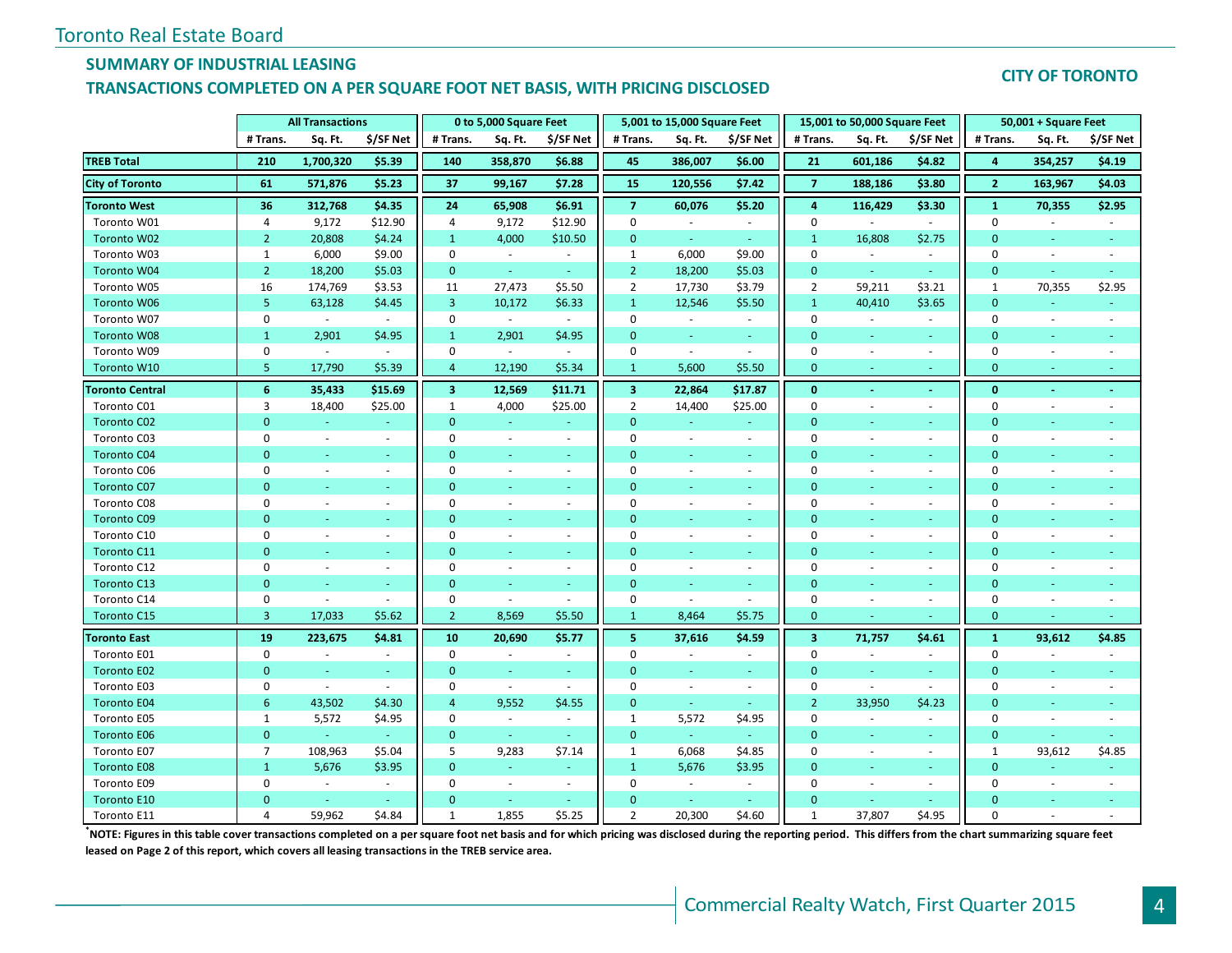# **SUMMARY OF COMMERCIAL/RETAIL LEASING**

## **TRANSACTIONS COMPLETED ON A PER SQUARE FOOT NET BASIS, WITH PRICING DISCLOSED**

#### **ALL TREB AREAS**

|                                  | <b>All Transactions</b> |                |                          |                | 0 to 1,000 Square Feet |                          |                | 1,001 TO 2,500 Square Feet |           |                 | 2,501 TO 5,000 Square Feet |                          |                | 5,001+ Square Feet       |                          |
|----------------------------------|-------------------------|----------------|--------------------------|----------------|------------------------|--------------------------|----------------|----------------------------|-----------|-----------------|----------------------------|--------------------------|----------------|--------------------------|--------------------------|
|                                  | # Trans.                | Sq. Ft.        | \$/SF Net                | # Trans.       | Sq. Ft.                | \$/SF Net                | # Trans.       | Sq. Ft.                    | \$/SF Net | # Trans.        | Sq. Ft.                    | \$/SF Net                | # Trans.       | Sq. Ft.                  | \$/SF Net                |
| <b>TREB Total</b>                | 131                     | 243,359        | \$19.46                  | 49             | 36,127                 | \$29.79                  | 61             | 98,633                     | \$22.52   | 15              | 51,798                     | \$15.19                  | 6              | 56,801                   | \$11.46                  |
| <b>Halton Region</b>             | 8                       | 8,604          | \$20.98                  | 4              | 2,629                  | \$29.65                  | $\overline{a}$ | 5,975                      | \$17.16   | $\mathbf{0}$    |                            |                          | $\mathbf{0}$   |                          |                          |
| Burlington                       | $\mathbf{1}$            | 1,080          | \$23.00                  | $\mathbf 0$    | $\bar{a}$              | $\overline{\phantom{a}}$ | $\mathbf{1}$   | 1,080                      | \$23.00   | $\mathbf 0$     | ÷,                         | $\overline{\phantom{a}}$ | $\mathbf 0$    | ä,                       | $\sim$                   |
| <b>Halton Hills</b>              | $\overline{0}$          | $\omega$       |                          | $\mathbf{0}$   | ÷.                     | ÷                        | $\mathbf{0}$   | ÷.                         | $\sim$    | $\mathbf{0}$    | ä,                         | $\omega$                 | $\mathbf{0}$   | $\blacksquare$           |                          |
| Milton                           | 3                       | 3,729          | \$17.38                  | $\overline{2}$ | 1,329                  | \$27.09                  | $\mathbf{1}$   | 2,400                      | \$12.00   | $\mathbf 0$     | ÷,                         | ÷.                       | $\mathbf 0$    | $\sim$                   | $\sim$                   |
| Oakville                         | $\overline{4}$          | 3,795          | \$23.94                  | $\overline{2}$ | 1,300                  | \$32.26                  | $\overline{2}$ | 2,495                      | \$19.60   | $\mathbf{0}$    | L.                         |                          | $\mathbf{0}$   | $\sim$                   | $\sim$                   |
| <b>Peel Region</b>               | 16                      | 27,427         | \$17.88                  | $\overline{7}$ | 5,305                  | \$21.89                  | 5              | 7,135                      | \$28.76   | 4               | 14,987                     | \$11.27                  | $\mathbf{0}$   | $\blacksquare$           | $\omega$                 |
| Brampton                         | 8                       | 13,019         | \$12.85                  | 4              | 3,384                  | \$16.74                  | $\overline{2}$ | 2,235                      | \$16.39   | $\overline{2}$  | 7,400                      | \$10.00                  | $\mathbf 0$    | $\overline{\phantom{a}}$ | $\overline{\phantom{a}}$ |
| Caledon                          | $\mathbf{0}$            | $\omega$       | $\omega$                 | $\mathbf{0}$   | $\omega$               |                          | $\mathbf{0}$   | $\omega$                   |           | $\mathbf{0}$    | ä,                         | $\omega$                 | $\mathbf{0}$   | ٠                        | ÷                        |
| Mississauga                      | 8                       | 14,408         | \$22.42                  | 3              | 1,921                  | \$30.95                  | 3              | 4,900                      | \$34.41   | $\overline{2}$  | 7,587                      | \$12.51                  | $\mathbf 0$    | ÷,                       | $\sim$                   |
| <b>City of Toronto</b>           | 63                      | 115,278        | \$24.30                  | 25             | 19,150                 | \$36.33                  | 25             | 41,080                     | \$29.94   | 9               | 30,750                     | \$17.90                  | 4              | 24,298                   | \$13.36                  |
| West                             | 15                      | 30,630         | \$13.52                  | 4              | 3,747                  | \$23.92                  | 8              | 13,940                     | \$15.46   | $\overline{2}$  | 5,943                      | \$13.12                  | $\mathbf{1}$   | 7,000                    | \$4.46                   |
| Central                          | 35                      | 67,788         | \$29.51                  | 15             | 10,503                 | \$47.73                  | 11             | 18,685                     | \$42.42   | $6\overline{6}$ | 21,302                     | \$19.38                  | $\overline{3}$ | 17,298                   | \$16.96                  |
| East                             | 13                      | 16,860         | \$22.92                  | 6              | 4,900                  | \$21.40                  | 6              | 8,455                      | \$26.26   | $\mathbf{1}$    | 3,505                      | \$17.00                  | $\mathsf 0$    | ÷,                       | $\overline{\phantom{a}}$ |
| York Region                      | 29                      | 57,689         | \$15.38                  | 8              | 5,783                  | \$21.03                  | 19             | 32,116                     | \$16.02   | $\mathbf{1}$    | 3,371                      | \$16.02                  | $\mathbf{1}$   | 16,419                   | \$12.00                  |
| Aurora                           | 1                       | 1,195          | \$27.80                  | $\mathbf 0$    | ÷.                     | $\sim$                   | $\mathbf{1}$   | 1,195                      | \$27.80   | 0               | ÷.                         | $\sim$                   | 0              | $\sim$                   | $\sim$                   |
| E. Gwillimbury                   | $\mathbf{0}$            | ÷.             |                          | $\overline{0}$ |                        |                          | $\mathbf{0}$   |                            |           | $\mathbf{0}$    |                            |                          | $\mathbf{0}$   |                          |                          |
| Georgina                         | $\mathbf{1}$            | 1,300          | \$10.15                  | $\mathbf 0$    | $\omega$               | $\omega$                 | $\mathbf{1}$   | 1,300                      | \$10.15   | $\mathbf 0$     | $\sim$                     | $\omega$                 | $\mathbf 0$    | ä,                       | $\sim$                   |
| King                             | $\overline{0}$          | ω,             |                          | $\mathbf{0}$   | ä,                     | ÷.                       | $\mathbf{0}$   | ÷.                         | G.        | $\mathbf{0}$    | ä,                         | ÷                        | $\mathbf{0}$   | ÷                        | ÷                        |
| Markham                          | 10                      | 26,864         | \$15.69                  | 5              | 3,346                  | \$19.53                  | $\overline{4}$ | 7,099                      | \$22.41   | $\Omega$        | $\overline{\phantom{a}}$   | $\overline{a}$           | $\mathbf{1}$   | 16,419                   | \$12.00                  |
| Newmarket                        | $\overline{4}$          | 5,353          | \$16.25                  | $\mathbf{1}$   | 760                    | \$22.00                  | $\overline{3}$ | 4,593                      | \$15.30   | $\mathbf{0}$    | ä,                         |                          | $\overline{0}$ |                          |                          |
| Richmond Hill                    | 3                       | 7,571          | \$15.02                  | $\mathbf 0$    | $\sim$                 | $\sim$                   | $\overline{2}$ | 4,200                      | \$14.21   | $\mathbf{1}$    | 3,371                      | \$16.02                  | $\mathbf 0$    | $\overline{\phantom{a}}$ | $\sim$                   |
| Vaughan                          | 8                       | 12,912         | \$14.42                  | $\mathbf{1}$   | 983                    | \$31.74                  | $\overline{7}$ | 11,929                     | \$12.99   | $\mathbf{0}$    | $\omega$                   | ÷                        | $\mathbf{0}$   | ٠                        | ÷.                       |
| Whitchurch-Stouffville           | $\overline{2}$          | 2,494          | \$12.96                  | $\mathbf{1}$   | 694                    | \$12.00                  | $\mathbf{1}$   | 1,800                      | \$13.33   | $\mathbf 0$     | ÷,                         |                          | 0              | $\overline{\phantom{a}}$ | $\sim$                   |
| <b>Durham Region</b>             | 12                      | 15,377         | \$13.77                  | $\overline{a}$ | 2,610                  | \$21.56                  | $\overline{7}$ | 10,077                     | \$14.09   | $\mathbf{1}$    | 2,690                      | \$5.00                   | $\mathbf 0$    |                          |                          |
| Ajax                             | $\mathbf{1}$            | 1,197          | \$19.00                  | $\mathbf 0$    | $\sim$                 |                          | $\mathbf{1}$   | 1,197                      | \$19.00   | $\mathbf 0$     | $\sim$                     | $\sim$                   | $\mathbf 0$    | $\ddot{\phantom{1}}$     |                          |
| <b>Brock</b>                     | $\overline{0}$          | $\omega$       |                          | $\mathbf{0}$   | ä,                     | $\omega$                 | $\mathbf{0}$   | $\omega$                   | $\omega$  | $\mathbf{0}$    | Ξ                          | $\omega$                 | $\mathbf{0}$   |                          |                          |
| Clarington                       | 3                       | 4,856          | \$12.54                  | $\mathbf 0$    | ÷.                     | $\sim$                   | 3              | 4,856                      | \$12.54   | $\mathbf 0$     | $\sim$                     | ÷.                       | $\mathbf 0$    | ÷.                       |                          |
| Oshawa                           | 3                       | 4,600          | \$11.28                  | $\mathbf{1}$   | 880                    | \$22.00                  | $\mathbf{1}$   | 1,030                      | \$18.50   | $\mathbf{1}$    | 2,690                      | \$5.00                   | $\overline{0}$ |                          |                          |
| Pickering                        | $\overline{2}$          | 1,030          | \$25.92                  | $\overline{2}$ | 1,030                  | \$25.92                  | $\mathbf 0$    | $\omega$                   | $\sim$    | $\mathbf 0$     | $\mathbf{r}$               | $\sim$                   | $\mathbf 0$    | ä,                       |                          |
| <b>Scugog</b>                    | $\overline{0}$          | $\omega$       |                          | $\mathbf{0}$   | ÷.                     |                          | $\mathbf{0}$   | $\omega$                   | $\sim$    | $\mathbf{0}$    | Ξ                          | $\omega$                 | $\mathbf{0}$   | $\blacksquare$           |                          |
| Uxbridge                         | $\mathbf{1}$            | 700            | \$14.57                  | 1              | 700                    | \$14.57                  | $\mathbf 0$    | $\omega$                   | $\sim$    | $\mathbf 0$     | ÷,                         | $\sim$                   | $\mathbf 0$    | $\sim$                   | $\sim$                   |
| Whitby                           | $\overline{2}$          | 2,994          | \$13.13                  | $\mathbf{0}$   | ÷                      |                          | $\overline{2}$ | 2,994                      | \$13.13   | $\mathbf{0}$    | ÷.                         |                          | $\mathbf{0}$   | ÷                        | ÷                        |
| <b>Dufferin County</b>           | $\mathbf{1}$            | 650            | \$12.92                  | $\mathbf{1}$   | 650                    | \$12.92                  | $\mathbf{0}$   | $\omega$                   | $\sim$    | $\mathbf{0}$    | $\sim$                     | $\sim$                   | $\mathbf{0}$   | $\blacksquare$           | $\omega$                 |
| Orangeville                      | $\mathbf{1}$            | 650            | \$12.92                  | $\mathbf{1}$   | 650                    | \$12.92                  | $\mathbf 0$    | ÷,                         |           | $\mathbf 0$     | ÷,                         | $\overline{\phantom{a}}$ | $\mathbf 0$    | $\overline{\phantom{a}}$ | $\sim$                   |
| <b>Simcoe County</b>             | $\mathbf{2}$            | 18,334         | \$8.53                   | $\bf{0}$       |                        | $\blacksquare$           | $\mathbf{1}$   | 2,250                      | \$12.00   | $\mathbf{0}$    |                            |                          | 1              | 16,084                   | \$8.05                   |
| Adjala-Tosorontio                | $\pmb{0}$               | $\overline{a}$ | $\sim$                   | $\pmb{0}$      | $\sim$                 | $\sim$                   | $\mathbf 0$    | $\sim$                     |           | $\mathbf 0$     | $\overline{\phantom{a}}$   | $\sim$                   | $\mathbf 0$    |                          | $\sim$                   |
| <b>Bradford West Gwillimbury</b> | $\overline{2}$          | 18,334         | \$8.53                   | $\Omega$       | u,                     | $\omega$                 | $\mathbf{1}$   | 2,250                      | \$12.00   | $\Omega$        | u                          | ÷                        | $\mathbf{1}$   | 16,084                   | \$8.05                   |
| Essa                             | $\Omega$                | ÷.             | $\overline{\phantom{a}}$ | $\Omega$       | ä,                     | $\sim$                   | $\mathbf 0$    | $\sim$                     |           | $\mathbf 0$     | ä,                         | ÷                        | $\mathbf 0$    | ä,                       | $\sim$                   |
| Innisfil                         | $\Omega$                |                |                          | $\Omega$       |                        |                          | $\Omega$       |                            |           | $\Omega$        |                            |                          | $\overline{0}$ |                          |                          |
| New Tecumseth                    | $\Omega$                |                |                          | $\Omega$       |                        |                          | $\Omega$       |                            |           | $\Omega$        |                            |                          | $\Omega$       |                          |                          |

**\***NOTE: Figures in this table cover transactions completed on a per square foot net basis and for which pricing was disclosed during the reporting period. This differs from the chart summarizing square feet **leased on Page 2 of this report, which covers all leasing transactions in the TREB service area.**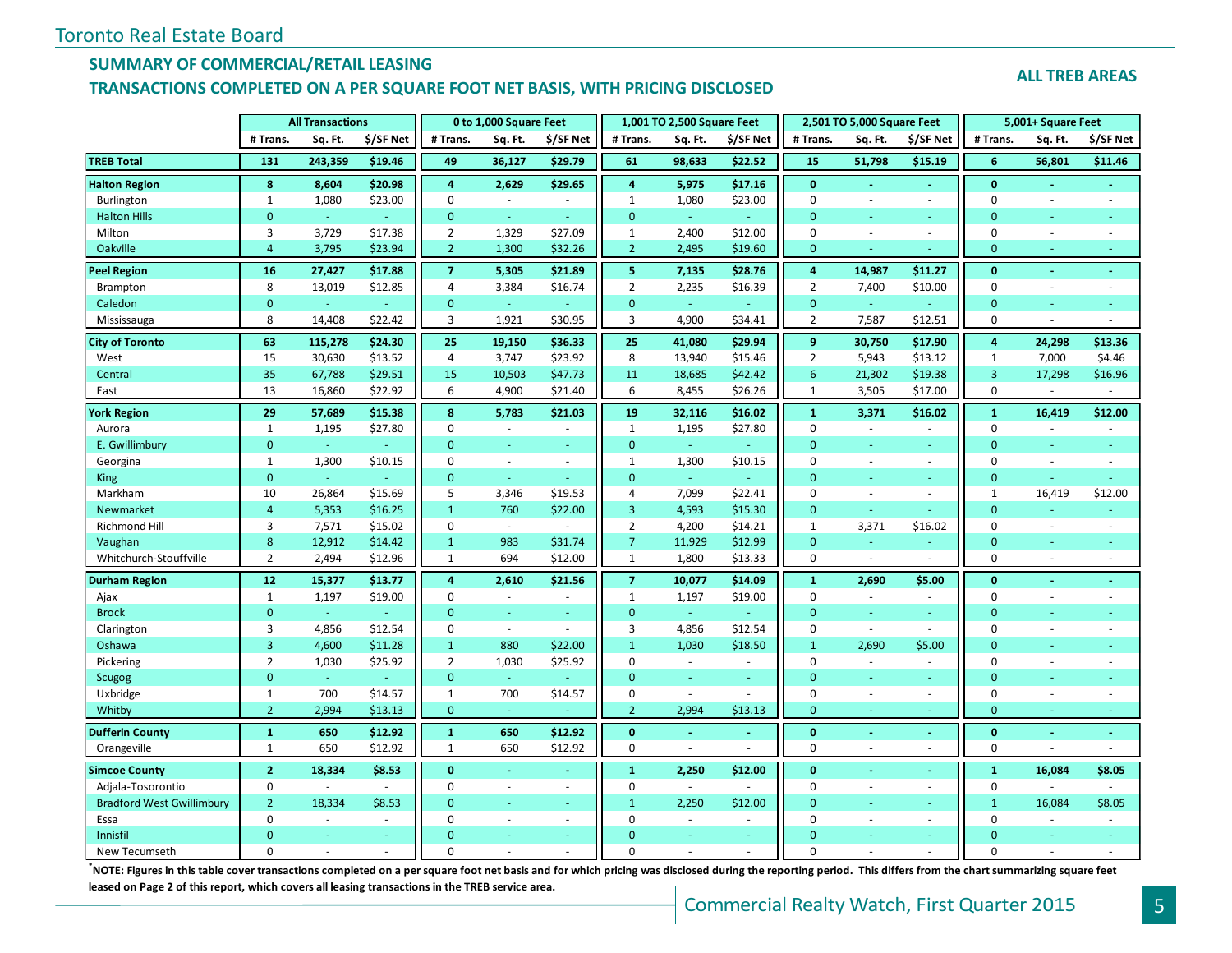## **SUMMARY OF COMMERCIAL LEASING**

#### **TRANSACTIONS COMPLETED ON A PER SQUARE FOOT NET BASIS, WITH PRICING DISCLOSED**

#### **CITY OF TORONTO**

|                        | <b>All Transactions</b> |            |           |                | 0 to 1,000 Square Feet |                          |                | 1,001 TO 2,500 Square Feet |                |                | 2,501 TO 5,000 Square Feet |                          |                         | 5,001+ Square Feet       |                          |
|------------------------|-------------------------|------------|-----------|----------------|------------------------|--------------------------|----------------|----------------------------|----------------|----------------|----------------------------|--------------------------|-------------------------|--------------------------|--------------------------|
|                        | # Trans.                | Sq. Ft.    | \$/SF Net | # Trans.       | Sq. Ft.                | \$/SF Net                | # Trans.       | Sq. Ft.                    | \$/SF Net      | # Trans.       | Sq. Ft.                    | \$/SF Net                | # Trans.                | Sq. Ft.                  | \$/SF Net                |
| <b>TREB Total</b>      | 131                     | 243,359    | \$19.46   | 49             | 36,127                 | \$29.79                  | 61             | 98,633                     | \$22.52        | 15             | 51,798                     | \$15.19                  | 6                       | 56,801                   | \$11.46                  |
| <b>City of Toronto</b> | 63                      | 115,278    | \$24.30   | 25             | 19,150                 | \$36.33                  | 25             | 41,080                     | \$29.94        | 9              | 30,750                     | \$17.90                  | 4                       | 24,298                   | \$13.36                  |
| <b>Toronto West</b>    | 15                      | 30,630     | \$13.52   | 4              | 3,747                  | \$23.92                  | 8              | 13,940                     | \$15.46        | $\overline{2}$ | 5,943                      | \$13.12                  | $\mathbf{1}$            | 7,000                    | \$4.46                   |
| Toronto W01            | 3                       | 4,545      | \$21.97   | $\mathbf{1}$   | 1,000                  | \$17.04                  | $\overline{2}$ | 3,545                      | \$23.36        | $\mathbf 0$    | $\sim$                     | $\sim$                   | $\mathbf 0$             | $\sim$                   | $\sim$                   |
| Toronto W02            | $\overline{2}$          | 1,947      | \$26.50   | $\overline{2}$ | 1,947                  | \$26.50                  | $\Omega$       | $\omega_{\rm c}$           | $\sim$         | $\Omega$       | ÷                          | ÷                        | $\Omega$                |                          |                          |
| Toronto W03            | $\mathbf{1}$            | 800        | \$26.25   | $\mathbf{1}$   | 800                    | \$26.25                  | $\mathbf 0$    | $\sim$                     | $\sim$         | $\mathbf 0$    | $\overline{\phantom{a}}$   | $\sim$                   | $\mathbf{0}$            | $\sim$                   | $\overline{\phantom{a}}$ |
| Toronto W04            | $2^{\circ}$             | 4,198      | \$14.25   | $\mathbf{0}$   | ÷                      | ÷                        | $\mathbf{1}$   | 1,055                      | \$12.00        | $\mathbf{1}$   | 3,143                      | \$15.00                  | $\mathbf{0}$            | $\sim$                   |                          |
| Toronto W05            | 3                       | 6,900      | \$12.09   | $\mathbf 0$    | $\omega$               | $\sim$                   | 3              | 6,900                      | \$12.09        | $\mathbf 0$    | $\sim$                     | $\omega$                 | $\mathbf{0}$            |                          |                          |
| Toronto W06            | $\overline{2}$          | 4,140      | \$10.77   | $\mathbf{0}$   | $\sim$                 | $\blacksquare$           | $\mathbf{1}$   | 1,340                      | \$10.30        | $\mathbf{1}$   | 2,800                      | \$11.00                  | $\mathbf{0}$            | $\overline{\phantom{a}}$ |                          |
| Toronto W07            | $\mathbf 0$             | $\sim$     | $\sim$    | $\mathbf 0$    | $\sim$                 | $\overline{\phantom{a}}$ | $\mathbf 0$    | $\sim$                     | $\sim$         | $\mathbf 0$    | $\sim$                     | $\sim$                   | $\mathbf{0}$            | ÷.                       |                          |
| <b>Toronto W08</b>     | $\overline{2}$          | 8,100      | \$6.67    | $\mathbf{0}$   |                        | $\blacksquare$           | $\mathbf{1}$   | 1,100                      | \$20.73        | $\mathbf{0}$   | $\omega$                   | $\sim$                   | $\mathbf{1}$            | 7,000                    | \$4.46                   |
| Toronto W09            | $\mathbf 0$             | $\omega$   | $\sim$    | $\mathbf 0$    | $\sim$                 | $\sim$                   | $\mathbf 0$    | $\sim$                     | $\sim$         | $\mathbf 0$    | $\sim$                     | $\sim$                   | 0                       | $\sim$                   | $\overline{a}$           |
| Toronto W10            | $\mathbf{0}$            | ÷          | <b>Co</b> | $\mathbf{0}$   | ÷                      | ÷                        | $\mathbf{0}$   | $\sim$                     | $\sim$         | $\mathbf{0}$   |                            |                          | $\mathbf{0}$            | ٠                        | ÷                        |
| <b>Toronto Central</b> | 35                      | 67,788     | \$29.51   | 15             | 10,503                 | \$47.73                  | 11             | 18,685                     | \$42.42        | 6              | 21,302                     | \$19.38                  | $\overline{\mathbf{3}}$ | 17,298                   | \$16.96                  |
| Toronto C01            | 16                      | 45,417     | \$22.63   | 3              | 1,940                  | \$48.74                  | 5              | 8,779                      | \$35.40        | 5              | 17,400                     | \$18.91                  | 3                       | 17,298                   | \$16.96                  |
| <b>Toronto C02</b>     | $\overline{2}$          | 2,077      | \$73.50   | $\mathbf{1}$   | 727                    | \$80.00                  | $\mathbf{1}$   | 1,350                      | \$70.00        | $\mathbf{0}$   | $\omega$                   | $\omega$                 | $\mathbf{0}$            | ÷                        |                          |
| Toronto C03            | 6                       | 6,691      | \$35.45   | 3              | 1,798                  | \$34.59                  | 3              | 4,893                      | \$35.76        | $\mathbf 0$    | $\sim$                     | $\omega$                 | 0                       | $\blacksquare$           | $\bar{\phantom{a}}$      |
| <b>Toronto C04</b>     | $\overline{2}$          | 4,668      | \$22.34   | $\mathbf{1}$   | 766                    | \$26.63                  | $\overline{0}$ | $\sim$                     | $\omega$       | $\mathbf{1}$   | 3,902                      | \$21.50                  | $\mathbf{0}$            | ٠                        |                          |
| Toronto C06            | $\mathbf 0$             | $\sim$     | $\sim$    | $\mathbf 0$    | $\sim$                 | $\sim$                   | $\mathbf 0$    | $\sim$                     | $\sim$         | $\mathbf 0$    | $\sim$                     | $\sim$                   | 0                       | $\sim$                   | ÷.                       |
| <b>Toronto C07</b>     | $\mathbf{1}$            | 928        | \$58.00   | $\mathbf{1}$   | 928                    | \$58.00                  | $\Omega$       |                            | ÷.             | $\Omega$       | ÷                          | ÷                        | $\Omega$                |                          |                          |
| Toronto C08            | $\mathbf{1}$            | 1,000      | \$37.20   | $\mathbf{1}$   | 1,000                  | \$37.20                  | $\mathbf 0$    | $\blacksquare$             | $\blacksquare$ | $\mathbf 0$    | $\overline{\phantom{a}}$   | $\blacksquare$           | $\mathbf{0}$            | $\sim$                   |                          |
| <b>Toronto C09</b>     | $\mathbf{0}$            | $\omega$   |           | $\mathbf{0}$   | ÷                      | $\omega$                 | $\mathbf{0}$   | $\omega$                   | $\omega$       | $\mathbf{0}$   |                            | ÷,                       | $\mathbf{0}$            |                          |                          |
| Toronto C10            | $\overline{2}$          | 3,663      | \$57.98   | $\mathbf 0$    | $\sim$                 | $\sim$                   | $\overline{2}$ | 3,663                      | \$57.98        | $\mathbf 0$    |                            | $\sim$                   | $\mathbf 0$             |                          |                          |
| Toronto C11            | $\mathbf{0}$            | $\omega$   | $\sim$    | $\mathbf{0}$   | $\sim$                 | $\omega$                 | $\overline{0}$ | $\sim$                     | $\equiv$       | $\mathbf{0}$   |                            | ٠                        | $\mathbf{0}$            |                          |                          |
| Toronto C12            | $\overline{2}$          | 1,964      | \$49.01   | $\overline{2}$ | 1,964                  | \$49.01                  | $\mathbf 0$    | $\sim$                     | $\sim$         | $\mathbf 0$    | ÷.                         | $\sim$                   | $\mathbf 0$             |                          |                          |
| Toronto C13            | $\mathbf{0}$            | $\omega$   |           | $\mathbf{0}$   | $\omega$               |                          | $\mathbf{0}$   | $\sim$                     | $\equiv$       | $\mathbf{0}$   |                            | $\overline{\phantom{a}}$ | $\mathbf{0}$            |                          |                          |
| Toronto C14            | 3                       | 1,380      | \$57.04   | 3              | 1,380                  | \$57.04                  | $\mathbf 0$    | $\omega$                   | ÷.             | $\mathbf{0}$   | $\sim$                     | $\overline{\phantom{a}}$ | 0                       | $\sim$                   | $\overline{a}$           |
| Toronto C15            | $\mathbf{0}$            | $\omega$   |           | $\mathbf{0}$   | ÷                      |                          | $\mathbf{0}$   | $\sim$                     | ÷.             | $\mathbf{0}$   |                            |                          | $\mathbf{0}$            | $\sim$                   |                          |
| <b>Toronto East</b>    | 13                      | 16,860     | \$22.92   | 6              | 4,900                  | \$21.40                  | 6              | 8,455                      | \$26.26        | $\mathbf{1}$   | 3,505                      | \$17.00                  | $\bf{0}$                |                          |                          |
| Toronto E01            | $\mathbf{1}$            | 1,490      | \$34.23   | $\mathbf 0$    | $\omega$               |                          | $\mathbf{1}$   | 1,490                      | \$34.23        | $\mathbf 0$    | $\overline{\phantom{a}}$   | $\sim$                   | $\mathbf 0$             | $\sim$                   | ÷.                       |
| <b>Toronto E02</b>     | 5                       | 6,245      | \$24.81   | $\overline{2}$ | 1,439                  | \$21.20                  | 3              | 4,806                      | \$25.89        | $\mathbf{0}$   | ÷                          | ÷                        | $\mathbf{0}$            | $\sim$                   |                          |
| Toronto E03            | $\overline{2}$          | 2,050      | \$25.46   | $\mathbf{1}$   | 1,000                  | \$23.40                  | $\mathbf{1}$   | 1,050                      | \$27.43        | $\mathbf 0$    | $\sim$                     | $\omega$                 | $\mathbf 0$             | $\sim$                   |                          |
| <b>Toronto E04</b>     | $\mathbf{0}$            | $\omega$ . | $\sim$    | $\mathbf{0}$   | $\omega$               | ٠                        | $\mathbf{0}$   | $\sim$                     | $\sim$         | $\mathbf{0}$   | $\sim$                     | $\sim$                   | $\mathbf{0}$            |                          |                          |
| Toronto E05            | $\mathbf 0$             | $\omega$   | $\sim$    | $\mathbf 0$    | ÷.                     | $\overline{\phantom{a}}$ | $\mathbf 0$    | $\blacksquare$             | $\sim$         | $\mathbf 0$    | $\sim$                     | $\sim$                   | 0                       | $\sim$                   |                          |
| <b>Toronto E06</b>     | $\overline{0}$          | u.         | ÷         | $\mathbf{0}$   | ÷.                     | a.                       | $\overline{0}$ | $\sim$                     | u.             | $\Omega$       | $\sim$                     | $\sim$                   | $\mathbf{0}$            | $\sim$                   |                          |
| Toronto E07            | $\overline{2}$          | 1,997      | \$22.23   | $\mathbf{1}$   | 888                    | \$30.00                  | $\mathbf{1}$   | 1,109                      | \$16.00        | $\mathbf{0}$   | $\overline{\phantom{a}}$   | $\sim$                   | $\mathbf 0$             | $\sim$                   |                          |
| <b>Toronto E08</b>     | $\overline{2}$          | 4,398      | \$15.98   | $\mathbf{1}$   | 893                    | \$12.00                  | $\mathbf{0}$   | ÷                          | ÷.             | $\mathbf{1}$   | 3,505                      | \$17.00                  | $\mathbf{0}$            |                          |                          |
| Toronto E09            | $\mathbf 0$             | $\omega$   | $\sim$    | $\mathbf 0$    | $\sim$                 | $\overline{a}$           | $\mathbf 0$    | $\sim$                     | $\bar{a}$      | $\mathbf 0$    |                            | $\sim$                   | $\mathbf 0$             |                          |                          |
| <b>Toronto E10</b>     | $\mathbf{1}$            | 680        | \$20.00   | $\mathbf{1}$   | 680                    | \$20.00                  | $\Omega$       |                            | $\sim$         | $\overline{0}$ |                            | $\sim$                   | $\mathbf{0}$            |                          |                          |
| Toronto E11            | $\Omega$                | $\sim$     |           | $\Omega$       |                        |                          | $\Omega$       |                            |                | $\Omega$       |                            |                          | $\Omega$                |                          |                          |

**\*NOTE: Figures in this table cover transactions completed on a per square foot net basis and for which pricing was disclosed during the reporting period. This differs from the chart summarizing square feet leased on Page 2 of this report, which covers all leasing transactions in the TREB service area.**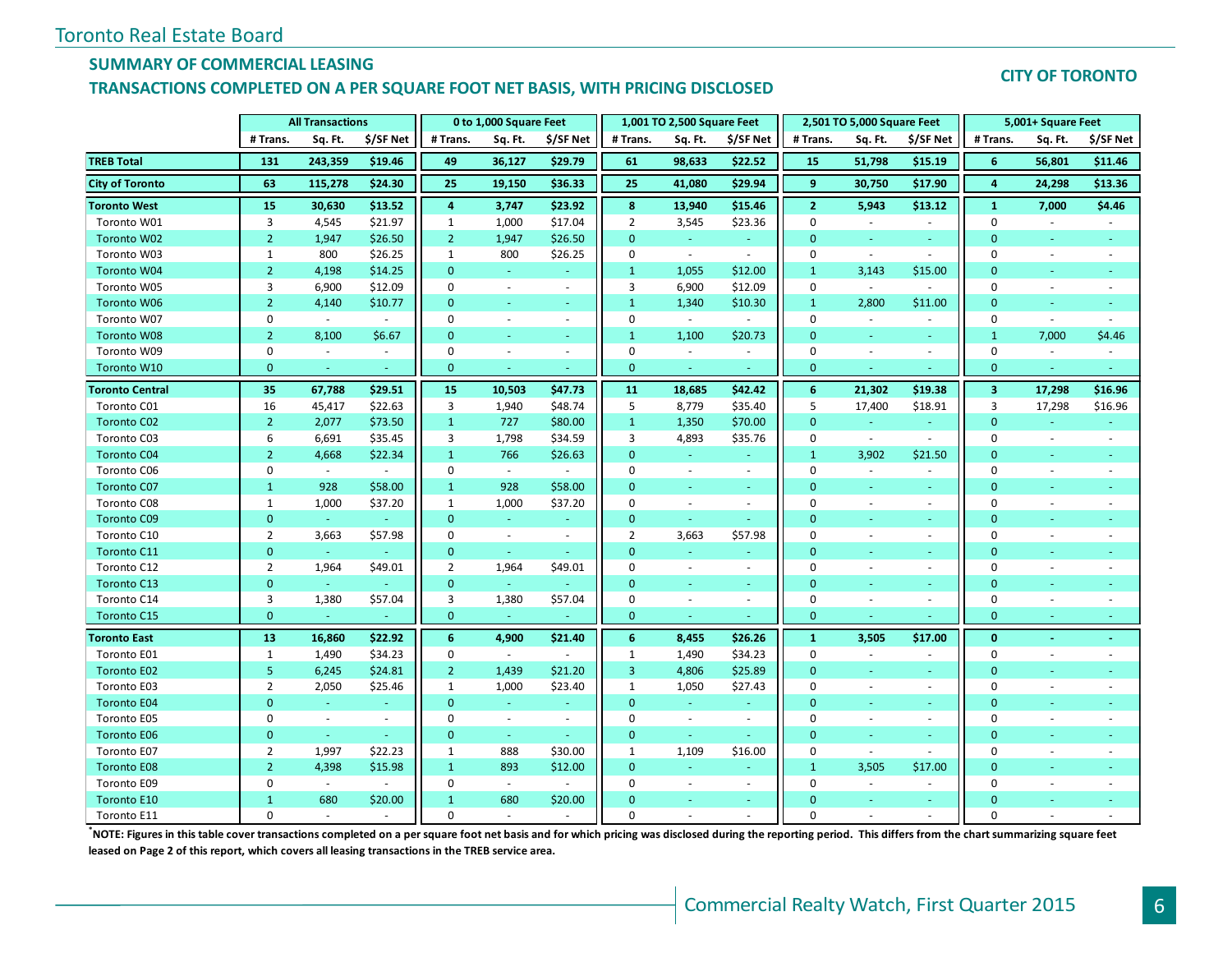# **SUMMARY OF OFFICE LEASING**

#### **TRANSACTIONS COMPLETED ON A PER SQUARE FOOT NET BASIS, WITH PRICING DISCLOSED**

#### **ALL TREB AREAS**

|                                  |                | <b>All Transactions</b>  |                |                | 0 to 1,000 Square Feet   |                |                         | 1,001 TO 2,500 Square Feet |               |                         | 2,501 TO 5,000 Square Feet |                          |                | 5,001+ Square Feet       |                |
|----------------------------------|----------------|--------------------------|----------------|----------------|--------------------------|----------------|-------------------------|----------------------------|---------------|-------------------------|----------------------------|--------------------------|----------------|--------------------------|----------------|
|                                  | # Trans.       | Sq. Ft.                  | \$/SF Net      | # Trans.       | Sq. Ft.                  | \$/SF Net      | # Trans.                | Sq. Ft.                    | \$/SF Net     | # Trans.                | Sq. Ft.                    | \$/SF Net                | # Trans.       | Sq. Ft.                  | \$/SF Net      |
| <b>TREB Total</b>                | 111            | 171,414                  | \$12.64        | 46             | 29,440                   | \$18.59        | 49                      | 75,339                     | \$12.02       | 12                      | 39,122                     | \$10.58                  | 4              | 27,513                   | \$10.88        |
| <b>Halton Region</b>             | $\overline{7}$ | 12,806                   | \$14.33        | $\mathbf{1}$   | 350                      | \$24.78        | $\overline{\mathbf{5}}$ | 6,756                      | \$13.22       | $\mathbf{0}$            | L.                         |                          | $\mathbf{1}$   | 5,700                    | \$15.00        |
| Burlington                       | $\overline{2}$ | 1,625                    | \$13.97        | $\mathbf{1}$   | 350                      | \$24.78        | $\mathbf{1}$            | 1,275                      | \$11.00       | $\mathbf 0$             | $\sim$                     | $\sim$                   | $\mathbf 0$    | $\sim$                   | $\sim$         |
| <b>Halton Hills</b>              | $\mathbf{1}$   | 1,413                    | \$12.50        | $\Omega$       | ÷.                       | $\sim$         | $1\,$                   | 1,413                      | \$12.50       | $\mathbf{0}$            | ä,                         | ÷                        | $\overline{0}$ | ä,                       |                |
| Milton                           | $\mathbf{1}$   | 1,168                    | \$15.41        | $\mathbf 0$    | $\sim$                   | $\sim$         | $\mathbf{1}$            | 1,168                      | \$15.41       | $\mathbf 0$             | $\overline{\phantom{a}}$   | $\sim$                   | $\mathbf 0$    | ä,                       | $\sim$         |
| Oakville                         | 3              | 8,600                    | \$14.55        | $\mathbf{0}$   | $\omega$                 |                | $\overline{2}$          | 2,900                      | \$13.66       | $\mathbf{0}$            | u                          |                          | $\mathbf{1}$   | 5,700                    | \$15.00        |
| Peel Region                      | 26             | 39,461                   | \$10.08        | 11             | 8,070                    | \$10.74        | 12                      | 18,102                     | \$9.19        | $\mathbf{2}$            | 5,466                      | \$13.62                  | $\mathbf{1}$   | 7,823                    | \$8.96         |
| Brampton                         | 3              | 2,975                    | \$9.20         | $\overline{2}$ | 1,175                    | \$7.97         | $\mathbf{1}$            | 1,800                      | \$10.00       | $\mathbf 0$             | $\sim$                     | $\sim$                   | $\mathbf 0$    | ÷.                       | $\sim$         |
| Caledon                          | $\mathbf{1}$   | 1,063                    | \$13.54        | $\mathbf{0}$   | $\omega$                 |                | $\mathbf{1}$            | 1,063                      | \$13.54       | $\mathbf{0}$            | ÷                          |                          | $\mathbf{0}$   |                          |                |
| Mississauga                      | 22             | 35,423                   | \$10.05        | 9              | 6,895                    | \$11.22        | 10                      | 15,239                     | \$8.80        | $\overline{2}$          | 5,466                      | \$13.62                  | 1              | 7,823                    | \$8.96         |
| <b>City of Toronto</b>           | 42             | 59,852                   | \$15.52        | 21             | 12,445                   | \$26.56        | 16                      | 25,140                     | \$14.76       | 4                       | 14,837                     | \$11.81                  | $\mathbf{1}$   | 7,430                    | \$7.00         |
| West                             | 9              | 16,668                   | \$12.31        | 4              | 2,119                    | \$18.93        | 3                       | 4,418                      | \$17.63       | $\mathbf{1}$            | 2,701                      | \$13.00                  | $\mathbf{1}$   | 7,430                    | \$7.00         |
| Central                          | 26             | 35,122                   | \$17.45        | 13             | 8,398                    | \$30.12        | 10                      | 14,588                     | \$15.07       | $\overline{3}$          | 12,136                     | \$11.54                  | $\mathbf{0}$   |                          |                |
| East                             | $\overline{7}$ | 8,062                    | \$13.74        | 4              | 1,928                    | \$19.45        | $\overline{3}$          | 6,134                      | \$11.94       | 0                       | $\mathbf{r}$               |                          | $\mathsf 0$    | $\sim$                   | $\sim$         |
| <b>York Region</b>               | 27             | 45,184                   | \$10.62        | 6              | 4,424                    | \$14.37        | 16                      | 25,341                     | \$11.02       | $\overline{\mathbf{5}}$ | 15,419                     | \$8.89                   | $\bf{0}$       | $\blacksquare$           | $\omega$       |
| Aurora                           | 0              | $\sim$                   | $\sim$         | $\mathbf 0$    | ÷.                       | $\sim$         | $\mathbf 0$             | ÷.                         | $\sim$        | $\mathbf 0$             | $\sim$                     | $\sim$                   | $\mathbf 0$    | $\sim$                   | $\sim$         |
| E. Gwillimbury                   | $\overline{0}$ | ÷                        |                | $\overline{0}$ | ÷                        | $\sim$         | $\overline{0}$          | ÷                          | $\sim$        | $\mathbf{0}$            | ä,                         | $\sim$                   | $\overline{0}$ |                          |                |
| Georgina                         | $\mathbf 0$    | $\sim$                   | $\sim$         | $\Omega$       | $\overline{\phantom{a}}$ | $\sim$         | $\mathbf 0$             | $\sim$                     | $\sim$        | $\mathbf 0$             | $\sim$                     | $\sim$                   | $\mathbf 0$    | $\sim$                   | $\sim$         |
| King                             | $\overline{0}$ | $\omega$                 | ÷.             | $\Omega$       | ÷.                       | $\sim$         | $\mathbf{0}$            | ÷.                         | G.            | $\mathbf{0}$            | u,                         | ÷                        | $\overline{0}$ | ÷.                       |                |
| Markham                          | 8              | 7,355                    | \$11.53        | $\overline{4}$ | 2,518                    | \$11.43        | $\overline{4}$          | 4,837                      | \$11.58       | $\mathbf 0$             | $\overline{a}$             | $\sim$                   | $\mathbf 0$    | $\ddot{\phantom{1}}$     |                |
| Newmarket                        | $\mathbf{1}$   | 2,750                    | \$8.00         | $\mathbf{0}$   | u.                       |                | $\mathbf{0}$            | u,                         |               | $\mathbf{1}$            | 2,750                      | \$8.00                   | $\overline{0}$ |                          |                |
| <b>Richmond Hill</b>             | 3              | 5,658                    | \$12.21        | $\mathbf{1}$   | 956                      | \$21.34        | $\mathbf{1}$            | 1,733                      | \$11.40       | $\mathbf{1}$            | 2,969                      | \$9.75                   | $\mathbf 0$    | ÷,                       |                |
| Vaughan                          | 15             | 29,421                   | \$10.33        | $\mathbf{1}$   | 950                      | \$15.16        | 11                      | 18,771                     | \$10.84       | $\overline{3}$          | 9,700                      | \$8.88                   | $\mathbf{0}$   |                          |                |
| Whitchurch-Stouffville           | 0              | $\overline{\phantom{a}}$ | $\sim$         | $\mathbf 0$    | ÷                        |                | $\mathbf 0$             | $\overline{a}$             | $\sim$        | $\mathbf 0$             | $\sim$                     |                          | $\mathsf 0$    | $\overline{\phantom{a}}$ | $\overline{a}$ |
| <b>Durham Region</b>             | $\overline{7}$ | 12,986                   | \$12.62        | 5              | 3,026                    | \$14.80        | $\mathbf{0}$            | ä,                         | $\Delta \tau$ | $\mathbf{1}$            | 3,400                      | \$8.00                   | $\mathbf{1}$   | 6,560                    | \$14.00        |
| Ajax                             | $\mathbf{1}$   | 552                      | \$12.00        | $\mathbf{1}$   | 552                      | \$12.00        | $\mathbf 0$             | $\overline{\phantom{a}}$   | $\sim$        | $\mathbf 0$             | $\sim$                     | $\overline{\phantom{a}}$ | $\mathbf 0$    | $\blacksquare$           |                |
| <b>Brock</b>                     | $\mathbf{0}$   | $\omega$                 | $\pm$          | $\mathbf{0}$   | $\omega$                 | $\sim$         | $\mathbf{0}$            |                            |               | $\mathbf{0}$            | Ξ                          |                          | $\mathbf{0}$   | ٠                        |                |
| Clarington                       | $\overline{2}$ | 3,660                    | \$9.40         | 1              | 260                      | \$27.69        | $\mathbf 0$             | ٠                          | $\sim$        | 1                       | 3,400                      | \$8.00                   | $\mathbf 0$    | $\sim$                   | $\sim$         |
| Oshawa                           | $\overline{2}$ | 1,554                    | \$12.78        | $\overline{2}$ | 1,554                    | \$12.78        | $\Omega$                |                            |               | $\Omega$                |                            |                          | $\mathbf{0}$   |                          |                |
| Pickering                        | $\mathbf{1}$   | 6,560                    | \$14.00        | $\mathbf 0$    | $\sim$                   | $\sim$         | $\mathbf 0$             | $\sim$                     | $\sim$        | $\mathbf 0$             | $\sim$                     | $\sim$                   | $\mathbf{1}$   | 6,560                    | \$14.00        |
| Scugog                           | $\overline{0}$ | ÷.                       |                | $\mathbf{0}$   | ÷.                       | $\blacksquare$ | $\mathbf{0}$            | ä,                         | ÷.            | $\mathbf{0}$            | ä,                         | ÷.                       | $\overline{0}$ | ä,                       |                |
| Uxbridge                         | $\mathbf 0$    | $\omega$                 | $\sim$         | $\mathbf 0$    | ÷.                       | $\sim$         | $\mathbf 0$             | ÷.                         | $\sim$        | $\mathbf 0$             | $\overline{\phantom{a}}$   | $\sim$                   | $\mathbf 0$    | $\blacksquare$           | $\sim$         |
| Whitby                           | $\mathbf{1}$   | 660                      | \$16.82        | $\mathbf{1}$   | 660                      | \$16.82        | $\mathbf{0}$            | ÷                          |               | $\mathbf{0}$            | ÷,                         |                          | $\mathbf{0}$   | $\omega$                 | ÷              |
| <b>Dufferin County</b>           | $\bf{0}$       | $\blacksquare$           | $\blacksquare$ | $\bf{0}$       | $\blacksquare$           | $\sim$         | $\bf{0}$                | $\blacksquare$             | $\omega$      | $\bf{0}$                | $\blacksquare$             | $\blacksquare$           | $\bf{0}$       | Ξ                        | $\blacksquare$ |
| Orangeville                      | $\pmb{0}$      | $\overline{\phantom{a}}$ |                | $\mathbf 0$    | ÷,                       |                | $\mathbf 0$             | ÷,                         | $\sim$        | $\mathbf 0$             | ÷,                         | $\sim$                   | $\mathbf 0$    | $\sim$                   | $\sim$         |
| <b>Simcoe County</b>             | $\overline{2}$ | 1,125                    | \$11.47        | $\overline{2}$ | 1,125                    | \$11.47        | $\mathbf{0}$            |                            |               | $\mathbf{0}$            |                            | $\sim$                   | $\mathbf{0}$   |                          |                |
| Adjala-Tosorontio                | $\mathbf 0$    | $\overline{a}$           | $\sim$         | $\mathbf 0$    | ä,                       |                | $\mathbf 0$             | ÷,                         | $\sim$        | $\mathbf 0$             | ÷,                         | $\omega$                 | $\mathbf 0$    | ä,                       |                |
| <b>Bradford West Gwillimbury</b> | $\overline{0}$ | ÷                        | ÷.             | $\Omega$       | ÷.                       | $\omega$       | $\Omega$                | ÷,                         | ÷.            | $\mathbf{0}$            | ٠                          | $\omega$                 | $\overline{0}$ |                          |                |
| Essa                             | $\Omega$       | L.                       | $\sim$         | $\Omega$       | ä,                       | $\sim$         | $\mathbf 0$             | ä,                         | $\sim$        | $\mathbf 0$             | L.                         | $\sim$                   | $\mathbf 0$    | ÷,                       |                |
| Innisfil                         | $\overline{0}$ |                          |                | $\Omega$       |                          |                | $\Omega$                |                            |               | $\Omega$                |                            |                          | $\overline{0}$ |                          |                |
| New Tecumseth                    | $\overline{2}$ | 1.125                    | \$11.47        | $\overline{2}$ | 1.125                    | \$11.47        | $\Omega$                |                            |               | $\Omega$                |                            |                          | $\Omega$       |                          |                |

**\***NOTE: Figures in this table cover transactions completed on a per square foot net basis and for which pricing was disclosed during the reporting period. This differs from the chart summarizing square feet **leased on Page 2 of this report, which covers all leasing transactions in the TREB service area.**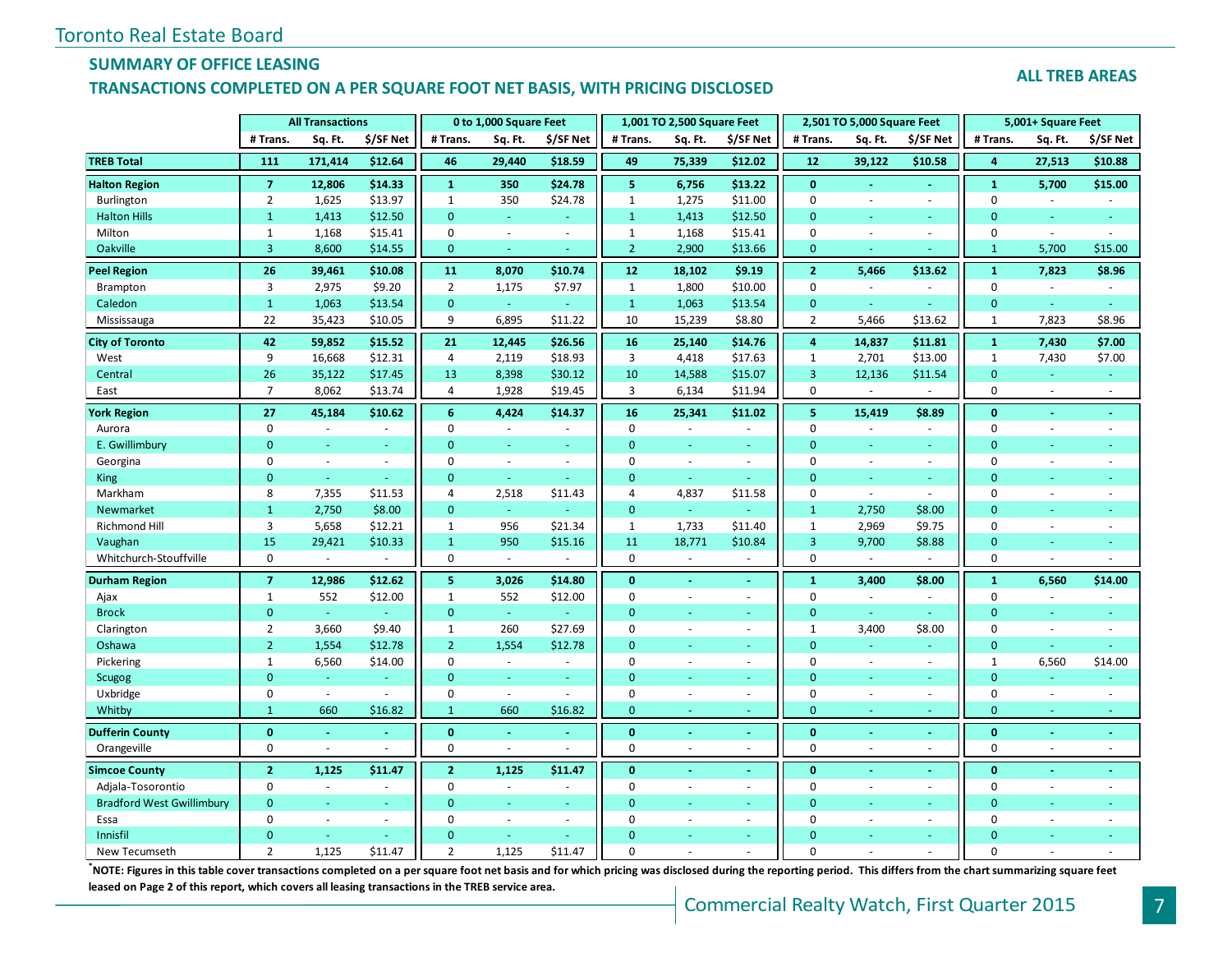## **SUMMARY OF OFFICE LEASING**

#### **TRANSACTIONS COMPLETED ON A PER SQUARE FOOT NET BASIS, WITH PRICING DISCLOSED**

#### **CITY OF TORONTO**

|                        | <b>All Transactions</b> |            |                          |                | 0 to 1,000 Square Feet   |                          |                         | 1,001 TO 2,500 Square Feet |                             |                         | 2,501 TO 5,000 Square Feet |                          |              | 5,001+ Square Feet       |                |
|------------------------|-------------------------|------------|--------------------------|----------------|--------------------------|--------------------------|-------------------------|----------------------------|-----------------------------|-------------------------|----------------------------|--------------------------|--------------|--------------------------|----------------|
|                        | # Trans.                | Sq. Ft.    | \$/SF Net                | # Trans.       | Sq. Ft.                  | \$/SF Net                | # Trans.                | Sq. Ft.                    | \$/SF Net                   | # Trans.                | Sq. Ft.                    | \$/SF Net                | # Trans.     | Sq. Ft.                  | \$/SF Net      |
| <b>TREB Total</b>      | 111                     | 171,414    | \$12.64                  | 46             | 29,440                   | \$18.59                  | 49                      | 75,339                     | \$12.02                     | 12                      | 39,122                     | \$10.58                  | 4            | 27,513                   | \$10.88        |
| <b>City of Toronto</b> | 42                      | 59,852     | \$15.52                  | 21             | 12,445                   | \$26.56                  | 16                      | 25,140                     | \$14.76                     | 4                       | 14,837                     | \$11.81                  | $\mathbf{1}$ | 7,430                    | \$7.00         |
| <b>Toronto West</b>    | 9                       | 16,668     | \$12.31                  | 4              | 2,119                    | \$18.93                  | $\overline{\mathbf{3}}$ | 4,418                      | \$17.63                     | $\mathbf{1}$            | 2,701                      | \$13.00                  | $\mathbf{1}$ | 7,430                    | \$7.00         |
| Toronto W01            | 3                       | 3,468      | \$21.00                  | $\mathbf{1}$   | 700                      | \$23.66                  | $\overline{2}$          | 2,768                      | \$20.33                     | $\mathbf 0$             | $\overline{\phantom{a}}$   | $\sim$                   | $\mathbf 0$  |                          |                |
| Toronto W02            | $\overline{0}$          | $\omega$   |                          | $\mathbf{0}$   | $\omega$                 |                          | $\mathbf{0}$            |                            | $\blacksquare$              | $\mathbf{0}$            | ÷                          | ÷                        | $\mathbf{0}$ |                          |                |
| Toronto W03            | 1                       | 350        | \$15.43                  | $\mathbf{1}$   | 350                      | \$15.43                  | $\mathbf 0$             | $\blacksquare$             | $\mathcal{L}_{\mathcal{A}}$ | $\mathbf 0$             | $\overline{\phantom{a}}$   | $\sim$                   | $\mathbf 0$  | $\sim$                   |                |
| <b>Toronto W04</b>     | $\overline{2}$          | 2,960      | \$12.61                  | $\mathbf{1}$   | 259                      | \$8.50                   | $\overline{0}$          | $\omega$                   | $\omega$                    | $\mathbf{1}$            | 2,701                      | \$13.00                  | $\mathbf{0}$ | ÷.                       |                |
| Toronto W05            | 1                       | 810        | \$19.70                  | $\mathbf{1}$   | 810                      | \$19.70                  | $\mathbf 0$             | $\omega$                   | $\mathcal{L}_{\mathcal{A}}$ | $\mathbf 0$             | $\sim$                     | $\omega$                 | 0            | $\blacksquare$           |                |
| Toronto W06            | $\mathbf{0}$            | $\sim$     | $\rightarrow$            | $\mathbf{0}$   | $\sim$                   | $\blacksquare$           | $\overline{0}$          | $\sim$                     | $\sim$                      | $\mathbf{0}$            | $\omega$                   | $\sim$                   | $\mathbf{0}$ |                          |                |
| Toronto W07            | $\mathbf 0$             | $\omega$   | $\sim$                   | $\mathbf 0$    | $\sim$                   | $\sim$                   | $\mathbf 0$             | $\sim$                     | $\omega$                    | $\mathbf 0$             | $\sim$                     | $\overline{\phantom{a}}$ | 0            | $\sim$                   | $\ddot{}$      |
| Toronto W08            | $\Omega$                | ÷.         | $\sim$                   | $\mathbf{0}$   | ٠                        | $\sim$                   | $\overline{0}$          | ÷                          | $\omega_{\rm c}$            | $\overline{0}$          | ٠                          | $\sim$                   | $\mathbf{0}$ |                          | $\sim$         |
| Toronto W09            | 0                       | $\sim$     | $\overline{\phantom{a}}$ | 0              | $\overline{\phantom{a}}$ | $\overline{\phantom{a}}$ | $\mathbf 0$             | $\sim$                     | $\sim$                      | $\mathbf 0$             | $\overline{\phantom{a}}$   | $\blacksquare$           | $\mathbf 0$  | $\sim$                   |                |
| Toronto W10            | $\overline{2}$          | 9,080      | \$8.11                   | $\mathbf{0}$   | ÷.                       |                          | $\mathbf{1}$            | 1,650                      | \$13.09                     | $\mathbf{0}$            |                            |                          | $\mathbf{1}$ | 7,430                    | \$7.00         |
| <b>Toronto Central</b> | 26                      | 35,122     | \$17.45                  | 13             | 8,398                    | \$30.12                  | 10                      | 14,588                     | \$15.07                     | $\overline{\mathbf{3}}$ | 12,136                     | \$11.54                  | $\bf{0}$     | $\omega$                 |                |
| Toronto C01            | 6                       | 8,947      | \$21.37                  | 3              | 2,009                    | \$32.01                  | $\overline{2}$          | 2,796                      | \$23.18                     | $\mathbf{1}$            | 4,142                      | \$15.00                  | $\mathbf 0$  | $\sim$                   |                |
| <b>Toronto C02</b>     | $\mathbf{0}$            | $\omega$ . | $\omega$                 | $\mathbf{0}$   | $\omega$                 | $\omega$                 | $\mathbf{0}$            | $\omega$                   | ÷.                          | $\mathbf{0}$            | $\omega$                   | $\omega$                 | $\mathbf{0}$ | $\blacksquare$           |                |
| Toronto C03            | $\mathbf{1}$            | 840        | \$25.71                  | $\mathbf{1}$   | 840                      | \$25.71                  | $\mathbf 0$             | $\sim$                     | $\omega$                    | $\mathbf 0$             | $\sim$                     | $\overline{\phantom{a}}$ | 0            | $\overline{\phantom{a}}$ |                |
| <b>Toronto C04</b>     | 3                       | 4,221      | \$21.24                  | $\mathbf{1}$   | 800                      | \$27.00                  | $\overline{2}$          | 3,421                      | \$19.89                     | $\overline{0}$          | $\sim$                     | $\sim$                   | $\mathbf{0}$ |                          |                |
| Toronto C06            | 0                       | $\sim$     | $\sim$                   | $\mathbf 0$    | $\sim$                   | $\blacksquare$           | $\mathbf 0$             | $\blacksquare$             | $\sim$                      | 0                       | $\overline{\phantom{a}}$   | $\sim$                   | 0            | $\overline{\phantom{a}}$ |                |
| <b>Toronto C07</b>     | $\overline{2}$          | 1,269      | \$42.71                  | $2^{\circ}$    | 1,269                    | \$42.71                  | $\overline{0}$          |                            | ÷.                          | $\mathbf{0}$            |                            |                          | $\Omega$     |                          |                |
| Toronto C08            | 3                       | 4,080      | \$23.07                  | $\overline{2}$ | 1,080                    | \$42.72                  | $\mathbf 0$             | $\overline{\phantom{a}}$   | $\sim$                      | $\mathbf{1}$            | 3,000                      | \$16.00                  | $\mathbf 0$  |                          |                |
| <b>Toronto C09</b>     | $\overline{0}$          | ◆          | $\sim$                   | $\mathbf{0}$   | $\omega$                 | $\sim$                   | $\mathbf{0}$            | $\omega$                   | ◆                           | $\mathbf{0}$            | i al                       | ٠                        | $\mathbf{0}$ | $\sim$                   |                |
| Toronto C10            | $\overline{2}$          | 1,700      | \$25.76                  | 1              | 450                      | \$26.67                  | $\mathbf{1}$            | 1,250                      | \$25.44                     | $\mathbf 0$             | $\sim$                     | $\sim$                   | $\Omega$     |                          |                |
| Toronto C11            | $\mathbf{1}$            | 800        | \$18.00                  | $\mathbf{1}$   | 800                      | \$18.00                  | $\mathbf{0}$            | $\omega_{\rm c}$           | $\sim$                      | $\mathbf{0}$            | ÷                          | ÷                        | 0            |                          |                |
| Toronto C12            | 1                       | 2,366      | \$9.50                   | $\mathbf 0$    | $\sim$                   | $\sim$                   | 1                       | 2,366                      | \$9.50                      | $\mathbf 0$             | $\sim$                     | ÷.                       | 0            |                          |                |
| Toronto C13            | $\mathbf{1}$            | 4,994      | \$6.00                   | $\pmb{0}$      | $\omega$                 | $\omega$                 | $\mathbf{0}$            | $\omega$                   | $\sim$                      | $\mathbf{1}$            | 4,994                      | \$6.00                   | 0            | $\blacksquare$           |                |
| Toronto C14            | $\mathbf{1}$            | 230        | \$52.17                  | 1              | 230                      | \$52.17                  | $\mathbf 0$             | $\omega$                   | $\sim$                      | $\mathbf 0$             | $\sim$                     | $\sim$                   | 0            | $\sim$                   |                |
| Toronto C15            | 5                       | 5,675      | \$6.95                   | $\mathbf{1}$   | 920                      | \$7.25                   | $\overline{4}$          | 4,755                      | \$6.89                      | $\mathbf{0}$            | ÷                          | ÷                        | $\mathbf{0}$ | $\sim$                   |                |
| <b>Toronto East</b>    | $\overline{7}$          | 8,062      | \$13.74                  | $\overline{4}$ | 1,928                    | \$19.45                  | $\overline{\mathbf{3}}$ | 6,134                      | \$11.94                     | $\mathbf{0}$            | $\omega$                   | $\omega$                 | $\mathbf{0}$ | i.                       | $\blacksquare$ |
| Toronto E01            | 0                       | $\sim$     | $\blacksquare$           | 0              | $\overline{\phantom{a}}$ | $\overline{\phantom{a}}$ | $\mathbf 0$             | $\sim$                     | $\overline{\phantom{a}}$    | $\mathbf 0$             | $\sim$                     | $\omega$                 | 0            | $\sim$                   |                |
| <b>Toronto E02</b>     | $\mathbf{0}$            | $\omega$   | $\omega$                 | $\mathbf{0}$   | $\omega$                 | $\omega$                 | $\mathbf{0}$            | $\omega$                   | $\omega$                    | $\mathbf{0}$            | ÷                          | ÷.                       | 0            | $\omega$                 |                |
| Toronto E03            | $\mathbf{1}$            | 700        | \$24.00                  | 1              | 700                      | \$24.00                  | $\mathbf 0$             | $\sim$                     | $\sim$                      | 0                       | $\sim$                     | ÷                        | $\Omega$     | $\sim$                   |                |
| <b>Toronto E04</b>     | $\mathbf{0}$            | $\omega$   |                          | $\mathbf{0}$   | $\omega$                 | $\blacksquare$           | $\mathbf{0}$            | ÷                          | $\sim$                      | $\mathbf 0$             | $\omega$                   | ÷                        | 0            | ÷                        |                |
| Toronto E05            | 1                       | 2,298      | \$18.00                  | 0              | $\sim$                   | $\sim$                   | 1                       | 2,298                      | \$18.00                     | 0                       | $\sim$                     | $\sim$                   | 0            | $\sim$                   |                |
| <b>Toronto E06</b>     | $\mathbf{0}$            | u.         |                          | $\mathbf{0}$   | $\omega$                 | ÷                        | $\mathbf{0}$            |                            |                             | $\mathbf{0}$            | ÷                          | ÷                        | $\mathbf{0}$ |                          |                |
| Toronto E07            | 4                       | 2,964      | \$9.03                   | 3              | 1,228                    | \$16.86                  | $\mathbf{1}$            | 1,736                      | \$3.50                      | $\mathbf 0$             | $\overline{\phantom{a}}$   | ÷                        | 0            | $\sim$                   |                |
| <b>Toronto E08</b>     | $\mathbf 0$             | $\omega$   |                          | $\mathbf{0}$   | ÷                        |                          | $\mathbf{0}$            | $\sim$                     |                             | $\mathbf{0}$            |                            | ÷,                       | $\mathbf{0}$ |                          |                |
| Toronto E09            | 1                       | 2,100      | \$12.29                  | $\mathbf 0$    | ÷.                       | $\overline{\phantom{a}}$ | $\mathbf{1}$            | 2,100                      | \$12.29                     | $\Omega$                |                            | $\blacksquare$           | $\Omega$     |                          |                |
| <b>Toronto E10</b>     | $\Omega$                | $\omega$   | $\omega$                 | $\Omega$       | ٠                        | $\sim$                   | $\overline{0}$          | ÷                          | $\sim$                      | $\overline{0}$          |                            | $\sim$                   | $\mathbf{0}$ |                          |                |
| Toronto E11            | $\Omega$                |            |                          | $\Omega$       |                          |                          | $\Omega$                |                            |                             | $\Omega$                |                            |                          | $\Omega$     |                          |                |

**\*NOTE: Figures in this table cover transactions completed on a per square foot net basis and for which pricing was disclosed during the reporting period. This differs from the chart summarizing square feet leased on Page 2 of this report, which covers all leasing transactions in the TREB service area.**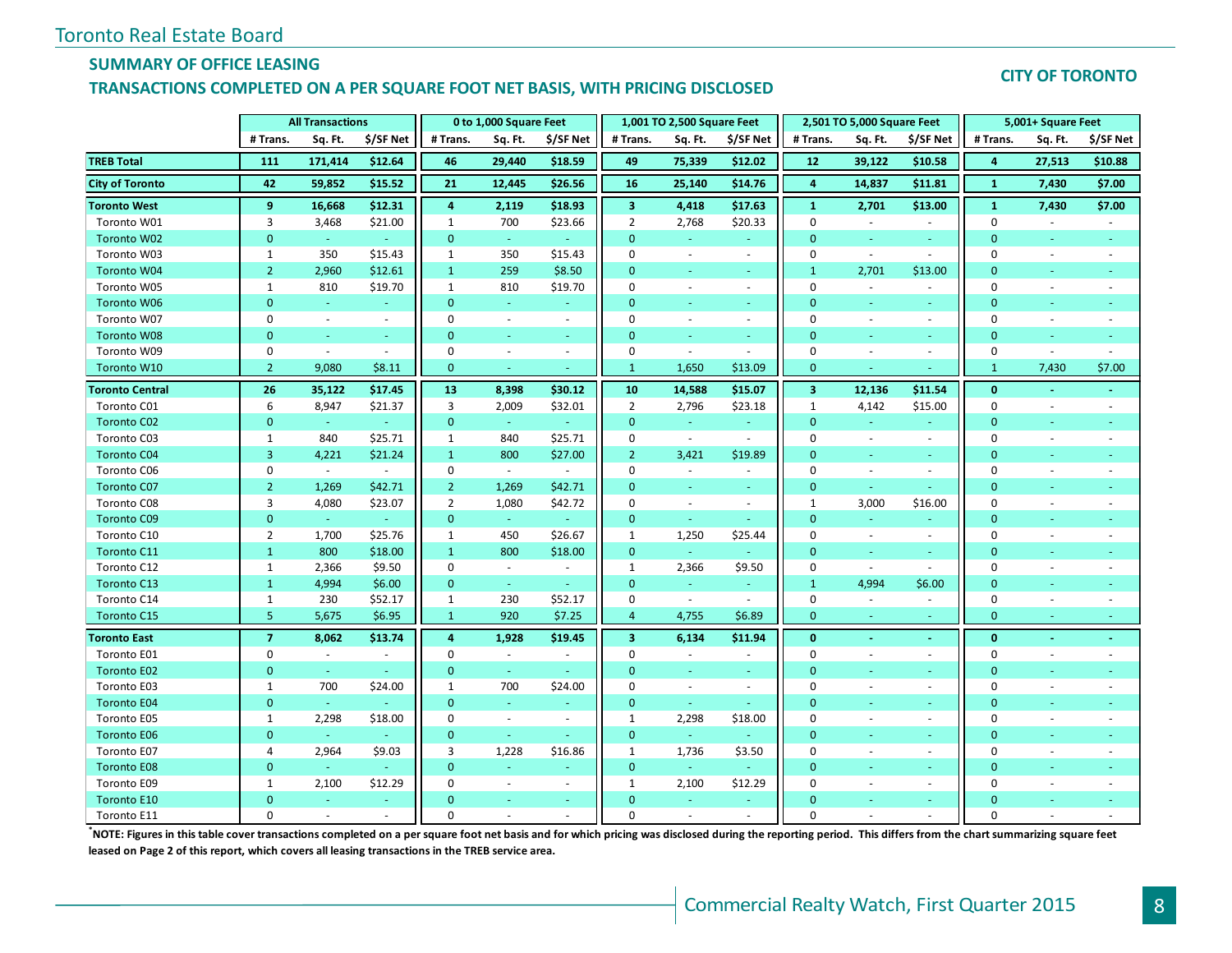# **SUMMARY OF INDUSTRIAL SALES**

#### **TRANSACTIONS COMPLETED WITH PRICING DISCLOSED**

|  |  | <b>ALL TREB AREAS</b> |
|--|--|-----------------------|
|--|--|-----------------------|

|                                  | <b>All Transactions</b> |           |          |                | 0 to 5,000 Square Feet   |                |                | 5,001 to 15,000 Square Feet |                          |                         | 15,001 to 50,000 Square Feet |                  |                | $50,001 + Square$ Feet   |                |
|----------------------------------|-------------------------|-----------|----------|----------------|--------------------------|----------------|----------------|-----------------------------|--------------------------|-------------------------|------------------------------|------------------|----------------|--------------------------|----------------|
|                                  | # Trans.                | Sq. Ft.   | \$/SF    | # Trans.       | Sq. Ft.                  | \$/SF          | # Trans.       | Sq. Ft.                     | \$/SF                    | # Trans.                | Sq. Ft.                      | \$/SF            | # Trans.       | Sq. Ft.                  | \$/SF          |
| <b>TREB Total</b>                | 80                      | 1,036,874 | \$95.81  | 52             | 114,575                  | \$147.30       | 14             | 148,239                     | \$138.83                 | 9                       | 265,724                      | \$125.57         | 5              | 508,336                  | \$56.10        |
| <b>Halton Region</b>             | 4                       | 118,279   | \$55.55  | 2 <sup>1</sup> | 2,842                    | \$200.53       | $\mathbf{1}$   | 14,117                      | \$99.17                  | $\mathbf{0}$            | $\sim$                       | $\blacksquare$   | $\mathbf{1}$   | 101,320                  | \$45.40        |
| Burlington                       | 0                       | $\sim$    | $\sim$   | 0              | $\sim$                   | $\sim$         | 0              | $\sim$                      | $\sim$                   | $\pmb{0}$               | $\sim$                       | $\sim$           | $\pmb{0}$      | $\sim$                   | $\sim$         |
| <b>Halton Hills</b>              | $\mathbf{1}$            | 14,117    | \$99.17  | $\overline{0}$ | G.                       |                | $\mathbf{1}$   | 14,117                      | \$99.17                  | $\Omega$                |                              | ÷.               | $\Omega$       |                          |                |
| Milton                           | $\mathbf{1}$            | 1,564     | \$204.54 | $\mathbf{1}$   | 1,564                    | \$204.54       | $\Omega$       | $\sim$                      | $\sim$                   | $\mathbf 0$             | $\sim$                       | $\blacksquare$   | $\mathbf 0$    | $\sim$                   |                |
| Oakville                         | $\overline{2}$          | 102,598   | \$47.27  | $\mathbf{1}$   | 1,278                    | \$195.62       | $\mathbf{0}$   | ÷                           |                          | $\mathbf{0}$            |                              |                  | $\mathbf{1}$   | 101,320                  | \$45.40        |
| <b>Peel Region</b>               | 28                      | 429,275   | \$116.01 | 16             | 36,984                   | \$147.79       | 5              | 54,795                      | \$198.19                 | 5                       | 141,733                      | \$145.04         | $\overline{2}$ | 195,763                  | \$65.99        |
| Brampton                         | 12                      | 200,826   | \$117.71 | 6              | 9,909                    | \$157.79       | 3              | 26,400                      | \$240.91                 | $\overline{2}$          | 60,899                       | \$158.09         | $\mathbf{1}$   | 103,618                  | \$58.76        |
| Caledon                          | $\overline{3}$          | 5,079     | \$130.73 | 3              | 5,079                    | \$130.73       | $\mathbf{0}$   | $\omega$                    |                          | $\mathbf{0}$            | $\omega$                     |                  | $\mathbf{0}$   |                          |                |
| Mississauga                      | 13                      | 223,370   | \$114.15 | $\overline{7}$ | 21,996                   | \$147.23       | $\overline{2}$ | 28,395                      | \$158.48                 | 3                       | 80,834                       | \$135.22         | $\mathbf{1}$   | 92,145                   | \$74.12        |
| <b>City of Toronto</b>           | 26                      | 331,305   | \$86.82  | 17             | 39,254                   | \$140.75       | 5              | 46,760                      | \$126.28                 | $\overline{\mathbf{3}}$ | 97,991                       | \$94.24          | $\mathbf{1}$   | 147,300                  | \$54.99        |
| West                             | 11                      | 136,552   | \$106.82 | 5              | 9,871                    | \$147.15       | 3              | 28,690                      | \$135.94                 | 3                       | 97,991                       | \$94.24          | $\pmb{0}$      |                          |                |
| Central                          | $\mathbf{0}$            |           | $\omega$ | $\mathbf{0}$   | $\omega$                 |                | $\Omega$       | $\omega$                    | $\omega$                 | $\overline{0}$          | ÷.                           | $\omega_{\rm c}$ | $\mathbf{0}$   |                          | ä,             |
| East                             | 15                      | 194,753   | \$72.80  | 12             | 29,383                   | \$138.60       | $\overline{2}$ | 18,070                      | \$110.96                 | $\mathbf 0$             | $\sim$                       | ÷,               | $\mathbf{1}$   | 147,300                  | \$54.99        |
| <b>York Region</b>               | 14                      | 58,791    | \$152.31 | 12             | 26,204                   | \$169.04       | $\mathbf{1}$   | 6,587                       | \$144.22                 | $\mathbf{1}$            | 26,000                       | \$137.50         | $\bf{0}$       |                          | $\blacksquare$ |
| Aurora                           | $\mathbf 0$             | $\sim$    |          | 0              | $\bar{a}$                | $\sim$         | $\mathbf 0$    | $\sim$                      | ÷,                       | $\mathbf 0$             |                              | $\overline{a}$   | $\mathbf 0$    | $\overline{\phantom{a}}$ | ä,             |
| E. Gwillimbury                   | $\mathbf{0}$            |           |          | $\mathbf{0}$   | ÷                        |                | $\Omega$       |                             | ÷                        | $\overline{0}$          |                              | ٠                | $\mathbf{0}$   |                          |                |
| Georgina                         | $\mathbf 0$             | $\sim$    | $\sim$   | 0              | $\sim$                   | $\blacksquare$ | $\Omega$       | ä,                          | ÷.                       | $\mathbf 0$             |                              | $\sim$           | $\mathbf 0$    | ÷.                       |                |
| King                             | $\mathbf{0}$            | u,        |          | $\mathbf{0}$   | $\omega$                 |                | $\Omega$       | u.                          | ÷                        | $\mathbf{0}$            |                              | ÷.               | $\mathbf{0}$   |                          |                |
| Markham                          | 3                       | 6,267     | \$172.57 | 3              | 6,267                    | \$172.57       | $\Omega$       | $\sim$                      | $\overline{\phantom{a}}$ | $\mathbf 0$             | $\sim$                       | $\sim$           | $\mathbf 0$    | $\overline{\phantom{a}}$ |                |
| Newmarket                        | $\mathbf{1}$            | 1,345     | \$211.90 | $\mathbf{1}$   | 1,345                    | \$211.90       | $\Omega$       | ÷                           | ÷                        | $\mathbf{0}$            |                              |                  | $\mathbf{0}$   | <b>Co</b>                |                |
| <b>Richmond Hill</b>             | 5                       | 34,760    | \$143.58 | 4              | 8,760                    | \$161.64       | $\mathbf 0$    | $\omega$                    | $\overline{\phantom{a}}$ | $\mathbf{1}$            | 26,000                       | \$137.50         | $\mathbf 0$    | $\sim$                   |                |
| Vaughan                          | 5                       | 16,419    | \$158.17 | $\overline{4}$ | 9,832                    | \$167.51       | $\mathbf{1}$   | 6,587                       | \$144.22                 | $\mathbf{0}$            |                              | ÷.               | $\mathbf{0}$   |                          |                |
| Whitchurch-Stouffville           | $\mathbf 0$             | $\omega$  |          | $\mathbf 0$    |                          |                | $\mathbf 0$    |                             |                          | $\mathbf 0$             |                              | ä,               | $\mathbf 0$    |                          |                |
| <b>Durham Region</b>             | $\overline{7}$          | 35,271    | \$66.67  | 5              | 9,291                    | \$95.41        | $\overline{2}$ | 25,980                      | \$56.39                  | $\mathbf{0}$            |                              | $\blacksquare$   | $\mathbf{0}$   |                          |                |
| Ajax                             | $\mathbf{1}$            | 1,575     | \$100.32 | $\mathbf{1}$   | 1,575                    | \$100.32       | $\mathbf 0$    | $\omega$                    | $\omega$                 | 0                       |                              | $\sim$           | $\mathbf 0$    |                          |                |
| <b>Brock</b>                     | $\overline{2}$          | 18,900    | \$41.27  | $\mathbf{1}$   | 4,200                    | \$60.71        | $\mathbf{1}$   | 14,700                      | \$35.71                  | $\mathbf{0}$            |                              | $\equiv$         | $\mathbf{0}$   |                          | ä,             |
| Clarington                       | $\mathbf{1}$            | 11,280    | \$83.33  | 0              | $\overline{\phantom{a}}$ | $\sim$         | 1              | 11,280                      | \$83.33                  | $\mathbf 0$             |                              | $\sim$           | $\mathbf 0$    | $\sim$                   |                |
| Oshawa                           | $\mathbf{0}$            |           |          | $\mathbf{0}$   | $\sim$                   |                | $\Omega$       | ÷                           |                          | $\Omega$                |                              |                  | $\Omega$       |                          |                |
| Pickering                        | $\overline{2}$          | 2,508     | \$133.97 | $\overline{2}$ | 2,508                    | \$133.97       | $\mathbf 0$    | $\sim$                      | $\omega$                 | $\mathbf 0$             |                              | ÷.               | $\mathbf 0$    | $\sim$                   |                |
| Scugog                           | $\mathbf{0}$            | ÷         |          | $\mathbf{0}$   | Ξ                        |                | $\Omega$       | u.                          | ÷                        | $\overline{0}$          |                              | ÷.               | $\mathbf{0}$   |                          |                |
| Uxbridge                         | 0                       | $\sim$    |          | 0              | $\omega$                 | $\sim$         | $\Omega$       | $\sim$                      | $\overline{\phantom{a}}$ | $\mathbf 0$             | $\sim$                       | $\sim$           | $\mathbf 0$    | $\sim$                   | ÷,             |
| Whitby                           | $\mathbf{1}$            | 1,008     | \$136.41 | $\mathbf{1}$   | 1,008                    | \$136.41       | $\mathbf{0}$   | ÷                           | ÷                        | $\mathbf{0}$            |                              | ÷                | $\mathbf{0}$   |                          | Ξ              |
| <b>Dufferin County</b>           | $\mathbf{1}$            | 63,953    | \$45.35  | $\bf{0}$       | $\blacksquare$           | $\sim$         | $\mathbf{0}$   | ÷.                          | $\omega$                 | $\bf{0}$                | $\sim$                       | $\blacksquare$   | $\mathbf{1}$   | 63,953                   | \$45.35        |
| Orangeville                      | $\mathbf{1}$            | 63,953    | \$45.35  | $\mathbf 0$    | $\mathbf{r}$             | $\sim$         | $\Omega$       | $\overline{a}$              | $\sim$                   | $\mathbf 0$             | $\sim$                       | ÷.               | $\mathbf{1}$   | 63,953                   | \$45.35        |
| <b>Simcoe County</b>             | $\mathbf{0}$            |           |          | $\mathbf{0}$   | $\blacksquare$           | $\sim$         | $\mathbf{0}$   |                             |                          | $\mathbf{0}$            |                              | $\blacksquare$   | $\mathbf{0}$   |                          |                |
| Adjala-Tosorontio                | 0                       | $\sim$    | $\sim$   | 0              | $\blacksquare$           | $\blacksquare$ | $\mathbf 0$    | $\overline{a}$              | $\omega$                 | 0                       | $\sim$                       | $\blacksquare$   | 0              | $\sim$                   | L.             |
| <b>Bradford West Gwillimbury</b> | $\mathbf{0}$            |           | $\sim$   | $\Omega$       | ÷                        | $\sim$         | $\mathbf{0}$   | ÷                           | ÷                        | $\mathbf{0}$            |                              | $\sim$           | $\mathbf{0}$   |                          | ÷.             |
| Essa                             | $\Omega$                | $\sim$    | $\sim$   | $\Omega$       | $\overline{\phantom{a}}$ | $\sim$         | $\Omega$       |                             | ÷.                       | $\mathbf 0$             | $\sim$                       | ÷.               | $\mathbf 0$    | $\overline{\phantom{a}}$ |                |
| Innisfil                         | $\Omega$                |           |          | $\Omega$       |                          |                | $\Omega$       |                             |                          | $\Omega$                |                              |                  | $\Omega$       |                          |                |
| New Tecumseth                    | $\Omega$                |           |          | $\Omega$       |                          |                | $\Omega$       |                             |                          | $\Omega$                |                              |                  | $\Omega$       |                          |                |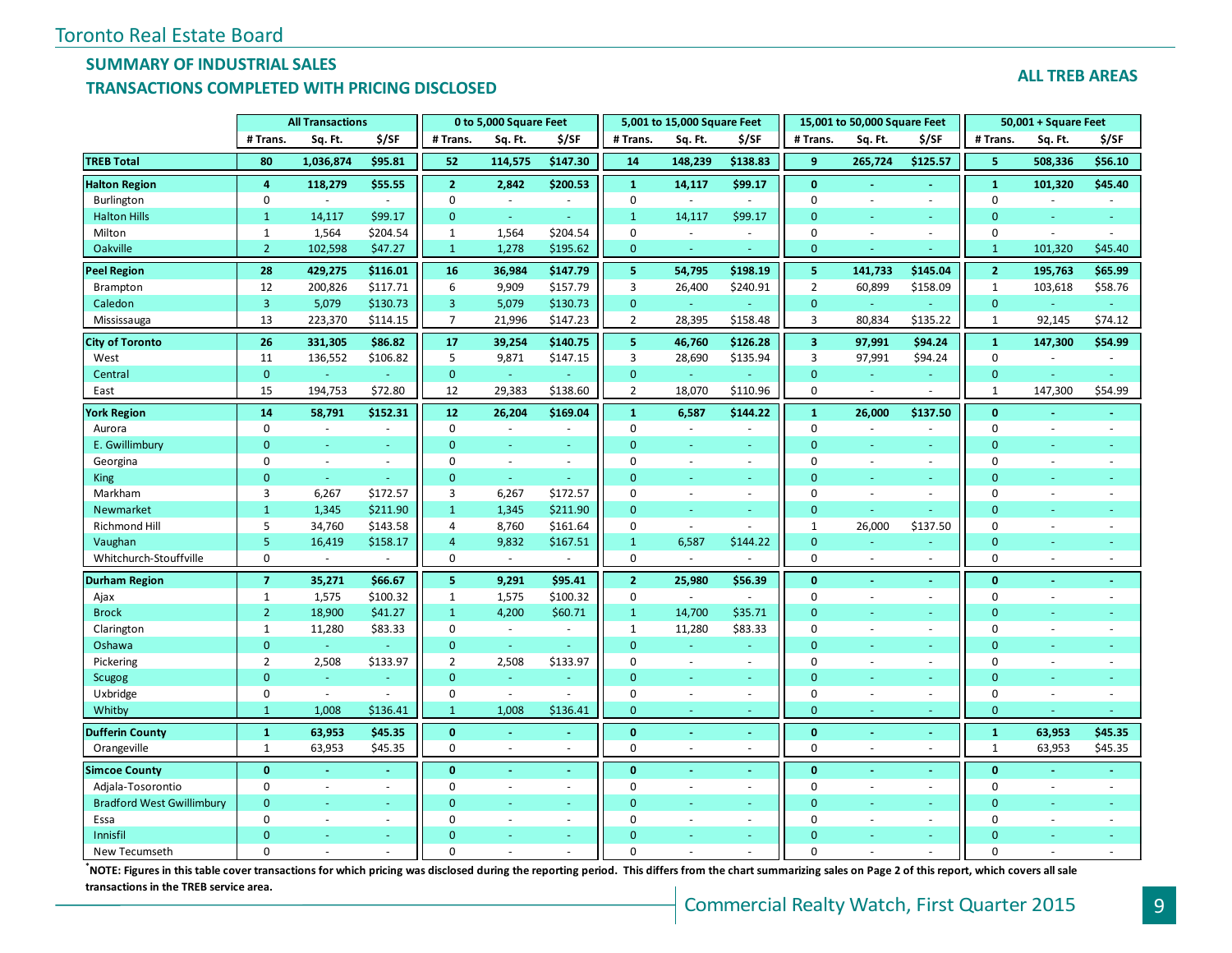# **SUMMARY OF INDUSTRIAL SALES - CONDOMINIUM BREAKOUT TRANSACTIONS COMPLETED WITH PRICING DISCLOSED**

#### **ALL TREB AREAS**

|                                  | <b>All Transactions</b> |                          |                |                  | 0 to 5,000 Square Feet |                          |                  | 5,001 to 15,000 Square Feet |                |                  | 15,001 to 50,000 Square Feet |                          |                  | 50,001 + Square Feet     |        |
|----------------------------------|-------------------------|--------------------------|----------------|------------------|------------------------|--------------------------|------------------|-----------------------------|----------------|------------------|------------------------------|--------------------------|------------------|--------------------------|--------|
|                                  | # Trans.                | Sq. Ft.                  | \$/SF          | # Trans.         | Sq. Ft.                | \$/SF                    | # Trans.         | Sq. Ft.                     | \$/SF          | # Trans.         | Sq. Ft.                      | \$/SF                    | # Trans.         | Sq. Ft.                  | \$/SF  |
| <b>TREB Total</b>                | 44                      | 104,543                  | \$148.18       | 42               | 92,102                 | \$151.58                 | $\overline{2}$   | 12,441                      | \$122.98       | $\mathbf{0}$     |                              |                          | $\mathbf{0}$     |                          |        |
| <b>Halton Region</b>             | $\overline{2}$          | 2,842                    | \$200.53       | $\overline{2}$   | 2,842                  | \$200.53                 | $\mathbf{0}$     | $\sim$                      | $\blacksquare$ | $\mathbf{0}$     | $\sim$                       | $\blacksquare$           | $\bf{0}$         | $\blacksquare$           | $\sim$ |
| Burlington                       | $\boldsymbol{0}$        | $\sim$                   | $\sim$         | $\mathbf 0$      | $\sim$                 | $\sim$                   | $\mathbf 0$      | $\sim$                      | ÷,             | $\boldsymbol{0}$ | $\sim$                       | $\sim$                   | 0                | $\omega$                 | $\sim$ |
| <b>Halton Hills</b>              | $\mathbf{0}$            | ä,                       |                | $\mathbf{0}$     | $\omega$               |                          | $\mathbf{0}$     |                             |                | $\overline{0}$   |                              |                          | $\mathbf{0}$     |                          |        |
| Milton                           | $\mathbf{1}$            | 1,564                    | \$204.54       | $\mathbf{1}$     | 1,564                  | \$204.54                 | $\mathbf 0$      |                             | $\mathcal{L}$  | $\mathbf 0$      |                              | $\overline{\phantom{a}}$ | $\mathbf 0$      | ÷.                       |        |
| Oakville                         | $\mathbf{1}$            | 1,278                    | \$195.62       | $\mathbf{1}$     | 1,278                  | \$195.62                 | $\mathbf{0}$     |                             | ÷.             | $\mathbf{0}$     |                              | ٠                        | $\mathbf{0}$     | u                        |        |
| <b>Peel Region</b>               | 13                      | 30,314                   | \$149.09       | 13               | 30,314                 | \$149.09                 | $\mathbf{0}$     |                             | $\blacksquare$ | $\mathbf{0}$     |                              | $\blacksquare$           | $\mathbf{0}$     |                          |        |
| Brampton                         | 5                       | 7,845                    | \$158.83       | 5                | 7,845                  | \$158.83                 | $\mathbf 0$      |                             | $\omega$       | $\mathbf 0$      |                              | $\overline{\phantom{a}}$ | $\mathbf 0$      |                          |        |
| Caledon                          | $\overline{2}$          | 3,173                    | \$144.97       | $2^{\circ}$      | 3,173                  | \$144.97                 | $\mathbf{0}$     | $\sim$                      | $\omega$       | $\mathbf{0}$     | ÷.                           | $\omega$                 | $\mathbf{0}$     | Ξ                        |        |
| Mississauga                      | $\boldsymbol{6}$        | 19,296                   | \$145.80       | 6                | 19,296                 | \$145.80                 | $\boldsymbol{0}$ | $\sim$                      | ÷              | 0                |                              | ÷.                       | $\boldsymbol{0}$ | $\overline{a}$           | ÷.     |
| <b>City of Toronto</b>           | 15                      | 37,688                   | \$133.41       | 14               | 31,834                 | \$139.73                 | $\mathbf 1$      | 5,854                       | \$99.08        | $\mathbf 0$      |                              | ä,                       | $\mathbf{0}$     |                          |        |
| West                             | $\overline{4}$          | 8,071                    | \$145.27       | $\overline{4}$   | 8,071                  | \$145.27                 | $\mathbf 0$      | $\blacksquare$              | ä,             | $\mathbf 0$      |                              | $\blacksquare$           | $\pmb{0}$        |                          |        |
| Central                          | $\pmb{0}$               | $\omega$                 | $\blacksquare$ | $\mathbf{0}$     | $\pm$                  | ÷                        | $\mathbf{0}$     | $\omega$                    | ÷              | $\mathbf{0}$     |                              | ÷.                       | $\mathbf{0}$     |                          |        |
| East                             | 11                      | 29,617                   | \$130.18       | 10               | 23,763                 | \$137.84                 | $\mathbf 1$      | 5,854                       | \$99.08        | $\mathbf 0$      | $\sim$                       | $\sim$                   | $\mathbf 0$      | $\sim$                   | $\sim$ |
| <b>York Region</b>               | 12                      | 31,116                   | \$163.20       | 11               | 24,529                 | \$168.29                 | $\mathbf{1}$     | 6,587                       | \$144.22       | $\mathbf{0}$     | $\sim$                       | $\sim$                   | $\bf{0}$         | $\sim$                   | $\sim$ |
| Aurora                           | $\mathbf 0$             | $\blacksquare$           | $\bar{a}$      | $\mathbf 0$      | $\blacksquare$         | $\overline{\phantom{a}}$ | $\mathbf 0$      | $\blacksquare$              | ÷,             | $\mathbf 0$      | $\overline{\phantom{a}}$     | $\blacksquare$           | $\mathbf 0$      | $\sim$                   |        |
| E. Gwillimbury                   | $\mathbf{0}$            | ÷                        | ÷              | $\mathbf{0}$     | $\sim$                 | ÷                        | $\overline{0}$   |                             | ÷.             | $\mathbf{0}$     |                              | $\sim$                   | $\mathbf{0}$     | ÷                        |        |
| Georgina                         | $\mathbf 0$             | $\sim$                   | $\sim$         | $\mathbf 0$      | $\sim$                 | $\overline{\phantom{a}}$ | $\mathbf 0$      | $\sim$                      | $\mathcal{L}$  | $\mathbf 0$      | $\sim$                       | $\sim$                   | $\mathbf 0$      | ÷.                       | $\sim$ |
| King                             | $\mathbf{0}$            | G.                       | Ξ              | $\overline{0}$   | G.                     | ÷                        | $\Omega$         |                             | ÷              | $\Omega$         |                              | ٠                        | $\mathbf{0}$     |                          |        |
| Markham                          | $\overline{2}$          | 4,592                    | \$169.86       | $\overline{2}$   | 4,592                  | \$169.86                 | $\mathbf 0$      | $\overline{\phantom{a}}$    | $\omega$       | $\mathbf 0$      |                              | $\overline{\phantom{a}}$ | $\mathbf 0$      | $\overline{\phantom{a}}$ |        |
| Newmarket                        | $\mathbf{1}$            | 1,345                    | \$211.90       | $\mathbf{1}$     | 1,345                  | \$211.90                 | $\mathbf{0}$     | $\sim$                      | Ξ              | $\mathbf{0}$     |                              | ÷.                       | $\mathbf{0}$     | u,                       |        |
| Richmond Hill                    | $\overline{4}$          | 8,760                    | \$161.64       | $\overline{4}$   | 8,760                  | \$161.64                 | $\mathbf 0$      | $\sim$                      | $\sim$         | 0                | $\sim$                       | $\sim$                   | $\pmb{0}$        | $\sim$                   | $\sim$ |
| Vaughan                          | $\overline{5}$          | 16,419                   | \$158.17       | $\overline{4}$   | 9,832                  | \$167.51                 | $\mathbf{1}$     | 6,587                       | \$144.22       | $\mathbf{0}$     |                              | $\sim$                   | $\mathbf{0}$     |                          |        |
| Whitchurch-Stouffville           | $\mathbf 0$             | $\omega$                 |                | 0                |                        |                          | $\mathbf 0$      |                             |                | 0                |                              | $\sim$                   | $\mathbf 0$      |                          |        |
| <b>Durham Region</b>             | $\overline{2}$          | 2,583                    | \$114.40       | $\overline{2}$   | 2,583                  | \$114.40                 | $\mathbf{0}$     |                             | $\blacksquare$ | $\mathbf{0}$     |                              | $\blacksquare$           | $\mathbf{0}$     |                          |        |
| Ajax                             | $\mathbf{1}$            | 1,575                    | \$100.32       | $\mathbf{1}$     | 1,575                  | \$100.32                 | $\mathbf 0$      |                             | $\bar{a}$      | $\mathbf 0$      |                              | $\overline{\phantom{a}}$ | $\mathbf 0$      |                          |        |
| <b>Brock</b>                     | $\mathbf{0}$            | G.                       | ÷.             | $\mathbf{0}$     | $\omega$               | Ξ                        | $\overline{0}$   |                             | ÷.             | $\mathbf{0}$     |                              | $\sim$                   | $\mathbf{0}$     | ÷                        |        |
| Clarington                       | $\mathbf 0$             | $\sim$                   | $\sim$         | 0                | $\sim$                 | $\omega$                 | $\mathbf 0$      |                             | $\sim$         | 0                |                              | $\sim$                   | $\mathbf 0$      | $\overline{\phantom{a}}$ |        |
| Oshawa                           | $\mathbf{0}$            | ÷.                       | Ξ              | $\mathbf{0}$     | ÷                      | $\blacksquare$           | $\Omega$         |                             | ÷.             | $\Omega$         |                              | ٠                        | $\mathbf{0}$     |                          |        |
| Pickering                        | $\mathbf 0$             | $\overline{\phantom{a}}$ | $\sim$         | $\pmb{0}$        | $\sim$                 | $\blacksquare$           | $\mathbf 0$      |                             | $\mathcal{L}$  | $\mathbf 0$      |                              | $\overline{\phantom{a}}$ | $\pmb{0}$        | $\overline{\phantom{a}}$ |        |
| Scugog                           | $\mathbf{0}$            | ÷                        | ÷              | $\mathbf{0}$     | $\sim$                 | ÷                        | $\mathbf{0}$     |                             | ÷.             | $\mathbf{0}$     |                              | $\sim$                   | $\mathbf{0}$     | ÷                        |        |
| Uxbridge                         | $\pmb{0}$               | $\overline{\phantom{a}}$ | ä,             | $\boldsymbol{0}$ | $\sim$                 | $\overline{\phantom{a}}$ | $\mathbf 0$      | $\sim$                      | $\bar{a}$      | $\boldsymbol{0}$ | ÷.                           | $\sim$                   | $\mathbf 0$      | $\sim$                   |        |
| Whitby                           | $\mathbf{1}$            | 1,008                    | \$136.41       | $\mathbf{1}$     | 1,008                  | \$136.41                 | $\mathbf{0}$     |                             | ÷              | $\overline{0}$   |                              | ÷                        | $\mathbf{0}$     | ÷                        |        |
| <b>Dufferin County</b>           | $\bf{0}$                |                          | $\blacksquare$ | $\bf{0}$         | $\sim$                 | $\sim$                   | $\mathbf{0}$     |                             | ÷.             | $\mathbf{0}$     | $\sim$                       | $\sim$                   | $\bf{0}$         | $\blacksquare$           | $\sim$ |
| Orangeville                      | $\mathbf 0$             |                          |                | 0                | $\sim$                 | L.                       | $\mathbf 0$      |                             | $\sim$         | $\mathbf 0$      |                              | ÷.                       | $\mathbf 0$      |                          |        |
| <b>Simcoe County</b>             | $\mathbf 0$             |                          |                | $\mathbf{0}$     |                        | $\blacksquare$           | $\mathbf{0}$     |                             | $\blacksquare$ | $\mathbf{0}$     |                              | $\blacksquare$           | $\mathbf{0}$     |                          |        |
| Adjala-Tosorontio                | $\mathbf 0$             | $\overline{\phantom{a}}$ | $\sim$         | 0                | $\sim$                 | $\omega$                 | $\mathbf 0$      |                             | $\bar{a}$      | $\mathbf 0$      |                              | $\overline{\phantom{a}}$ | $\pmb{0}$        | $\overline{\phantom{a}}$ |        |
| <b>Bradford West Gwillimbury</b> | $\mathbf{0}$            | ÷                        | ÷.             | $\mathbf{0}$     | $\omega$               | $\omega_{\rm c}$         | $\overline{0}$   |                             | ÷.             | $\mathbf{0}$     |                              | $\omega$                 | $\mathbf{0}$     | ÷                        |        |
| Essa                             | $\pmb{0}$               | ÷                        | $\sim$         | $\mathbf{0}$     | $\sim$                 | $\blacksquare$           | 0                |                             | $\bar{a}$      | 0                |                              | $\sim$                   | $\mathbf 0$      | ÷.                       |        |
| Innisfil                         | $\Omega$                |                          |                | $\overline{0}$   |                        | ÷                        | $\Omega$         |                             |                | $\Omega$         |                              |                          | $\Omega$         |                          |        |
| New Tecumseth                    | $\Omega$                |                          |                | $\Omega$         |                        | ÷.                       | $\Omega$         |                             |                | $\Omega$         |                              |                          | $\Omega$         |                          |        |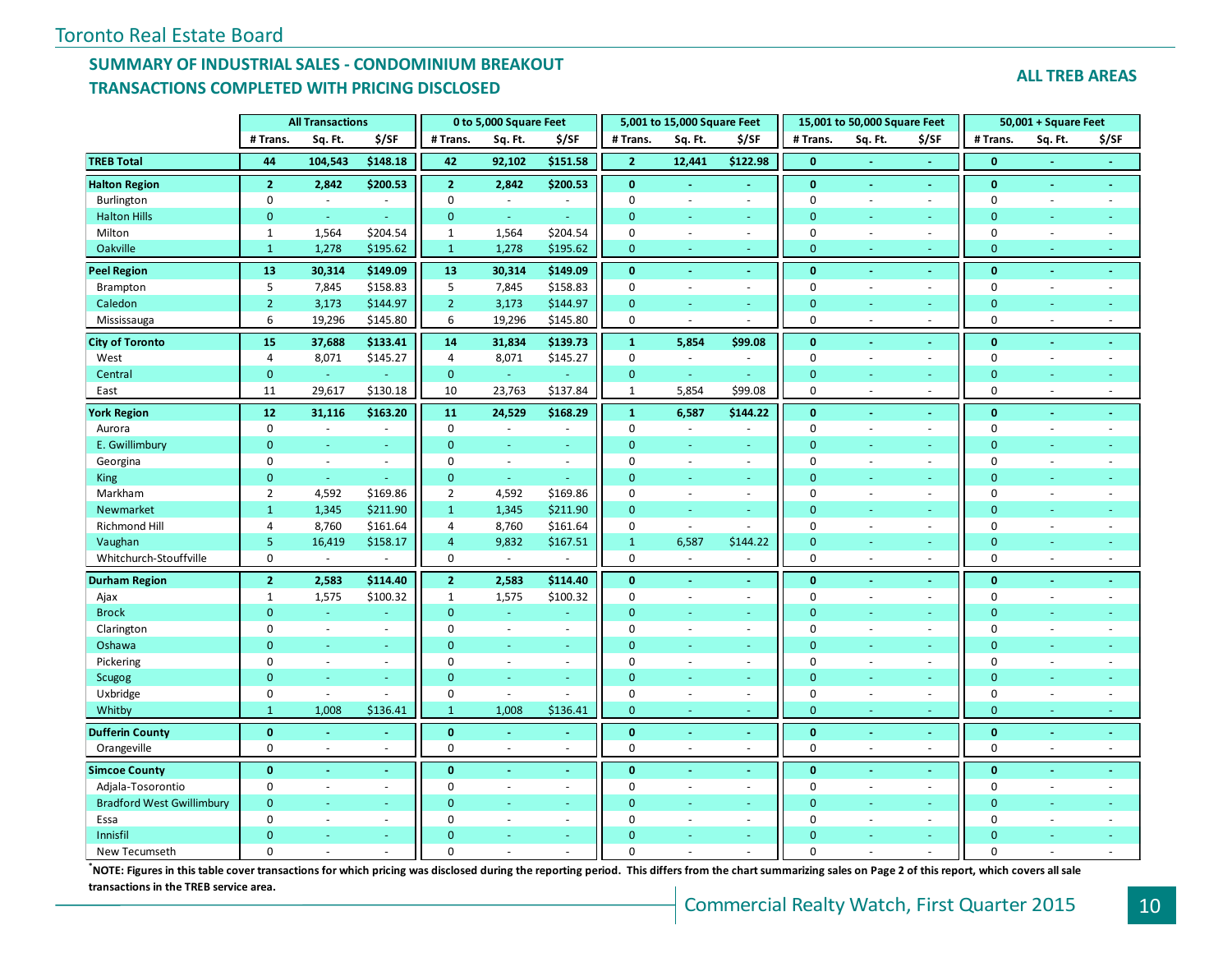# **SUMMARY OF INDUSTRIAL SALES - OTHER TYPES BREAKOUT TRANSACTIONS COMPLETED WITH PRICING DISCLOSED**

| <b>ALL TREB AREAS</b> |
|-----------------------|
|-----------------------|

|                                  | <b>All Transactions</b> |                      |                          | 0 to 5,000 Square Feet    |                          |                          | 5,001 to 15,000 Square Feet |                          |          | 15,001 to 50,000 Square Feet |         |                          | 50,001 + Square Feet |                          |         |
|----------------------------------|-------------------------|----------------------|--------------------------|---------------------------|--------------------------|--------------------------|-----------------------------|--------------------------|----------|------------------------------|---------|--------------------------|----------------------|--------------------------|---------|
|                                  | # Trans.                | Sq. Ft.              | \$/SF                    | # Trans.                  | Sq. Ft.                  | \$/SF                    | # Trans.                    | Sq. Ft.                  | \$/SF    | # Trans.                     | Sq. Ft. | \$/SF                    | # Trans.             | Sq. Ft.                  | \$/SF   |
| <b>TREB Total</b>                | 36                      | 932,331              | \$89.94                  | 10                        | 22,473                   | \$129.76                 | 12                          | 135,798                  | \$140.28 | 9                            | 265,724 | \$125.57                 | 5                    | 508,336                  | \$56.10 |
| <b>Halton Region</b>             | $\overline{2}$          | 115,437              | \$51.98                  | $\mathbf{0}$              | $\blacksquare$           | $\blacksquare$           | $\mathbf{1}$                | 14,117                   | \$99.17  | $\mathbf{0}$                 |         | $\omega_{\rm c}$         | $\mathbf{1}$         | 101,320                  | \$45.40 |
| Burlington                       | 0                       | $\blacksquare$       |                          | $\mathbf 0$               | $\sim$                   | $\bar{\phantom{a}}$      | $\mathbf 0$                 | $\sim$                   | $\sim$   | $\pmb{0}$                    |         | $\sim$                   | $\mathbf 0$          | $\sim$                   |         |
| <b>Halton Hills</b>              | $\mathbf{1}$            | 14,117               | \$99.17                  | $\mathbf{0}$              | $\blacksquare$           | $\blacksquare$           | $\mathbf{1}$                | 14,117                   | \$99.17  | $\overline{0}$               |         | $\blacksquare$           | $\mathbf{0}$         |                          |         |
| Milton                           | 0                       | $\omega$             | $\sim$                   | $\pmb{0}$                 | $\sim$                   | ÷.                       | $\mathbf 0$                 | $\sim$                   | $\sim$   | $\mathbf 0$                  |         | $\sim$                   | $\mathbf 0$          | $\sim$                   |         |
| Oakville                         | $\mathbf{1}$            | 101,320              | \$45.40                  | $\mathbf{0}$              | ÷                        |                          | $\mathbf{0}$                | ÷                        |          | $\overline{0}$               |         |                          | $\mathbf{1}$         | 101,320                  | \$45.40 |
| <b>Peel Region</b>               | 15                      | 398,961              | \$113.50                 | $\overline{\mathbf{3}}$   | 6,670                    | \$141.90                 | 5                           | 54,795                   | \$198.19 | -5                           | 141,733 | \$145.04                 | $\overline{2}$       | 195,763                  | \$65.99 |
| Brampton                         | $\overline{7}$          | 192,981              | \$116.04                 | $\,1\,$                   | 2,064                    | \$153.83                 | 3                           | 26,400                   | \$240.91 | $\overline{2}$               | 60,899  | \$158.09                 | $\mathbf{1}$         | 103,618                  | \$58.76 |
| Caledon                          | $\mathbf{1}$            | 1,906                | \$107.03                 | $\mathbf{1}$              | 1,906                    | \$107.03                 | $\mathbf{0}$                | $\omega$ .               |          | $\overline{0}$               | u.      |                          | $\mathbf{0}$         |                          |         |
| Mississauga                      | $\overline{7}$          | 204,074              | \$111.16                 | $\mathbf{1}$              | 2,700                    | \$157.41                 | $\overline{2}$              | 28,395                   | \$158.48 | 3                            | 80,834  | \$135.22                 | $\mathbf{1}$         | 92,145                   | \$74.12 |
| <b>City of Toronto</b>           | 11                      | 293,617              | \$80.84                  | 3 <sup>1</sup>            | 7,420                    | \$145.15                 | 4                           | 40,906                   | \$130.18 | $\overline{\mathbf{3}}$      | 97,991  | \$94.24                  | $\mathbf{1}$         | 147,300                  | \$54.99 |
| West                             | $\overline{7}$          | 128,481              | \$104.41                 | $\,1\,$                   | 1,800                    | \$155.56                 | 3                           | 28,690                   | \$135.94 | $\overline{3}$               | 97,991  | \$94.24                  | $\mathbf 0$          |                          |         |
| Central                          | $\mathbf{0}$            |                      | $\omega$                 | $\mathbf{0}$              | $\omega$                 |                          | $\mathbf{0}$                | ¥.                       | ä,       | $\mathbf 0$                  | ÷.      | $\omega_{\rm c}$         | $\mathbf{0}$         |                          | ä,      |
| East                             | 4                       | 165,136              | \$62.51                  | $\overline{2}$            | 5,620                    | \$141.81                 | $\mathbf{1}$                | 12,216                   | \$116.65 | 0                            | ÷.      |                          | $\mathbf{1}$         | 147,300                  | \$54.99 |
| <b>York Region</b>               | $\overline{2}$          | 27,675               | \$140.07                 | $\mathbf{1}$              | 1,675                    | \$180.00                 | $\mathbf{0}$                |                          |          | $\mathbf 1$                  | 26,000  | \$137.50                 | $\mathbf{0}$         |                          |         |
| Aurora                           | 0                       | $\sim$               | $\overline{\phantom{a}}$ | $\mathbf 0$               | $\bar{z}$                |                          | $\mathbf 0$                 | $\sim$                   | ÷,       | 0                            |         | ÷,                       | $\mathbf 0$          | $\overline{\phantom{a}}$ |         |
| E. Gwillimbury                   | $\Omega$                | ÷                    | ÷.                       | $\Omega$                  | $\omega$                 | ÷.                       | $\Omega$                    |                          | u,       | $\overline{0}$               |         | ÷                        | $\mathbf{0}$         | $\sim$                   | ä,      |
| Georgina                         | 0                       | $\sim$               | $\sim$                   | $\mathbf{0}$              | $\sim$                   | $\sim$                   | $\mathbf 0$                 | $\sim$                   | $\sim$   | $\mathbf 0$                  | ÷.      | $\overline{\phantom{a}}$ | $\mathbf 0$          | $\sim$                   | ä,      |
| <b>King</b>                      | $\mathbf{0}$            | $\omega$             | $\sim$                   | $\mathbf{0}$              | $\omega$                 | $\sim$                   | $\Omega$                    |                          | u.       | $\overline{0}$               |         | $\equiv$                 | $\Omega$             |                          |         |
| Markham                          | $\mathbf{1}$            | 1,675                | \$180.00                 | $\mathbf{1}$              | 1,675                    | \$180.00                 | $\Omega$                    |                          | ÷.       | $\Omega$                     |         | $\omega$                 | $\mathbf 0$          | $\sim$                   |         |
| Newmarket                        | $\overline{0}$          | $\omega$             |                          | $\mathbf{0}$              | ÷.                       | ٠                        | $\Omega$                    |                          | u,       | $\overline{0}$               | ÷.      | Ξ                        | $\mathbf{0}$         | ÷.                       |         |
| <b>Richmond Hill</b>             | $\mathbf{1}$            | 26,000               | \$137.50                 | $\mathbf 0$               | $\sim$                   | ÷.                       | $\mathbf 0$                 | $\sim$                   | $\sim$   | $\mathbf{1}$                 | 26,000  | \$137.50                 | $\mathbf 0$          | $\sim$                   | ÷       |
| Vaughan                          | $\mathbf{0}$            |                      |                          | $\mathbf{0}$              | ÷.                       | ÷                        | $\mathbf{0}$                |                          |          | $\overline{0}$               |         |                          | $\Omega$             |                          |         |
| Whitchurch-Stouffville           | 0                       | $\sim$               |                          | 0                         | $\sim$                   | $\overline{\phantom{a}}$ | $\mathbf 0$                 |                          |          | $\pmb{0}$                    |         |                          | $\mathbf 0$          |                          | ٠       |
| <b>Durham Region</b>             | 5                       | 32,688               | \$62.90                  | $\overline{\mathbf{3}}$   | 6,708                    | \$88.10                  | $\overline{2}$              | 25,980                   | \$56.39  | $\mathbf{0}$                 |         | $\blacksquare$           | $\mathbf{0}$         |                          |         |
| Ajax                             | 0                       | $\omega$             | $\omega$                 | $\pmb{0}$                 | $\sim$                   |                          | $\mathbf 0$                 | $\sim$                   | $\omega$ | $\pmb{0}$                    |         | $\sim$                   | 0                    | $\sim$                   |         |
| <b>Brock</b>                     | 2 <sup>1</sup>          | 18,900               | \$41.27                  | $\mathbf{1}$              | 4,200                    | \$60.71                  | $\mathbf{1}$                | 14,700                   | \$35.71  | $\overline{0}$               |         | a.                       | $\mathbf{0}$         |                          |         |
| Clarington                       | $\mathbf{1}$            | 11,280               | \$83.33                  | $\pmb{0}$                 | $\sim$                   | $\sim$                   | $\mathbf{1}$                | 11,280                   | \$83.33  | 0                            |         | ÷.                       | $\Omega$             | $\sim$                   |         |
| Oshawa                           | $\overline{0}$          | ä,                   |                          | $\mathbf{0}$              | $\omega$                 |                          | $\Omega$                    | ÷.                       | u,       | $\Omega$                     |         | ٠                        | $\Omega$             |                          |         |
| Pickering                        | $\overline{2}$          | 2,508                | \$133.97                 | $\overline{2}$            | 2,508                    | \$133.97                 | $\mathbf 0$                 | $\omega$                 | $\omega$ | $\mathbf 0$                  |         | $\sim$                   | $\mathbf 0$          | $\sim$                   |         |
| <b>Scugog</b>                    | $\mathbf{0}$            | ÷                    | ÷                        | $\mathbf{0}$              | ÷                        |                          | $\Omega$                    | ÷                        | u,       | $\overline{0}$               |         | ÷.                       | $\mathbf{0}$         | $\sim$                   |         |
| Uxbridge                         | 0<br>$\mathbf{0}$       | $\blacksquare$<br>÷. | $\omega$                 | $\pmb{0}$<br>$\mathbf{0}$ | $\overline{\phantom{a}}$ | $\overline{\phantom{a}}$ | $\mathbf 0$                 | $\overline{\phantom{a}}$ | ÷.       | $\pmb{0}$<br>$\mathbf{0}$    |         | $\omega$                 | $\mathbf 0$          | $\overline{\phantom{a}}$ |         |
| Whitby                           |                         |                      |                          |                           | $\sim$                   | $\sim$                   | $\mathbf{0}$                |                          | $\equiv$ |                              |         | ÷                        | $\pmb{0}$            |                          |         |
| <b>Dufferin County</b>           | $\mathbf{1}$            | 63,953               | \$45.35                  | $\mathbf{0}$              | $\omega$                 | ÷.                       | $\mathbf{0}$                |                          |          | $\mathbf{0}$                 |         | $\blacksquare$           | $\mathbf{1}$         | 63,953                   | \$45.35 |
| Orangeville                      | $\mathbf{1}$            | 63,953               | \$45.35                  | $\mathbf 0$               | $\sim$                   | $\overline{\phantom{a}}$ | $\mathbf 0$                 |                          | ÷.       | $\mathbf 0$                  |         | $\blacksquare$           | $\mathbf{1}$         | 63,953                   | \$45.35 |
| <b>Simcoe County</b>             | $\mathbf{0}$            |                      |                          | $\mathbf{0}$              |                          | $\blacksquare$           | $\bf{0}$                    |                          |          | $\mathbf{0}$                 |         | $\blacksquare$           | $\mathbf{0}$         |                          |         |
| Adjala-Tosorontio                | 0                       | $\omega$             | $\omega$                 | $\pmb{0}$                 | $\sim$                   | $\omega$                 | $\mathbf 0$                 |                          | ÷.       | $\mathbf 0$                  | $\sim$  | $\omega$                 | $\pmb{0}$            | $\sim$                   |         |
| <b>Bradford West Gwillimbury</b> | $\mathbf{0}$            | i.                   | $\omega$                 | $\mathbf{0}$              | $\blacksquare$           | $\omega$                 | $\mathbf{0}$                |                          | ÷.       | $\overline{0}$               |         | $\omega_{\rm c}$         | $\mathbf{0}$         |                          | Ξ       |
| Essa                             | 0                       | $\sim$               | ÷.                       | $\mathbf 0$               | $\sim$                   | $\sim$                   | $\mathbf 0$                 |                          | ÷        | 0                            |         | $\sim$                   | 0                    | $\sim$                   |         |
| Innisfil                         | $\Omega$                |                      |                          | $\Omega$                  |                          |                          | $\Omega$                    |                          |          | $\overline{0}$               |         | ٠                        | $\Omega$             |                          |         |
| New Tecumseth                    | $\Omega$                |                      |                          | $\Omega$                  |                          |                          | $\Omega$                    |                          |          | $\Omega$                     |         |                          | $\Omega$             |                          |         |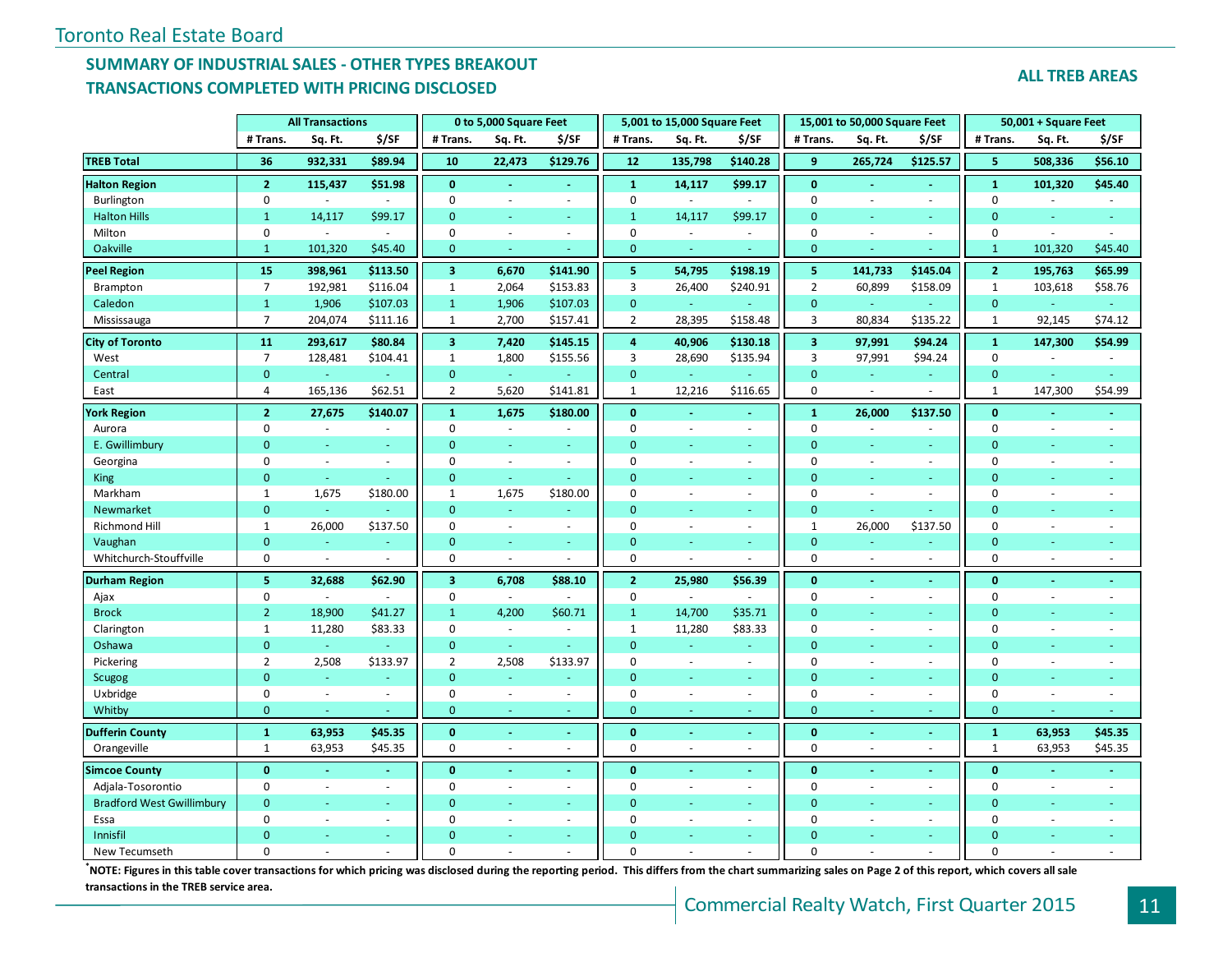# **SUMMARY OF INDUSTRIAL SALES**

## **TRANSACTIONS COMPLETED WITH PRICING DISCLOSED**

#### **CITY OF TORONTO**

|                        |                | <b>All Transactions</b>  |                          |                | 0 to 5,000 Square Feet   |                          |                         | 5,001 to 15,000 Square Feet |                          |                         | 15,001 to 50,000 Square Feet |                          |                | 50,001 + Square Feet     |                          |
|------------------------|----------------|--------------------------|--------------------------|----------------|--------------------------|--------------------------|-------------------------|-----------------------------|--------------------------|-------------------------|------------------------------|--------------------------|----------------|--------------------------|--------------------------|
|                        | # Trans.       | Sq. Ft.                  | \$/SF Net                | # Trans.       | Sq. Ft.                  | \$/SF Net                | # Trans.                | Sq. Ft.                     | \$/SF Net                | # Trans.                | Sq. Ft.                      | \$/SF Net                | # Trans.       | Sq. Ft.                  | \$/SF Net                |
| <b>TREB Total</b>      | 80             | 1,036,874                | \$95.81                  | 52             | 114,575                  | \$147.30                 | 14                      | 148,239                     | \$138.83                 | 9                       | 265,724                      | \$125.57                 | 5              | 508,336                  | \$56.10                  |
| <b>City of Toronto</b> | 26             | 331,305                  | \$86.82                  | 17             | 39,254                   | \$140.75                 | 5                       | 46,760                      | \$126.28                 | $\mathbf{3}$            | 97,991                       | \$94.24                  | $\mathbf{1}$   | 147,300                  | \$54.99                  |
| <b>Toronto West</b>    | 11             | 136,552                  | \$106.82                 | 5              | 9,871                    | \$147.15                 | $\overline{\mathbf{3}}$ | 28,690                      | \$135.94                 | $\overline{\mathbf{3}}$ | 97,991                       | \$94.24                  | $\mathbf{0}$   |                          |                          |
| Toronto W01            | 0              | $\omega$                 | $\omega$                 | $\pmb{0}$      | $\omega$                 | $\overline{\phantom{a}}$ | $\mathbf 0$             | $\mathcal{L}$               | $\omega$                 | $\pmb{0}$               | $\sim$                       | $\sim$                   | $\mathbf 0$    | $\sim$                   | $\sim$                   |
| Toronto W02            | $\mathbf{1}$   | 17,000                   | \$144.12                 | $\mathbf{0}$   | $\blacksquare$           | $\sim$                   | $\mathbf{0}$            | ÷.                          | $\omega$                 | $\mathbf{1}$            | 17,000                       | \$144.12                 | $\mathbf{0}$   | $\omega$                 |                          |
| Toronto W03            | 0              | $\sim$                   | $\sim$                   | $\Omega$       | $\sim$                   | $\sim$                   | $\Omega$                | $\sim$                      | $\sim$                   | $\mathbf 0$             | $\sim$                       | $\sim$                   | 0              | ÷.                       | ÷.                       |
| Toronto W04            | $\mathbf{0}$   | $\omega$                 | $\sim$                   | $\mathbf{0}$   | $\omega$                 | $\sim$                   | $\mathbf{0}$            | $\sim$                      | $\omega$                 | $\mathbf{0}$            | $\omega$                     | $\sim$                   | $\Omega$       | ÷                        |                          |
| Toronto W05            | 8              | 70,364                   | \$120.86                 | 4              | 8,674                    | \$135.75                 | 3                       | 28,690                      | \$135.94                 | $\mathbf{1}$            | 33,000                       | \$103.85                 | $\mathbf 0$    | $\sim$                   |                          |
| Toronto W06            | $\mathbf{1}$   | 1,197                    | \$229.74                 | $\mathbf{1}$   | 1,197                    | \$229.74                 | $\mathbf{0}$            | u,                          | ÷                        | $\mathbf{0}$            | ÷                            |                          | $\mathbf{0}$   |                          |                          |
| Toronto W07            | 0              | $\blacksquare$           |                          | $\mathbf{0}$   | $\sim$                   |                          | $\mathbf 0$             | $\sim$                      | $\overline{\phantom{a}}$ | $\mathbf 0$             | $\sim$                       | $\overline{\phantom{a}}$ | $\mathbf 0$    |                          |                          |
| Toronto W08            | $\overline{0}$ | ÷.                       | $\sim$                   | $\mathbf{0}$   | $\blacksquare$           | ÷                        | $\mathbf{0}$            | ä,                          | ÷                        | $\mathbf{0}$            | $\sim$                       | $\omega$                 | $\overline{0}$ |                          |                          |
| Toronto W09            | 0              | $\blacksquare$           | $\sim$                   | $\mathbf 0$    | $\sim$                   | $\sim$                   | $\mathbf 0$             | $\sim$                      | $\blacksquare$           | $\mathbf 0$             | $\sim$                       | $\sim$                   | $\mathbf 0$    | ÷,                       |                          |
| Toronto W10            | $\mathbf{1}$   | 47,991                   | \$69.96                  | $\mathbf{0}$   | ÷.                       | $\omega$                 | $\mathbf{0}$            |                             | $\sim$                   | $\mathbf{1}$            | 47,991                       | \$69.96                  | $\mathbf{0}$   | ÷                        | $\sim$                   |
| <b>Toronto Central</b> | $\mathbf{0}$   | $\blacksquare$           | $\sim$                   | $\mathbf{0}$   | $\sim$                   | $\sim$                   | $\mathbf{0}$            | $\omega$                    | $\blacksquare$           | $\mathbf{0}$            | $\sim$                       | $\sim$                   | $\bf{0}$       | $\blacksquare$           | $\sim$                   |
| Toronto C01            | 0              | $\sim$                   | $\sim$                   | $\mathbf 0$    | $\sim$                   | $\sim$                   | 0                       | ÷.                          | $\sim$                   | $\mathbf 0$             | $\sim$                       | $\sim$                   | 0              | ÷.                       | $\sim$                   |
| <b>Toronto C02</b>     | $\mathbf{0}$   |                          |                          | $\mathbf{0}$   |                          |                          | $\Omega$                |                             |                          | $\mathbf{0}$            |                              |                          | $\Omega$       |                          |                          |
| Toronto C03            | 0              | $\overline{\phantom{a}}$ | $\sim$                   | $\mathbf 0$    | $\overline{\phantom{a}}$ | $\overline{\phantom{a}}$ | $\Omega$                |                             | $\sim$                   | $\mathbf 0$             | $\overline{\phantom{a}}$     | $\overline{\phantom{a}}$ | $\mathbf 0$    |                          |                          |
| <b>Toronto C04</b>     | $\mathbf{0}$   |                          | ٠                        | $\mathbf{0}$   | ٠                        |                          | $\Omega$                | ÷                           | ÷                        | $\mathbf{0}$            |                              |                          | $\mathbf{0}$   |                          |                          |
| Toronto C06            | 0              | ÷.                       | $\sim$                   | $\mathbf 0$    | $\overline{\phantom{a}}$ | $\sim$                   | $\Omega$                | ÷,                          | $\sim$                   | $\mathbf 0$             | $\sim$                       | $\sim$                   | 0              |                          |                          |
| <b>Toronto C07</b>     | $\overline{0}$ | ÷                        | ÷                        | $\Omega$       | ÷,                       | $\sim$                   | $\mathbf{0}$            | ÷                           | $\sim$                   | $\mathbf{0}$            | ٠                            | $\sim$                   | $\mathbf 0$    | ÷                        |                          |
| Toronto C08            | 0              | ÷.                       | $\blacksquare$           | 0              | $\bar{a}$                | $\blacksquare$           | $\Omega$                | $\sim$                      | $\blacksquare$           | $\mathbf 0$             | $\sim$                       | $\sim$                   | 0              | $\sim$                   |                          |
| <b>Toronto C09</b>     | $\Omega$       | ÷                        | ÷                        | $\Omega$       | $\blacksquare$           | ÷                        | $\Omega$                | ÷                           | ÷                        | $\mathbf{0}$            | ÷,                           | ÷                        | $\mathbf 0$    |                          |                          |
| Toronto C10            | 0              | $\omega$                 | $\blacksquare$           | $\mathbf 0$    | $\overline{\phantom{a}}$ | $\blacksquare$           | $\Omega$                | $\sim$                      | $\sim$                   | $\mathbf 0$             | $\overline{\phantom{a}}$     | $\sim$                   | 0              | $\sim$                   |                          |
| Toronto C11            | $\Omega$       | ÷.                       | $\omega$                 | $\mathbf{0}$   | $\omega$                 | $\sim$                   | $\Omega$                | ÷.                          | $\sim$                   | $\mathbf{0}$            | ÷,                           | $\sim$                   | $\mathbf{0}$   | ÷                        |                          |
| Toronto C12            | 0              | $\sim$                   | $\overline{\phantom{a}}$ | $\Omega$       | $\sim$                   | $\overline{\phantom{a}}$ | $\Omega$                | $\sim$                      | $\sim$                   | $\mathbf 0$             | $\sim$                       | $\sim$                   | 0              | $\sim$                   |                          |
| Toronto C13            | $\Omega$       | ÷.                       | ÷                        | $\mathbf{0}$   | ÷                        | $\sim$                   | $\Omega$                | ÷                           | $\sim$                   | $\mathbf{0}$            | ÷                            | $\sim$                   | $\mathbf{0}$   | ÷                        |                          |
| Toronto C14            | 0              | $\overline{\phantom{a}}$ | $\blacksquare$           | $\pmb{0}$      | $\overline{\phantom{a}}$ | $\overline{\phantom{a}}$ | $\Omega$                | $\overline{\phantom{a}}$    | $\blacksquare$           | $\mathbf 0$             | $\overline{\phantom{a}}$     | $\sim$                   | $\mathbf 0$    | $\sim$                   | $\overline{\phantom{a}}$ |
| <b>Toronto C15</b>     | $\overline{0}$ |                          |                          | $\mathbf{0}$   | ÷                        |                          | $\mathbf{0}$            |                             |                          | $\mathbf{0}$            | ÷                            |                          | $\mathbf{0}$   |                          |                          |
| <b>Toronto East</b>    | 15             | 194,753                  | \$72.80                  | 12             | 29,383                   | \$138.60                 | $\mathbf{2}$            | 18,070                      | \$110.96                 | $\bf{0}$                | $\sim$                       | $\sim$                   | $\mathbf{1}$   | 147,300                  | \$54.99                  |
| Toronto E01            | $\mathbf{1}$   | 2,990                    | \$202.36                 | 1              | 2,990                    | \$202.36                 | $\mathbf 0$             | $\sim$                      | $\overline{\phantom{a}}$ | $\mathbf 0$             | $\overline{\phantom{a}}$     | $\overline{\phantom{a}}$ | $\mathbf 0$    | $\sim$                   |                          |
| <b>Toronto E02</b>     | $\mathbf{0}$   | $\omega$                 | $\omega$                 | $\mathbf{0}$   | $\omega$                 |                          | $\mathbf{0}$            | ä,                          | $\omega$                 | $\mathbf{0}$            | $\sim$                       | $\omega$                 | $\mathbf 0$    | ÷,                       |                          |
| Toronto E03            | $\mathbf{1}$   | 1,350                    | \$259.26                 | $\mathbf{1}$   | 1,350                    | \$259.26                 | 0                       | $\sim$                      | $\sim$                   | $\mathbf 0$             | $\overline{\phantom{a}}$     | $\sim$                   | 0              | $\sim$                   | $\sim$                   |
| <b>Toronto E04</b>     | $\mathbf{1}$   | 4,300                    | \$143.95                 | $\mathbf{1}$   | 4,300                    | \$143.95                 | $\Omega$                | ÷.                          | $\sim$                   | $\mathbf{0}$            | ÷                            | $\sim$                   | $\mathbf{0}$   | ÷.                       |                          |
| Toronto E05            | 0              | $\sim$                   | $\sim$                   | $\mathbf{0}$   | $\sim$                   | $\sim$                   | $\Omega$                | $\sim$                      | $\sim$                   | $\mathbf 0$             | $\sim$                       | $\sim$                   | 0              | $\sim$                   | $\sim$                   |
| <b>Toronto E06</b>     | $\mathbf{0}$   | G.                       |                          | $\mathbf{0}$   | G.                       |                          | $\Omega$                | ÷                           | $\omega$                 | $\mathbf{0}$            | ÷                            | $\sim$                   | $\mathbf{0}$   | ÷                        |                          |
| Toronto E07            | 4              | 6,140                    | \$122.96                 | $\overline{4}$ | 6,140                    | \$122.96                 | $\mathbf 0$             | $\mathcal{L}_{\mathcal{A}}$ | $\sim$                   | $\mathbf 0$             | $\overline{\phantom{a}}$     | $\overline{\phantom{a}}$ | $\mathbf 0$    | $\overline{\phantom{a}}$ | $\overline{\phantom{a}}$ |
| <b>Toronto E08</b>     | 2 <sup>1</sup> | 16,716                   | \$110.91                 | $\mathbf{1}$   | 4,500                    | \$95.33                  | $\mathbf{1}$            | 12,216                      | \$116.65                 | $\mathbf{0}$            | ÷                            | ÷                        | $\mathbf{0}$   | ÷.                       |                          |
| Toronto E09            | 0              | $\bar{\phantom{a}}$      | $\omega$                 | $\mathbf 0$    | $\sim$                   |                          | $\mathbf 0$             | $\omega$                    | $\omega$                 | $\mathbf 0$             | $\overline{\phantom{a}}$     | $\sim$                   | 0              |                          |                          |
| Toronto E10            | $\Omega$       | ٠                        | $\omega$                 | $\mathbf{0}$   | $\sim$                   |                          | $\Omega$                | $\omega$                    | $\sim$                   | $\Omega$                | ٠                            | $\sim$                   | $\mathbf{0}$   |                          |                          |
| Toronto E11            | 6              | 163,257                  | \$61.22                  | $\overline{4}$ | 10,103                   | \$130.11                 | $\mathbf{1}$            | 5,854                       | \$99.08                  | $\Omega$                |                              |                          | $\mathbf{1}$   | 147,300                  | \$54.99                  |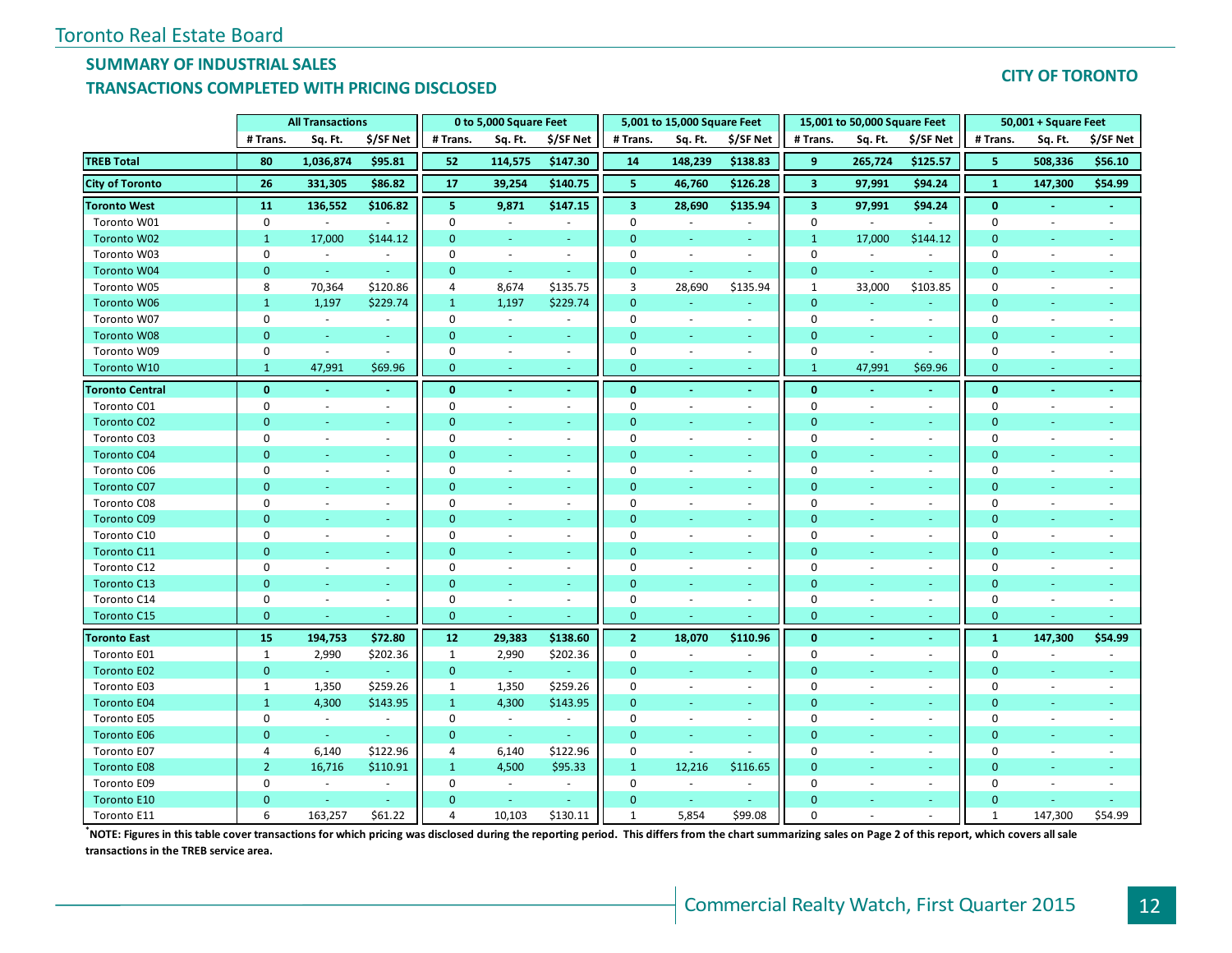# **SUMMARY OF INDUSTRIAL SALES - CONDOMINIUM BREAKOUT TRANSACTIONS COMPLETED WITH PRICING DISCLOSED**

#### **CITY OF TORONTO**

|                        |                | <b>All Transactions</b>  |                             |              | 0 to 5,000 Square Feet   |                          |                | 5,001 to 15,000 Square Feet |                          |                | 15,001 to 50,000 Square Feet |                          |              | 50,001 + Square Feet     |           |
|------------------------|----------------|--------------------------|-----------------------------|--------------|--------------------------|--------------------------|----------------|-----------------------------|--------------------------|----------------|------------------------------|--------------------------|--------------|--------------------------|-----------|
|                        | # Trans.       | Sq. Ft.                  | \$/SF Net                   | # Trans.     | Sq. Ft.                  | \$/SF Net                | # Trans.       | Sq. Ft.                     | \$/SF Net                | # Trans.       | Sq. Ft.                      | \$/SF Net                | # Trans.     | Sq. Ft.                  | \$/SF Net |
| <b>TREB Total</b>      | 44             | 104,543                  | \$148.18                    | 42           | 92,102                   | \$151.58                 | $\overline{2}$ | 12,441                      | \$122.98                 | $\mathbf{0}$   |                              |                          | $\mathbf{0}$ |                          |           |
| <b>City of Toronto</b> | 15             | 37,688                   | \$133.41                    | 14           | 31,834                   | \$139.73                 | $\mathbf 1$    | 5,854                       | \$99.08                  | $\mathbf{0}$   | $\sim$                       | $\sim$                   | $\mathbf{0}$ | $\sim$                   | $\sim$    |
| <b>Toronto West</b>    | 4              | 8,071                    | \$145.27                    | 4            | 8,071                    | \$145.27                 | $\mathbf{0}$   |                             |                          | $\bf{0}$       |                              | $\blacksquare$           | $\bf{0}$     | $\blacksquare$           |           |
| Toronto W01            | $\mathbf 0$    | $\omega$                 | $\sim$                      | $\Omega$     | $\omega$                 | $\sim$                   | $\Omega$       |                             | $\omega$                 | 0              | ÷.                           | $\sim$                   | $\mathbf{0}$ | $\overline{\phantom{a}}$ |           |
| Toronto W02            | $\mathbf{0}$   | $\omega$                 | $\sim$                      | $\mathbf{0}$ | $\sim$                   | $\sim$                   | $\mathbf{0}$   | $\sim$                      | $\sim$                   | $\mathbf 0$    | ٠                            | $\sim$                   | $\mathbf{0}$ | $\blacksquare$           |           |
| Toronto W03            | $\mathbf 0$    | $\omega$                 | $\sim$                      | $\Omega$     | $\omega$                 | $\sim$                   | $\Omega$       | $\sim$                      | $\omega$                 | 0              | $\sim$                       | $\sim$                   | 0            | $\sim$                   |           |
| Toronto W04            | $\overline{0}$ | $\omega$                 |                             | $\mathbf{0}$ | ÷.                       | $\omega$                 | $\Omega$       |                             | ÷.                       | $\overline{0}$ |                              | $\sim$                   | $\mathbf{0}$ |                          |           |
| Toronto W05            | 3              | 6,874                    | \$130.56                    | 3            | 6,874                    | \$130.56                 | $\mathbf 0$    | $\overline{\phantom{a}}$    | $\sim$                   | $\mathbf 0$    | $\sim$                       | $\sim$                   | $\pmb{0}$    | ٠                        |           |
| Toronto W06            | $\mathbf{1}$   | 1,197                    | \$229.74                    | $\mathbf{1}$ | 1,197                    | \$229.74                 | $\overline{0}$ |                             | ÷                        | $\mathbf{0}$   |                              | ÷                        | $\mathbf{0}$ | ÷                        |           |
| Toronto W07            | $\mathbf 0$    | $\omega$                 |                             | $\mathbf 0$  | $\sim$                   | $\overline{\phantom{a}}$ | $\Omega$       |                             | $\omega$                 | $\mathbf 0$    |                              | $\blacksquare$           | $\mathbf{0}$ |                          |           |
| Toronto W08            | $\overline{0}$ | ÷                        | a.                          | $\mathbf{0}$ | ÷                        | $\sim$                   | $\Omega$       |                             | ÷.                       | $\overline{0}$ |                              | $\sim$                   | $\mathbf{0}$ | ÷                        |           |
| Toronto W09            | $\pmb{0}$      | $\sim$                   | $\overline{\phantom{a}}$    | $\mathbf 0$  | $\overline{\phantom{a}}$ | $\sim$                   | $\mathbf 0$    | $\overline{\phantom{a}}$    | $\overline{\phantom{a}}$ | $\mathbf 0$    |                              | $\overline{\phantom{a}}$ | $\pmb{0}$    | $\overline{\phantom{a}}$ |           |
| Toronto W10            | $\mathbf{0}$   | $\omega$                 |                             | $\mathbf{0}$ | ÷                        | $\sim$                   | $\mathbf{0}$   | $\sim$                      | ÷.                       | $\mathbf 0$    |                              | ÷                        | $\mathbf{0}$ | ÷.                       |           |
| <b>Toronto Central</b> | $\bf{0}$       | ä,                       | $\omega$                    | $\bf{0}$     | $\blacksquare$           | $\omega$                 | $\bf{0}$       |                             | $\omega$                 | $\bf{0}$       | $\sim$                       | $\blacksquare$           | $\bf{0}$     | $\blacksquare$           |           |
| Toronto C01            | $\mathbf 0$    | ÷.                       | $\overline{\phantom{a}}$    | $\mathbf 0$  | $\sim$                   | $\overline{\phantom{a}}$ | $\mathbf 0$    |                             | $\sim$                   | 0              | $\overline{\phantom{a}}$     | $\overline{\phantom{a}}$ | $\mathbf 0$  |                          |           |
| <b>Toronto C02</b>     | $\overline{0}$ |                          |                             | $\Omega$     |                          | u                        | $\Omega$       |                             |                          | $\Omega$       |                              |                          | $\Omega$     |                          |           |
| Toronto C03            | $\pmb{0}$      | ÷,                       | $\sim$                      | $\mathbf 0$  | $\overline{\phantom{a}}$ | $\overline{\phantom{a}}$ | $\mathbf 0$    |                             | $\omega$                 | $\mathbf 0$    |                              | $\overline{\phantom{a}}$ | $\mathbf{0}$ |                          |           |
| <b>Toronto C04</b>     | $\overline{0}$ | ÷                        |                             | $\mathbf{0}$ |                          | ÷                        | $\overline{0}$ |                             | ÷                        | $\mathbf{0}$   |                              | ÷                        | $\mathbf{0}$ |                          |           |
| Toronto C06            | $\mathbf 0$    | L.                       | $\omega$                    | $\mathbf 0$  | $\bar{a}$                | $\omega$                 | $\Omega$       |                             | $\bar{\phantom{a}}$      | $\mathbf 0$    |                              | $\omega$                 | $\pmb{0}$    |                          |           |
| Toronto C07            | $\overline{0}$ | ÷                        | $\sim$                      | $\mathbf{0}$ | $\sim$                   | $\omega$                 | $\overline{0}$ | ÷.                          | ÷.                       | $\mathbf{0}$   |                              | $\sim$                   | $\mathbf{0}$ | ÷                        |           |
| Toronto C08            | 0              | ÷,                       | $\sim$                      | $\mathbf 0$  | $\sim$                   | $\omega$                 | $\mathbf 0$    | ÷.                          | $\mathcal{L}$            | $\mathbf 0$    |                              | $\sim$                   | $\mathbf 0$  | $\sim$                   |           |
| Toronto C09            | $\mathbf{0}$   | $\omega$                 | ÷                           | $\mathbf{0}$ | $\blacksquare$           | $\omega$                 | $\mathbf 0$    |                             | ÷.                       | $\mathbf 0$    |                              | $\omega$                 | $\mathbf{0}$ | ÷,                       |           |
| Toronto C10            | $\mathbf 0$    | $\sim$                   | $\sim$                      | $\mathbf 0$  | $\sim$                   | $\blacksquare$           | $\mathbf 0$    |                             | $\omega$                 | 0              | $\sim$                       | $\blacksquare$           | $\mathbf{0}$ | $\sim$                   |           |
| Toronto C11            | $\mathbf{0}$   | ÷.                       | ÷                           | $\mathbf{0}$ | $\sim$                   | $\omega$                 | $\mathbf{0}$   |                             | $\sim$                   | $\mathbf 0$    | $\blacksquare$               | $\sim$                   | $\mathbf{0}$ | ٠                        |           |
| Toronto C12            | $\mathbf 0$    | $\overline{\phantom{a}}$ | $\sim$                      | $\mathbf 0$  | $\sim$                   | $\overline{\phantom{a}}$ | $\Omega$       | $\sim$                      | $\sim$                   | 0              | $\sim$                       | $\sim$                   | $\mathbf{0}$ | ÷                        |           |
| Toronto C13            | $\overline{0}$ | L.                       |                             | $\mathbf{0}$ |                          | $\omega$                 | $\Omega$       |                             | ÷.                       | $\overline{0}$ |                              | $\omega$                 | $\mathbf{0}$ |                          |           |
| Toronto C14            | $\mathbf 0$    | $\blacksquare$           | $\overline{\phantom{a}}$    | $\mathbf 0$  | $\overline{\phantom{a}}$ | $\sim$                   | $\mathbf 0$    | $\blacksquare$              | $\blacksquare$           | $\mathbf 0$    | $\sim$                       | $\overline{\phantom{a}}$ | $\pmb{0}$    | $\overline{\phantom{a}}$ |           |
| Toronto C15            | $\mathbf{0}$   | ä,                       |                             | $\mathbf{0}$ |                          | u                        | $\mathbf{0}$   |                             |                          | $\overline{0}$ |                              |                          | $\mathbf{0}$ |                          |           |
| <b>Toronto East</b>    | 11             | 29,617                   | \$130.18                    | 10           | 23,763                   | \$137.84                 | $\mathbf{1}$   | 5,854                       | \$99.08                  | $\bf{0}$       | $\blacksquare$               | $\blacksquare$           | $\bf{0}$     | $\bullet$                | $\sim$    |
| Toronto E01            | $\mathbf{1}$   | 2,990                    | \$202.36                    | $\mathbf{1}$ | 2,990                    | \$202.36                 | $\mathbf 0$    | $\sim$                      | ÷.                       | $\mathbf 0$    |                              | $\blacksquare$           | $\mathbf 0$  | $\sim$                   |           |
| Toronto E02            | $\mathbf{0}$   | $\omega$                 |                             | $\mathbf{0}$ | $\omega$                 |                          | $\mathbf{0}$   |                             | ÷.                       | $\mathbf 0$    |                              | $\blacksquare$           | $\mathbf{0}$ | ÷,                       |           |
| Toronto E03            | $\mathbf{1}$   | 1,350                    | \$259.26                    | $\mathbf{1}$ | 1,350                    | \$259.26                 | $\Omega$       | $\sim$                      | $\omega$                 | $\mathbf 0$    | $\overline{a}$               | $\sim$                   | $\mathbf{0}$ | $\sim$                   |           |
| <b>Toronto E04</b>     | $\mathbf{0}$   | ÷.                       | ÷                           | $\mathbf{0}$ | ÷.                       | Ξ                        | $\Omega$       |                             | $\omega$                 | $\mathbf{0}$   | ÷                            | $\sim$                   | $\mathbf{0}$ | ÷                        |           |
| Toronto E05            | $\mathbf 0$    | $\omega$                 | $\sim$                      | $\mathbf 0$  | $\blacksquare$           | $\sim$                   | $\Omega$       | $\overline{\phantom{a}}$    | $\sim$                   | 0              | $\sim$                       | $\overline{\phantom{a}}$ | $\mathbf 0$  | $\overline{\phantom{a}}$ |           |
| <b>Toronto E06</b>     | $\overline{0}$ | G.                       |                             | $\mathbf{0}$ | ÷.                       | ÷                        | $\Omega$       |                             | ÷.                       | $\overline{0}$ |                              | $\sim$                   | $\mathbf{0}$ | ÷                        |           |
| Toronto E07            | 3              | 4,820                    | \$119.71                    | 3            | 4,820                    | \$119.71                 | $\mathbf 0$    | $\overline{\phantom{a}}$    | $\overline{\phantom{a}}$ | $\mathbf 0$    | $\overline{\phantom{a}}$     | $\overline{\phantom{a}}$ | $\mathbf 0$  | $\overline{\phantom{a}}$ |           |
| <b>Toronto E08</b>     | $\mathbf{1}$   | 4,500                    | \$95.33                     | $\mathbf{1}$ | 4,500                    | \$95.33                  | $\overline{0}$ | $\sim$                      | ÷                        | $\mathbf{0}$   |                              | $\sim$                   | $\mathbf{0}$ | ÷                        |           |
| Toronto E09            | $\mathbf 0$    | $\omega$                 | $\mathcal{L}_{\mathcal{A}}$ | $\mathbf 0$  | $\bar{a}$                | $\overline{\phantom{a}}$ | $\mathbf 0$    |                             | $\omega$                 | 0              |                              | $\blacksquare$           | $\mathbf 0$  |                          |           |
| <b>Toronto E10</b>     | $\overline{0}$ | $\blacksquare$           |                             | $\mathbf{0}$ | $\omega$                 | ٠                        | $\mathbf{0}$   |                             | ÷.                       | $\Omega$       |                              | $\sim$                   | $\mathbf{0}$ |                          |           |
| Toronto E11            | 5              | 15,957                   | \$118.73                    | 4            | 10,103                   | \$130.11                 | 1              | 5,854                       | \$99.08                  | $\Omega$       |                              |                          | $\Omega$     |                          |           |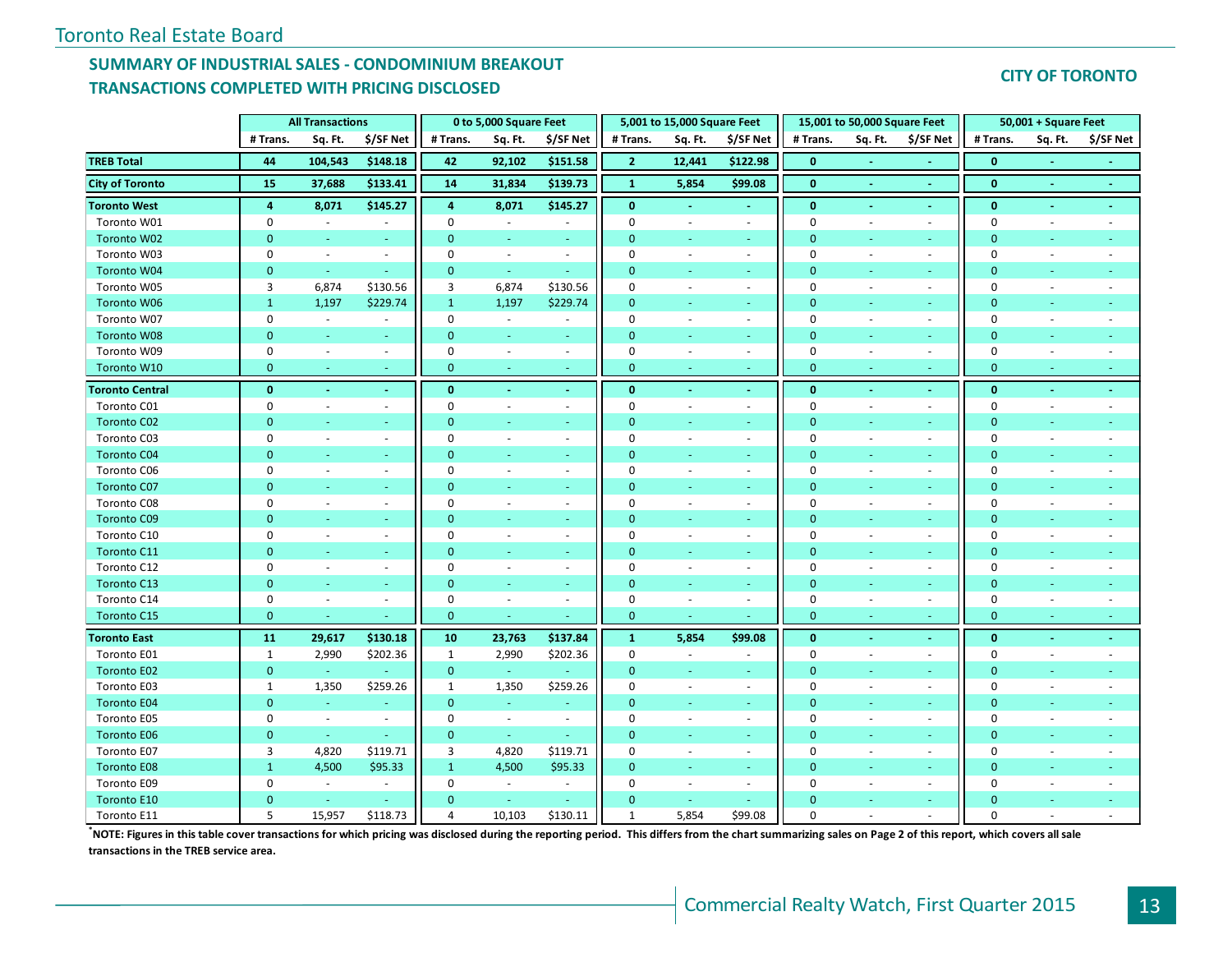# **SUMMARY OF INDUSTRIAL SALES - OTHER TYPES BREAKOUT TRANSACTIONS COMPLETED WITH PRICING DISCLOSED**

#### **CITY OF TORONTO**

|                        |                | <b>All Transactions</b>  |                          |                | 0 to 5,000 Square Feet   |                          |                         | 5,001 to 15,000 Square Feet |                          |                         | 15,001 to 50,000 Square Feet |                          |                | 50,001 + Square Feet     |                          |
|------------------------|----------------|--------------------------|--------------------------|----------------|--------------------------|--------------------------|-------------------------|-----------------------------|--------------------------|-------------------------|------------------------------|--------------------------|----------------|--------------------------|--------------------------|
|                        | # Trans.       | Sq. Ft.                  | \$/SF Net                | # Trans.       | Sq. Ft.                  | \$/SF Net                | # Trans.                | Sq. Ft.                     | \$/SF Net                | # Trans.                | Sq. Ft.                      | \$/SF Net                | # Trans.       | Sq. Ft.                  | \$/SF Net                |
| <b>TREB Total</b>      | 36             | 932,331                  | \$89.94                  | 10             | 22,473                   | \$129.76                 | 12                      | 135,798                     | \$140.28                 | 9                       | 265,724                      | \$125.57                 | 5              | 508,336                  | \$56.10                  |
| <b>City of Toronto</b> | 11             | 293,617                  | \$80.84                  | $\mathbf{3}$   | 7,420                    | \$145.15                 | $\overline{\mathbf{4}}$ | 40,906                      | \$130.18                 | $\overline{\mathbf{3}}$ | 97,991                       | \$94.24                  | $\mathbf{1}$   | 147,300                  | \$54.99                  |
| <b>Toronto West</b>    | $\overline{7}$ | 128,481                  | \$104.41                 | $\mathbf{1}$   | 1,800                    | \$155.56                 | $\overline{\mathbf{3}}$ | 28,690                      | \$135.94                 | $\overline{\mathbf{3}}$ | 97,991                       | \$94.24                  | $\mathbf{0}$   | $\blacksquare$           |                          |
| Toronto W01            | 0              | $\omega$                 | $\blacksquare$           | $\pmb{0}$      | $\omega$                 | $\blacksquare$           | $\mathbf 0$             | $\mathcal{L}$               | $\omega$                 | $\pmb{0}$               | $\sim$                       | $\sim$                   | $\mathbf 0$    | ÷,                       | $\sim$                   |
| Toronto W02            | $\mathbf{1}$   | 17,000                   | \$144.12                 | $\mathbf{0}$   | $\blacksquare$           | $\sim$                   | $\mathbf{0}$            | $\omega$                    | $\omega$                 | $\mathbf{1}$            | 17,000                       | \$144.12                 | $\mathbf{0}$   | $\omega$                 |                          |
| Toronto W03            | 0              | $\sim$                   | $\sim$                   | $\Omega$       | $\sim$                   | $\sim$                   | $\Omega$                | $\sim$                      | $\sim$                   | $\mathbf 0$             | $\sim$                       | $\sim$                   | 0              | $\sim$                   | $\sim$                   |
| Toronto W04            | $\mathbf{0}$   | $\omega$                 | $\sim$                   | $\mathbf{0}$   | $\omega$                 | $\sim$                   | $\mathbf{0}$            | $\sim$                      | $\sim$                   | $\mathbf{0}$            | $\omega$                     | $\sim$                   | $\mathbf{0}$   | ÷                        |                          |
| Toronto W05            | 5              | 63,490                   | \$119.81                 | 1              | 1,800                    | \$155.56                 | 3                       | 28,690                      | \$135.94                 | $\mathbf{1}$            | 33,000                       | \$103.85                 | $\mathbf 0$    | $\sim$                   |                          |
| Toronto W06            | $\overline{0}$ | $\sim$                   | $\sim$                   | $\mathbf{0}$   | ÷                        |                          | $\mathbf{0}$            | u,                          | ÷                        | $\mathbf{0}$            | ÷                            |                          | $\mathbf{0}$   |                          |                          |
| Toronto W07            | 0              | $\blacksquare$           | $\omega$                 | $\mathbf{0}$   | $\sim$                   | $\blacksquare$           | $\mathbf 0$             | $\sim$                      | $\blacksquare$           | $\mathbf 0$             | $\sim$                       | $\overline{\phantom{a}}$ | $\mathbf 0$    |                          |                          |
| Toronto W08            | $\overline{0}$ | ÷                        | $\omega$                 | $\mathbf{0}$   | $\blacksquare$           | ÷                        | $\mathbf{0}$            | ÷                           | ÷                        | $\mathbf{0}$            | $\sim$                       | $\omega$                 | $\overline{0}$ |                          |                          |
| Toronto W09            | 0              | $\blacksquare$           | $\sim$                   | $\mathbf 0$    | $\sim$                   | $\sim$                   | $\mathbf 0$             | $\sim$                      | $\blacksquare$           | $\mathbf 0$             | $\sim$                       | $\sim$                   | $\mathbf 0$    | ÷,                       |                          |
| Toronto W10            | $\mathbf{1}$   | 47,991                   | \$69.96                  | $\mathbf{0}$   | ÷.                       | $\omega$                 | $\mathbf{0}$            |                             | $\sim$                   | $\mathbf{1}$            | 47,991                       | \$69.96                  | $\mathbf{0}$   | ÷                        | $\sim$                   |
| <b>Toronto Central</b> | $\mathbf{0}$   | $\sim$                   | $\sim$                   | $\mathbf{0}$   | $\sim$                   | $\sim$                   | $\mathbf{0}$            | $\sim$                      | $\blacksquare$           | $\mathbf{0}$            | $\sim$                       | $\sim$                   | $\bf{0}$       | $\blacksquare$           | $\sim$                   |
| Toronto C01            | 0              | $\omega$                 | $\sim$                   | $\mathbf{0}$   | $\sim$                   | $\sim$                   | $\mathbf 0$             | ÷.                          | $\sim$                   | $\mathbf 0$             | $\sim$                       | $\sim$                   | 0              | $\sim$                   | $\sim$                   |
| <b>Toronto C02</b>     | $\mathbf{0}$   |                          | ÷                        | $\mathbf{0}$   | ÷                        |                          | $\Omega$                |                             |                          | $\mathbf{0}$            |                              | $\sim$                   | $\Omega$       |                          |                          |
| Toronto C03            | 0              | $\overline{\phantom{a}}$ | $\overline{\phantom{a}}$ | $\mathbf 0$    | $\overline{\phantom{a}}$ | $\blacksquare$           | $\Omega$                | $\overline{\phantom{a}}$    | $\sim$                   | $\mathbf 0$             | $\overline{\phantom{a}}$     | $\overline{\phantom{a}}$ | $\mathbf 0$    |                          |                          |
| <b>Toronto C04</b>     | $\mathbf{0}$   |                          | ٠                        | $\mathbf{0}$   | ÷,                       |                          | $\Omega$                | ÷                           | ÷                        | $\mathbf{0}$            |                              |                          | $\mathbf{0}$   |                          |                          |
| Toronto C06            | 0              | ÷.                       | $\sim$                   | $\mathbf 0$    | $\overline{\phantom{a}}$ | $\sim$                   | $\Omega$                | $\overline{\phantom{a}}$    | $\sim$                   | $\mathbf 0$             | $\sim$                       | $\sim$                   | 0              |                          |                          |
| <b>Toronto C07</b>     | $\overline{0}$ | ÷                        | ÷                        | $\mathbf{0}$   | $\blacksquare$           | $\sim$                   | $\mathbf{0}$            | ÷                           | $\sim$                   | $\mathbf{0}$            | ÷                            | $\sim$                   | $\mathbf{0}$   | ÷                        |                          |
| Toronto C08            | 0              | ÷.                       | $\blacksquare$           | $\mathbf 0$    | $\sim$                   | $\blacksquare$           | $\Omega$                | $\sim$                      | $\blacksquare$           | $\mathbf 0$             | $\sim$                       | $\sim$                   | 0              | $\sim$                   |                          |
| <b>Toronto C09</b>     | $\Omega$       | ÷.                       | ÷                        | $\Omega$       | $\omega$                 | $\omega$                 | $\mathbf{0}$            | ÷                           | ÷                        | $\mathbf{0}$            | ÷,                           | ÷                        | $\mathbf 0$    |                          |                          |
| Toronto C10            | 0              | $\blacksquare$           | $\blacksquare$           | $\mathbf 0$    | $\overline{\phantom{a}}$ | $\sim$                   | $\Omega$                | $\sim$                      | $\sim$                   | $\mathbf 0$             | $\overline{\phantom{a}}$     | $\sim$                   | 0              | $\sim$                   |                          |
| Toronto C11            | $\Omega$       | ÷.                       | $\omega$                 | $\mathbf{0}$   | $\omega$                 | $\sim$                   | $\Omega$                | ÷.                          | $\sim$                   | $\mathbf{0}$            | ÷,                           | $\sim$                   | $\mathbf{0}$   | ÷                        |                          |
| Toronto C12            | 0              | $\sim$                   | $\overline{\phantom{a}}$ | 0              | $\sim$                   | $\overline{\phantom{a}}$ | $\Omega$                | $\sim$                      | $\sim$                   | $\mathbf 0$             | $\sim$                       | $\sim$                   | 0              | $\sim$                   | $\sim$                   |
| <b>Toronto C13</b>     | $\Omega$       | ÷.                       | ÷                        | $\mathbf{0}$   | ÷                        | $\sim$                   | $\Omega$                | ÷                           | $\omega$                 | $\overline{0}$          | ÷                            | $\sim$                   | $\overline{0}$ | ÷                        |                          |
| Toronto C14            | 0              | $\overline{\phantom{a}}$ | $\blacksquare$           | $\pmb{0}$      | $\overline{\phantom{a}}$ | $\overline{\phantom{a}}$ | $\Omega$                | $\overline{\phantom{a}}$    | $\blacksquare$           | $\mathbf 0$             | $\overline{\phantom{a}}$     | $\sim$                   | $\mathbf 0$    | $\sim$                   | $\overline{\phantom{a}}$ |
| Toronto C15            | $\overline{0}$ |                          |                          | $\mathbf{0}$   | ÷                        |                          | $\mathbf{0}$            |                             |                          | $\mathbf{0}$            | ÷                            |                          | $\mathbf{0}$   |                          |                          |
| <b>Toronto East</b>    | 4              | 165,136                  | \$62.51                  | $\overline{2}$ | 5,620                    | \$141.81                 | $\mathbf{1}$            | 12,216                      | \$116.65                 | $\bf{0}$                | $\sim$                       | $\sim$                   | $\mathbf{1}$   | 147,300                  | \$54.99                  |
| Toronto E01            | $\mathbf{0}$   | $\blacksquare$           | $\sim$                   | $\mathbf 0$    | $\blacksquare$           | $\overline{\phantom{a}}$ | $\mathbf 0$             | $\blacksquare$              | $\overline{\phantom{a}}$ | $\mathbf 0$             | $\overline{\phantom{a}}$     | $\overline{\phantom{a}}$ | $\mathbf 0$    | $\sim$                   | $\sim$                   |
| <b>Toronto E02</b>     | $\mathbf{0}$   | $\omega$                 | $\omega$                 | $\mathbf{0}$   | $\omega$                 | $\sim$                   | $\mathbf{0}$            | ÷.                          | $\omega$                 | $\mathbf{0}$            | $\blacksquare$               | $\omega$                 | $\mathbf{0}$   | $\sim$                   |                          |
| Toronto E03            | 0              | $\omega$                 | $\omega$                 | $\mathbf 0$    | $\sim$                   | $\blacksquare$           | $\Omega$                | $\sim$                      | $\sim$                   | $\mathbf 0$             | $\overline{\phantom{a}}$     | $\sim$                   | $\mathbf 0$    | $\blacksquare$           | $\sim$                   |
| <b>Toronto E04</b>     | $\mathbf{1}$   | 4,300                    | \$143.95                 | $\mathbf{1}$   | 4,300                    | \$143.95                 | $\Omega$                | ÷.                          | $\omega$                 | $\mathbf{0}$            | ÷                            | $\sim$                   | $\mathbf{0}$   | ÷.                       |                          |
| Toronto E05            | 0              | $\sim$                   | $\sim$                   | $\mathbf 0$    | $\blacksquare$           | $\sim$                   | $\Omega$                | $\sim$                      | $\sim$                   | $\mathbf 0$             | $\sim$                       | $\sim$                   | 0              | $\sim$                   | $\sim$                   |
| <b>Toronto E06</b>     | $\overline{0}$ | G.                       | ÷                        | $\mathbf{0}$   | $\omega$                 |                          | $\Omega$                | ÷                           | $\omega$                 | $\mathbf{0}$            | ÷                            | $\sim$                   | $\mathbf{0}$   | ÷                        |                          |
| Toronto E07            | $\mathbf{1}$   | 1,320                    | \$134.85                 | $\mathbf{1}$   | 1,320                    | \$134.85                 | $\mathbf 0$             | $\mathcal{L}_{\mathcal{A}}$ | $\omega$                 | $\mathbf 0$             | $\overline{\phantom{a}}$     | $\sim$                   | $\mathbf 0$    | $\overline{\phantom{a}}$ | $\overline{\phantom{a}}$ |
| <b>Toronto E08</b>     | $\mathbf{1}$   | 12,216                   | \$116.65                 | $\mathbf{0}$   | $\omega$                 |                          | 1                       | 12,216                      | \$116.65                 | $\mathbf{0}$            | ÷                            | ÷                        | $\mathbf{0}$   | ÷.                       |                          |
| Toronto E09            | $\pmb{0}$      | $\omega$                 | $\omega$                 | $\pmb{0}$      | $\overline{\phantom{a}}$ | $\sim$                   | $\mathbf 0$             | $\omega$                    | $\omega$                 | $\mathbf 0$             | $\overline{\phantom{a}}$     | $\blacksquare$           | $\mathbf 0$    |                          |                          |
| Toronto E10            | $\Omega$       | $\blacksquare$           | $\sim$                   | $\Omega$       | $\blacksquare$           | $\sim$                   | $\Omega$                | u,                          | $\sim$                   | $\Omega$                | ٠                            | $\sim$                   | $\overline{0}$ |                          |                          |
| Toronto E11            | $\mathbf{1}$   | 147,300                  | \$54.99                  | $\Omega$       |                          |                          | $\Omega$                |                             |                          | $\Omega$                |                              |                          | $\mathbf{1}$   | 147,300                  | \$54.99                  |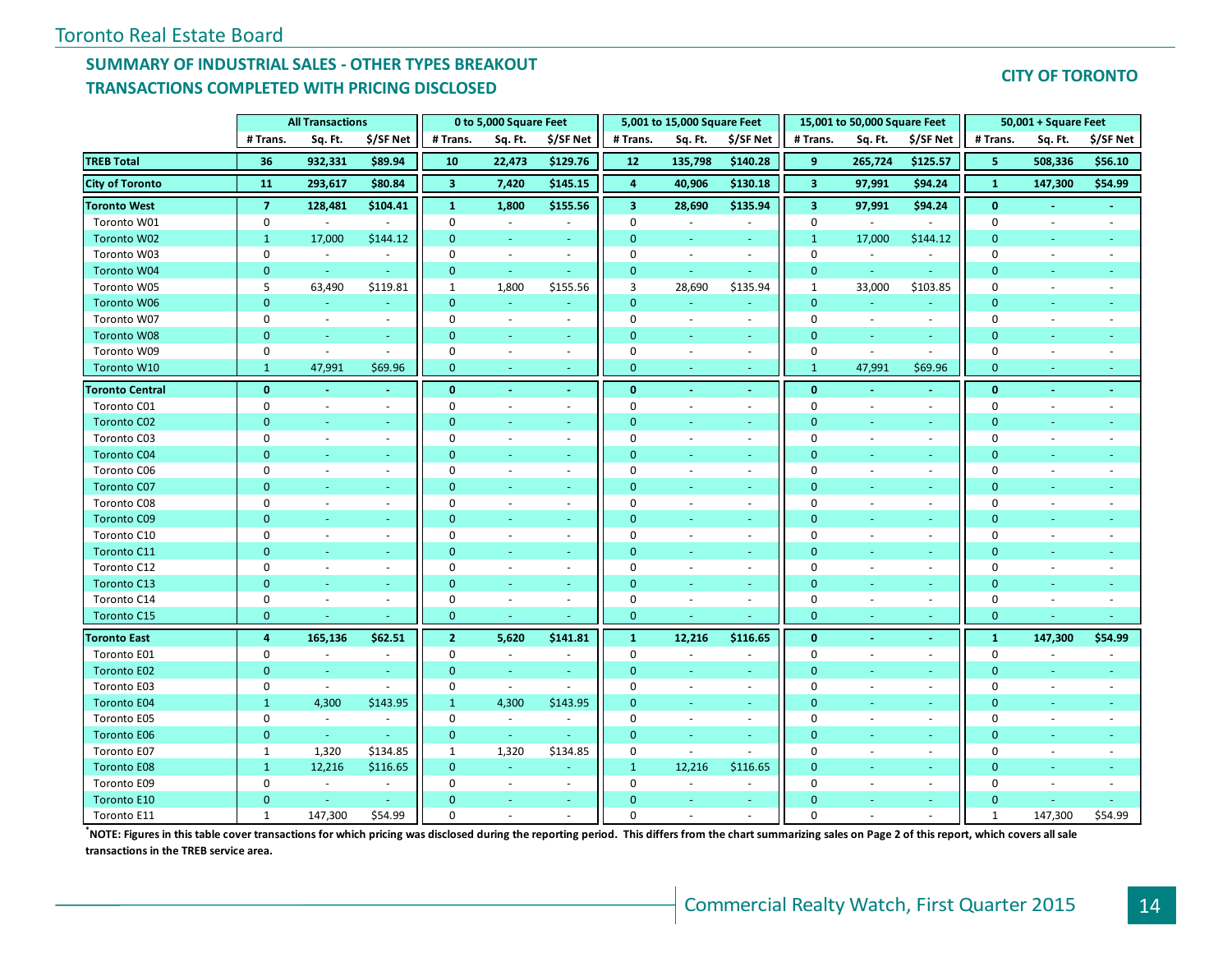### **SUMMARY OF COMMERCIAL/RETAIL SALES TRANSACTIONS COMPLETED WITH PRICING DISCLOSED**

|                                  |                | <b>All Transactions</b>  |          |                | 0 to 1,000 Square Feet   |          |                    | 1,001 TO 2,500 Square Feet |                          |                         | 2,501 TO 5,000 Square Feet |                          |                | 5,001+ Square Feet       |          |
|----------------------------------|----------------|--------------------------|----------|----------------|--------------------------|----------|--------------------|----------------------------|--------------------------|-------------------------|----------------------------|--------------------------|----------------|--------------------------|----------|
|                                  | # Trans.       | Sq. Ft.                  | \$/SF    | # Trans.       | Sq. Ft.                  | \$/SF    | # Trans.           | Sq. Ft.                    | \$/SF                    | # Trans.                | Sq. Ft.                    | \$/SF                    | # Trans.       | Sq. Ft.                  | \$/SF    |
| <b>TREB Total</b>                | 72             | 358,597                  | \$172.55 | 22             | 15,231                   | \$406.44 | 30                 | 47,879                     | \$316.60                 | 11                      | 39,965                     | \$305.09                 | 9              | 255,522                  | \$110.88 |
| <b>Halton Region</b>             | 1              | 563                      | \$595.03 | $\mathbf{1}$   | 563                      | \$595.03 | $\mathbf{0}$       |                            |                          | $\mathbf{0}$            |                            | ä,                       | $\mathbf{0}$   |                          |          |
| Burlington                       | $\mathbf 0$    | $\bar{\phantom{a}}$      | $\sim$   | $\mathbf 0$    | $\overline{\phantom{a}}$ |          | $\mathbf 0$        |                            | $\overline{\phantom{a}}$ | $\mathbf 0$             | ÷,                         | ä,                       | $\mathbf 0$    |                          |          |
| <b>Halton Hills</b>              | $\mathbf{0}$   | u,                       | ÷        | $\mathbf{0}$   | ÷                        | $\sim$   | $\overline{0}$     |                            | ÷.                       | $\Omega$                |                            | ÷.                       | $\mathbf{0}$   |                          |          |
| Milton                           | $\mathbf 0$    | ÷.                       | $\sim$   | $\mathbf 0$    | $\sim$                   | $\sim$   | $\mathbf 0$        | $\sim$                     | $\mathbf{r}$             | $\mathbf 0$             | ÷,                         | $\overline{\phantom{a}}$ | 0              | ÷,                       |          |
| Oakville                         | $\mathbf{1}$   | 563                      | \$595.03 | $\mathbf{1}$   | 563                      | \$595.03 | $\mathbf{0}$       | $\sim$                     |                          | $\Omega$                |                            |                          | $\mathbf{0}$   |                          |          |
| <b>Peel Region</b>               | 6              | 10,302                   | \$281.69 | $\mathbf{1}$   | 947                      | \$350.00 | $\overline{\bf 4}$ | 5,555                      | \$226.01                 | $\mathbf{1}$            | 3,800                      | \$346.05                 | $\mathbf{0}$   | ÷                        |          |
| Brampton                         | 4              | 7,902                    | \$304.92 | $\mathbf{1}$   | 947                      | \$350.00 | $\overline{2}$     | 3,155                      | \$241.84                 | $\mathbf{1}$            | 3,800                      | \$346.05                 | $\mathbf 0$    | $\overline{\phantom{a}}$ |          |
| Caledon                          | $\mathbf{1}$   | 1,300                    | \$242.31 | $\mathbf{0}$   |                          |          | $\mathbf{1}$       | 1,300                      | \$242.31                 | $\overline{0}$          |                            |                          | $\mathbf{0}$   |                          |          |
| Mississauga                      | $\mathbf{1}$   | 1,100                    | \$161.36 | $\mathbf 0$    | $\sim$                   |          | $\mathbf{1}$       | 1,100                      | \$161.36                 | $\Omega$                | $\sim$                     |                          | $\mathbf 0$    |                          |          |
| <b>City of Toronto</b>           | 29             | 178,057                  | \$220.14 | 9              | 6,455                    | \$458.56 | 10                 | 16,422                     | \$335.21                 | 5                       | 18,709                     | \$334.32                 | 5              | 136.470                  | \$179.37 |
| West                             | 6              | 9,819                    | \$354.89 | $\overline{2}$ | 1,762                    | \$445.80 | 3                  | 5,187                      | \$275.50                 | $1\,$                   | 2,870                      | \$442.57                 | $\mathbf 0$    |                          |          |
| Central                          | 10             | 119,439                  | \$238.72 | $\mathbf{1}$   | 880                      | \$835.23 | $\overline{4}$     | 6,524                      | \$461.37                 | $\mathbf{1}$            | 4,750                      | \$461.05                 | $\overline{4}$ | 107,285                  | \$210.45 |
| East                             | 13             | 48,799                   | \$147.55 | 6              | 3,813                    | \$377.52 | 3                  | 4,711                      | \$226.24                 | 3                       | 11,090                     | \$252.03                 | $\mathbf{1}$   | 29,185                   | \$65.10  |
| <b>York Region</b>               | 28             | 130,715                  | \$123.19 | 9              | 5,341                    | \$439.33 | 14                 | 21,928                     | \$364.66                 | $\overline{\mathbf{3}}$ | 10,526                     | \$291.67                 | $\overline{2}$ | 92,920                   | \$28.95  |
| Aurora                           | $\mathbf 0$    | $\overline{\phantom{a}}$ |          | $\mathbf 0$    | $\sim$                   |          | $\mathbf 0$        | $\sim$                     | $\sim$                   | $\mathbf 0$             | $\sim$                     | ä,                       | 0              | $\sim$                   |          |
| E. Gwillimbury                   | $\mathbf{0}$   | ÷.                       |          | $\mathbf{0}$   |                          |          | $\mathbf{0}$       | ÷                          | ÷                        | $\mathbf{0}$            |                            | ٠                        | $\mathbf{0}$   |                          |          |
| Georgina                         | 1              | 2,500                    | \$108.00 | $\mathbf 0$    |                          | $\sim$   | $\mathbf{1}$       | 2,500                      | \$108.00                 | $\Omega$                | ÷,                         | $\overline{\phantom{a}}$ | 0              | $\sim$                   |          |
| <b>King</b>                      | $\mathbf{1}$   | 87,120                   | \$22.15  | $\mathbf{0}$   | ÷.                       |          | $\overline{0}$     | ÷.                         | ÷                        | $\mathbf{0}$            | u                          | u,                       | $\mathbf{1}$   | 87,120                   | \$22.15  |
| Markham                          | 9              | 10,354                   | \$286.12 | 4              | 2,037                    | \$492.88 | 4                  | 4,517                      | \$340.61                 | $\mathbf{1}$            | 3,800                      | \$110.53                 | 0              | $\sim$                   |          |
| Newmarket                        | 3              | 9,756                    | \$149.59 | $\mathbf{0}$   |                          |          | $\overline{2}$     | 3,956                      | \$176.81                 | $\mathbf{0}$            |                            |                          | $\mathbf{1}$   | 5,800                    | \$131.03 |
| Richmond Hill                    | 6              | 11,763                   | \$499.42 | $\mathbf{1}$   | 563                      | \$45.29  | $\overline{3}$     | 4,474                      | \$715.02                 | $\overline{2}$          | 6,726                      | \$394.01                 | $\mathbf 0$    | $\sim$                   |          |
| Vaughan                          | 8              | 9,222                    | \$391.04 | $\overline{4}$ | 2,741                    | \$480.47 | $\overline{4}$     | 6,481                      | \$353.22                 | $\overline{0}$          |                            |                          | $\mathbf{0}$   |                          |          |
| Whitchurch-Stouffville           | $\mathbf 0$    | $\omega$                 | $\sim$   | $\mathbf 0$    | $\sim$                   | $\sim$   | $\pmb{0}$          | $\sim$                     | $\sim$                   | $\mathbf 0$             | $\sim$                     | ÷,                       | $\mathbf 0$    | $\sim$                   |          |
| <b>Durham Region</b>             | 6              | 29,250                   | \$86.00  | $\overline{2}$ | 1,925                    | \$113.05 | $\mathbf{1}$       | 2,100                      | \$121.43                 | $\overline{2}$          | 6,930                      | \$224.10                 | $\mathbf 1$    | 18,295                   | \$26.78  |
| Ajax                             | 1              | 2,100                    | \$121.43 | $\mathbf 0$    | $\sim$                   |          | $\mathbf{1}$       | 2,100                      | \$121.43                 | $\mathbf 0$             | $\blacksquare$             | $\overline{\phantom{a}}$ | $\mathbf 0$    | $\sim$                   |          |
| <b>Brock</b>                     | $\mathbf{0}$   | ÷.                       | $\sim$   | $\Omega$       | ÷.                       | $\sim$   | $\overline{0}$     |                            | ÷.                       | $\mathbf{0}$            | ÷,                         |                          | $\mathbf{0}$   |                          |          |
| Clarington                       | $\overline{2}$ | 6,930                    | \$224.10 | $\mathbf 0$    |                          | $\sim$   | $\mathbf 0$        | $\sim$                     | $\sim$                   | $\overline{2}$          | 6,930                      | \$224.10                 | $\mathbf 0$    | $\sim$                   |          |
| Oshawa                           | $\mathbf{1}$   | 18,295                   | \$26.78  | $\mathbf{0}$   | $\sim$                   | ÷.       | $\Omega$           |                            | ÷.                       | $\Omega$                | ÷                          | ÷.                       | $\mathbf{1}$   | 18,295                   | \$26.78  |
| Pickering                        | $\mathbf{1}$   | 925                      | \$92.57  | $\mathbf{1}$   | 925                      | \$92.57  | $\mathbf 0$        |                            | ä,                       | $\mathbf 0$             | ä,                         | $\overline{\phantom{a}}$ | 0              | ÷,                       |          |
| Scugog                           | $\mathbf{1}$   | 1,000                    | \$132.00 | $\overline{1}$ | 1,000                    | \$132.00 | $\overline{0}$     |                            |                          | $\Omega$                |                            |                          | $\mathbf{0}$   |                          |          |
| Uxbridge                         | $\mathbf 0$    | L.                       |          | $\mathbf 0$    |                          |          | $\mathbf 0$        |                            | L.                       | $\overline{0}$          |                            | $\mathcal{L}$            | $\pmb{0}$      |                          |          |
| Whitby                           | $\mathbf{0}$   |                          |          | $\mathbf{0}$   |                          |          | $\mathbf{0}$       |                            |                          | $\Omega$                |                            | ä,                       | $\mathbf{0}$   |                          |          |
| <b>Dufferin County</b>           | $\mathbf{0}$   |                          |          | $\mathbf{0}$   |                          |          | $\bf{0}$           |                            |                          | $\mathbf{0}$            |                            | $\blacksquare$           | $\mathbf{0}$   |                          |          |
| Orangeville                      | $\mathbf 0$    |                          |          | $\mathbf 0$    | $\sim$                   | $\sim$   | $\mathbf 0$        |                            | $\overline{a}$           | $\Omega$                | ä,                         | $\overline{\phantom{a}}$ | $\mathbf 0$    |                          |          |
| <b>Simcoe County</b>             | $\overline{2}$ | 9,711                    | \$84.65  | $\mathbf{0}$   |                          |          | $\mathbf{1}$       | 1,874                      | \$78.44                  | $\mathbf{0}$            |                            | $\blacksquare$           | $\mathbf 1$    | 7,837                    | \$86.13  |
| Adjala-Tosorontio                | $\pmb{0}$      | ÷.                       | $\sim$   | $\mathbf 0$    | $\sim$                   | $\sim$   | $\mathbf 0$        |                            | ÷.                       | $\mathbf 0$             | ÷,                         | $\overline{\phantom{a}}$ | 0              | $\sim$                   |          |
| <b>Bradford West Gwillimbury</b> | $\mathbf{1}$   | 7,837                    | \$86.13  | $\mathbf{0}$   |                          | $\sim$   | $\mathbf{0}$       |                            | ÷.                       | $\Omega$                |                            | ÷.                       | $\mathbf{1}$   | 7,837                    | \$86.13  |
| Essa                             | $\mathbf 0$    | ÷,                       |          | $\Omega$       |                          | $\sim$   | $\mathbf 0$        | $\sim$                     | $\bar{a}$                | $\Omega$                | ÷,                         | $\sim$                   | 0              |                          |          |
| Innisfil                         | $\Omega$       |                          |          | $\Omega$       |                          |          | $\overline{0}$     |                            |                          | $\Omega$                |                            | $\blacksquare$           | $\Omega$       |                          |          |
| New Tecumseth                    | $\mathbf{1}$   | 1,874                    | \$78.44  | $\Omega$       |                          |          | $\mathbf{1}$       | 1.874                      | \$78.44                  | $\Omega$                |                            |                          | $\Omega$       |                          |          |

**ALL TREB AREAS**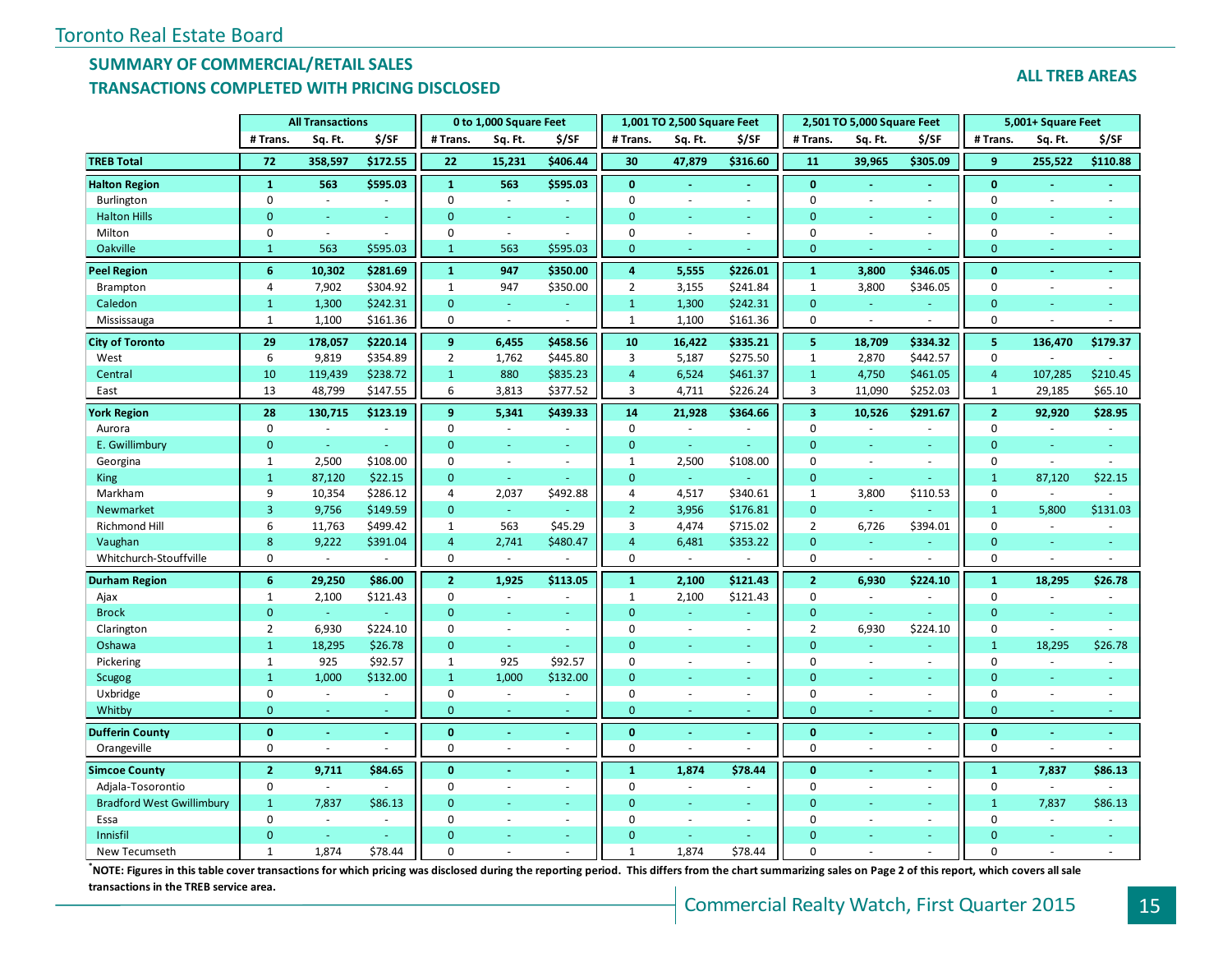# **SUMMARY OF COMMERCIAL/RETAIL SALES - CONDOMINIUM BREAKOUT TRANSACTIONS COMPLETED WITH PRICING DISCLOSED**

**ALL TREB AREAS**

|                                  |                 | <b>All Transactions</b>  |          |                | 0 to 1,000 Square Feet |                  |                | 1,001 TO 2,500 Square Feet |                |                         | 2,501 TO 5,000 Square Feet |                          |                | 5,001+ Square Feet |       |
|----------------------------------|-----------------|--------------------------|----------|----------------|------------------------|------------------|----------------|----------------------------|----------------|-------------------------|----------------------------|--------------------------|----------------|--------------------|-------|
|                                  | # Trans.        | Sq. Ft.                  | \$/SF    | # Trans.       | Sq. Ft.                | \$/SF            | # Trans.       | Sq. Ft.                    | \$/SF          | # Trans.                | Sq. Ft.                    | \$/SF                    | # Trans.       | Sq. Ft.            | \$/SF |
| <b>TREB Total</b>                | $\overline{27}$ | 35,787                   | \$341.74 | 13             | 8,728                  | \$406.96         | 11             | 17,142                     | \$264.13       | $\overline{\mathbf{3}}$ | 9,917                      | \$418.48                 | $\mathbf{0}$   |                    |       |
| <b>Halton Region</b>             | $\mathbf{1}$    | 563                      | \$595.03 | $\mathbf{1}$   | 563                    | \$595.03         | $\mathbf{0}$   |                            |                | $\mathbf{0}$            |                            |                          | $\bf{0}$       |                    |       |
| Burlington                       | $\mathbf 0$     | $\sim$                   | $\sim$   | $\mathbf 0$    | $\omega$               |                  | $\mathbf 0$    |                            | ÷.             | $\mathbf 0$             | ÷.                         | $\blacksquare$           | 0              | ÷.                 |       |
| <b>Halton Hills</b>              | $\overline{0}$  | ÷                        | ÷        | $\mathbf{0}$   | ÷                      | u                | $\Omega$       | ÷                          | ÷.             | $\overline{0}$          | $\sim$                     | $\sim$                   | $\mathbf{0}$   | ÷                  |       |
| Milton                           | $\mathbf 0$     | $\omega$                 | $\sim$   | $\mathbf 0$    | $\omega$               | $\sim$           | $\mathbf 0$    | $\sim$                     | $\sim$         | $\mathbf 0$             | ÷.                         | $\sim$                   | $\mathbf 0$    | L.                 |       |
| Oakville                         | $\mathbf{1}$    | 563                      | \$595.03 | $\mathbf{1}$   | 563                    | \$595.03         | $\mathbf{0}$   |                            |                | $\mathbf{0}$            |                            | $\overline{\phantom{a}}$ | $\mathbf{0}$   |                    |       |
| <b>Peel Region</b>               | $\mathbf{1}$    | 1,100                    | \$161.36 | $\mathbf{0}$   | $\omega$               | ä,               | $\mathbf 1$    | 1,100                      | \$161.36       | $\mathbf{0}$            | $\sim$                     | $\sim$                   | $\mathbf{0}$   | ä,                 |       |
| Brampton                         | $\mathbf 0$     | $\omega$                 |          | $\mathbf 0$    | $\omega$               | $\blacksquare$   | $\mathbf 0$    | $\sim$                     | $\sim$         | $\mathbf 0$             | $\sim$                     | $\blacksquare$           | $\mathbf 0$    | ÷,                 |       |
| Caledon                          | $\mathbf{0}$    | $\omega$                 |          | $\mathbf{0}$   | ÷.                     | ä,               | $\mathbf{0}$   | ÷.                         | ÷              | $\mathbf{0}$            |                            | ÷                        | $\mathbf{0}$   |                    |       |
| Mississauga                      | $\mathbf{1}$    | 1,100                    | \$161.36 | $\mathbf 0$    | ÷.                     | ÷.               | $\mathbf{1}$   | 1,100                      | \$161.36       | $\mathbf 0$             |                            |                          | $\pmb{0}$      |                    |       |
| <b>City of Toronto</b>           | 11              | 13,582                   | \$380.01 | $6\phantom{1}$ | 4,287                  | \$480.64         | $\overline{4}$ | 6,104                      | \$262.25       | $\mathbf{1}$            | 3,191                      | \$470.05                 | $\mathbf{0}$   | ÷,                 |       |
| West                             | $\overline{2}$  | 2,582                    | \$244.19 | $\mathbf{1}$   | 802                    | \$424.56         | $\mathbf{1}$   | 1,780                      | \$162.92       | $\mathbf 0$             | $\sim$                     |                          | $\pmb{0}$      |                    |       |
| Central                          | $\overline{2}$  | 1,980                    | \$595.96 | $\mathbf{1}$   | 880                    | \$835.23         | $\mathbf{1}$   | 1,100                      | \$404.55       | $\overline{0}$          | ÷                          |                          | $\mathbf{0}$   |                    |       |
| East                             | $\overline{7}$  | 9,020                    | \$371.48 | $\overline{4}$ | 2,605                  | \$378.12         | $\overline{2}$ | 3,224                      | \$268.55       | $\mathbf{1}$            | 3,191                      | \$470.05                 | $\pmb{0}$      | ÷,                 |       |
| <b>York Region</b>               | 14              | 20,542                   | \$319.15 | $6\phantom{a}$ | 3,878                  | \$298.22         | $6\phantom{1}$ | 9,938                      | \$276.66       | $\overline{2}$          | 6,726                      | \$394.01                 | $\mathbf 0$    |                    |       |
| Aurora                           | $\mathbf 0$     |                          |          | $\mathbf 0$    |                        |                  | $\mathbf 0$    |                            |                | $\mathbf 0$             |                            |                          | $\mathbf 0$    |                    |       |
| E. Gwillimbury                   | $\overline{0}$  | $\blacksquare$           | ÷        | $\mathbf{0}$   | $\omega$               | ä,               | $\overline{0}$ | $\omega$                   | Ξ              | $\mathbf{0}$            |                            | $\omega$                 | $\mathbf{0}$   |                    |       |
| Georgina                         | $\mathbf 0$     | ÷.                       | $\sim$   | $\mathbf 0$    | $\sim$                 | $\bar{a}$        | $\mathbf 0$    | $\sim$                     | ÷,             | 0                       | $\sim$                     | $\overline{\phantom{a}}$ | $\mathbf 0$    |                    |       |
| <b>King</b>                      | $\mathbf{0}$    | ÷                        |          | $\mathbf{0}$   | ÷.                     | u                | $\mathbf{0}$   |                            | ÷              | $\overline{0}$          |                            |                          | $\mathbf{0}$   |                    |       |
| Markham                          | $\overline{4}$  | 3,845                    | \$393.76 | $\overline{2}$ | 1,505                  | \$341.53         | $\overline{2}$ | 2,340                      | \$427.35       | $\mathbf 0$             |                            | $\sim$                   | $\mathbf 0$    |                    |       |
| Newmarket                        | $\overline{2}$  | 3,956                    | \$176.81 | $\mathbf{0}$   | $\omega$               | ÷,               | $\overline{2}$ | 3,956                      | \$176.81       | $\mathbf{0}$            | ÷                          | ÷                        | $\mathbf{0}$   |                    |       |
| Richmond Hill                    | $\overline{3}$  | 7,289                    | \$367.07 | $\mathbf{1}$   | 563                    | \$45.29          | $\mathbf 0$    | $\sim$                     | ÷,             | $\overline{2}$          | 6,726                      | \$394.01                 | $\pmb{0}$      | ÷,                 |       |
| Vaughan                          | 5               | 5,452                    | \$305.76 | $\overline{3}$ | 1,810                  | \$340.87         | $\overline{2}$ | 3,642                      | \$288.30       | $\mathbf{0}$            |                            |                          | $\mathbf{0}$   |                    |       |
| Whitchurch-Stouffville           | $\mathbf 0$     | $\mathcal{L}$            | $\sim$   | $\mathbf 0$    | $\omega$               | $\sim$           | $\mathbf 0$    | $\sim$                     | $\sim$         | $\mathbf 0$             | $\sim$                     | $\sim$                   | $\mathbf 0$    | $\sim$             |       |
| <b>Durham Region</b>             | $\mathbf{0}$    | ä,                       | $\sim$   | $\mathbf{0}$   | $\omega$               | ٠                | $\mathbf{0}$   |                            |                | $\mathbf{0}$            | $\sim$                     | $\blacksquare$           | $\mathbf{0}$   |                    |       |
| Ajax                             | $\pmb{0}$       | $\overline{\phantom{a}}$ | $\sim$   | $\mathbf 0$    | $\sim$                 | $\sim$           | $\mathbf 0$    | $\sim$                     | $\bar{a}$      | $\mathbf 0$             | $\sim$                     | $\sim$                   | $\mathbf 0$    |                    |       |
| <b>Brock</b>                     | $\Omega$        | L.                       | ÷        | $\mathbf{0}$   | ÷.                     | u.               | $\Omega$       |                            | u.             | $\overline{0}$          |                            | ÷.                       | $\mathbf{0}$   |                    |       |
| Clarington                       | $\mathbf 0$     | $\bar{\phantom{a}}$      | $\sim$   | $\mathbf 0$    | $\bar{a}$              | $\omega$         | $\mathbf 0$    |                            | $\omega$       | $\mathbf 0$             | $\sim$                     | $\omega$                 | $\mathbf 0$    | ÷,                 |       |
| Oshawa                           | $\overline{0}$  | ٠                        |          | $\mathbf{0}$   |                        | ä,               | $\Omega$       |                            | ÷              | $\overline{0}$          |                            | ÷                        | $\mathbf{0}$   | ÷,                 |       |
| Pickering                        | $\pmb{0}$       | ä,                       | ÷.       | $\mathbf 0$    | $\sim$                 | $\sim$           | $\mathbf 0$    | $\sim$                     | $\bar{a}$      | $\mathbf 0$             | ÷.                         | $\sim$                   | 0              | ÷,                 |       |
| Scugog                           | $\Omega$        | L.                       |          | $\overline{0}$ | ÷                      | u                | $\Omega$       |                            | ÷.             | $\overline{0}$          |                            | $\sim$                   | $\overline{0}$ |                    |       |
| Uxbridge                         | $\mathbf 0$     | ÷,                       | $\sim$   | $\mathbf 0$    | $\omega$               | $\omega$         | $\mathbf 0$    |                            | $\sim$         | $\mathbf 0$             | $\sim$                     | $\sim$                   | $\mathbf 0$    | ÷,                 |       |
| Whitby                           | $\pmb{0}$       | ÷                        | i.       | $\mathbf{0}$   | ÷                      | $\omega$         | $\mathbf{0}$   | $\sim$                     | ÷.             | $\overline{0}$          | ٠                          | $\sim$                   | $\mathbf{0}$   | ÷                  |       |
| <b>Dufferin County</b>           | $\mathbf{0}$    |                          |          | $\mathbf{0}$   | $\sim$                 | L.               | $\mathbf{0}$   |                            | ä,             | $\mathbf{0}$            |                            | $\sim$                   | $\mathbf{0}$   |                    |       |
| Orangeville                      | $\mathbf 0$     | $\overline{a}$           | $\sim$   | $\mathbf{0}$   | $\sim$                 | $\sim$           | $\mathbf 0$    |                            | $\bar{a}$      | $\mathbf 0$             | ÷.                         | $\blacksquare$           | $\mathbf 0$    |                    |       |
| <b>Simcoe County</b>             | $\mathbf{0}$    |                          |          | $\mathbf{0}$   |                        | ÷                | $\mathbf{0}$   |                            | $\blacksquare$ | $\mathbf{0}$            |                            | $\blacksquare$           | $\mathbf{0}$   |                    |       |
| Adjala-Tosorontio                | $\pmb{0}$       | ÷.                       | $\sim$   | $\mathbf 0$    | ÷,                     | $\omega$         | $\mathbf 0$    |                            | $\bar{a}$      | $\mathbf 0$             | $\sim$                     | $\omega$                 | $\mathbf 0$    | ÷,                 |       |
| <b>Bradford West Gwillimbury</b> | $\overline{0}$  | u,                       | ÷.       | $\mathbf{0}$   | ÷                      | $\omega_{\rm c}$ | $\overline{0}$ |                            | ÷.             | $\overline{0}$          |                            | $\sim$                   | $\mathbf{0}$   | ÷                  |       |
| Essa                             | $\mathbf 0$     | ÷,                       | $\sim$   | $\mathbf 0$    | $\bar{a}$              | $\omega$         | $\mathbf 0$    |                            | $\bar{a}$      | 0                       | ÷.                         | $\sim$                   | $\mathbf 0$    | ÷,                 |       |
| Innisfil                         | $\Omega$        |                          |          | $\Omega$       |                        | u                | $\Omega$       |                            |                | $\overline{0}$          |                            |                          | $\Omega$       |                    |       |
| New Tecumseth                    | $\Omega$        |                          |          | $\Omega$       |                        | L.               | $\Omega$       |                            |                | $\Omega$                |                            |                          | $\Omega$       |                    |       |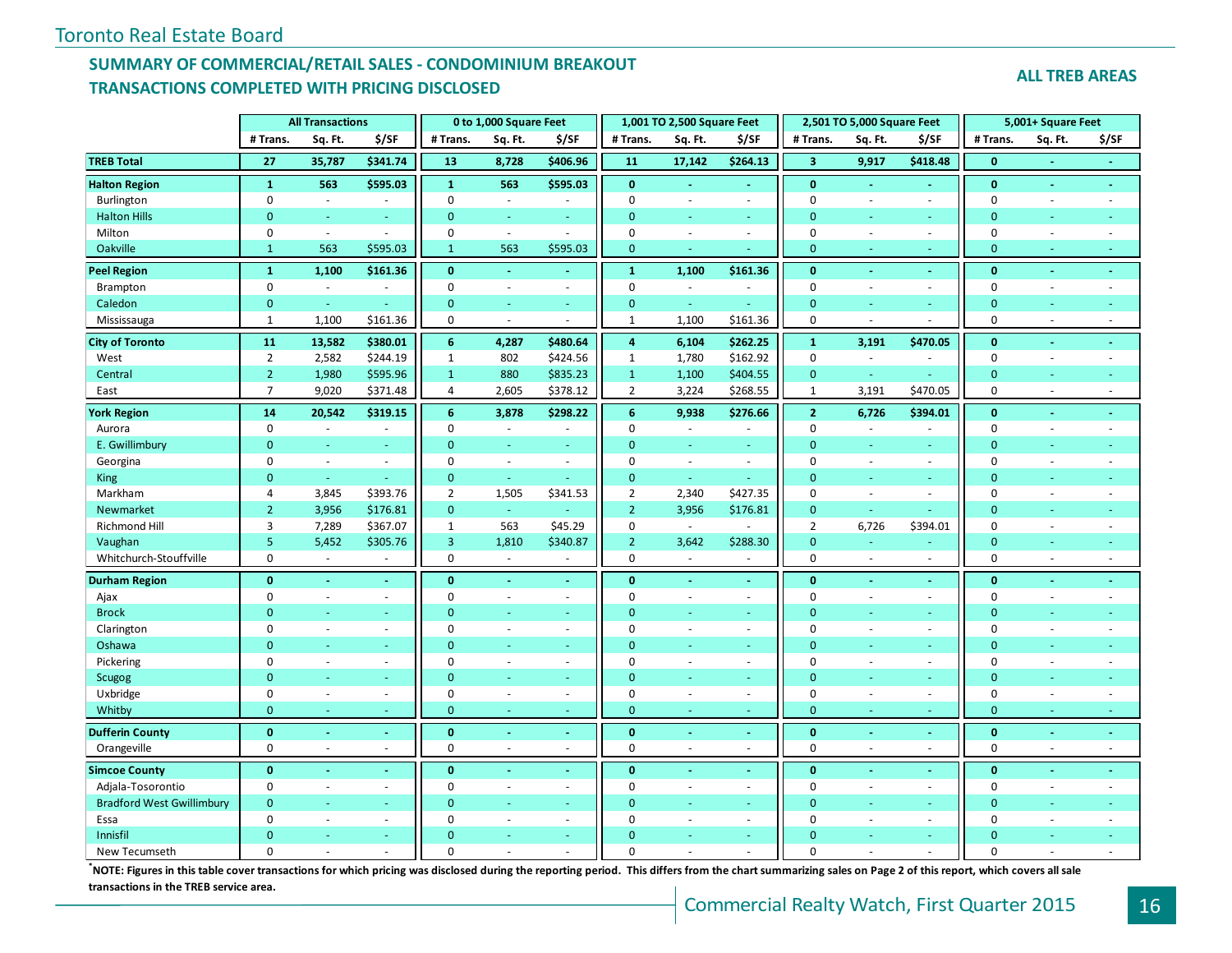# **SUMMARY OF COMMERCIAL/RETAIL SALES - OTHER TYPES BREAKOUT TRANSACTIONS COMPLETED WITH PRICING DISCLOSED**

**ALL TREB AREAS**

|                                  |                | <b>All Transactions</b> |                |                         | 0 to 1,000 Square Feet   |                |                         | 1,001 TO 2,500 Square Feet |          |                | 2,501 TO 5,000 Square Feet |                          |                | 5,001+ Square Feet       |                |
|----------------------------------|----------------|-------------------------|----------------|-------------------------|--------------------------|----------------|-------------------------|----------------------------|----------|----------------|----------------------------|--------------------------|----------------|--------------------------|----------------|
|                                  | # Trans.       | Sq. Ft.                 | \$/SF          | # Trans.                | Sq. Ft.                  | \$/SF          | # Trans.                | Sq. Ft.                    | \$/SF    | # Trans.       | Sq. Ft.                    | \$/SF                    | # Trans.       | Sq. Ft.                  | \$/SF          |
| <b>TREB Total</b>                | 45             | 322,810                 | \$153.79       | 9                       | 6,503                    | \$405.75       | 19                      | 30,737                     | \$345.86 | 8              | 30,048                     | \$267.67                 | 9              | 255,522                  | \$110.88       |
| <b>Halton Region</b>             | $\mathbf{0}$   |                         |                | $\mathbf{0}$            | Ξ                        |                | $\mathbf{0}$            | $\blacksquare$             |          | $\mathbf{0}$   | ä,                         |                          | $\mathbf{0}$   |                          |                |
| Burlington                       | $\mathbf 0$    | $\sim$                  | $\sim$         | 0                       | $\sim$                   | $\sim$         | $\mathbf 0$             | $\sim$                     | $\sim$   | $\mathbf 0$    | ä,                         |                          | $\mathbf 0$    | $\sim$                   |                |
| <b>Halton Hills</b>              | $\Omega$       |                         | $\sim$         | $\Omega$                | ÷                        | $\sim$         | $\Omega$                | ÷                          |          | $\Omega$       | ÷,                         | ٠                        | $\mathbf{0}$   | ٠                        |                |
| Milton                           | $\mathbf 0$    | ÷.                      | $\sim$         | $\mathbf 0$             | $\sim$                   | $\sim$         | $\mathbf 0$             | ÷,                         | $\sim$   | $\mathbf 0$    | ÷,                         | ÷.                       | $\mathbf 0$    | ÷,                       | ÷.             |
| Oakville                         | $\mathbf{0}$   | ÷.                      |                | $\mathbf{0}$            | ÷                        |                | $\mathbf 0$             | ÷                          |          | $\mathbf{0}$   | ä,                         |                          | $\mathbf{0}$   | ٠                        | $\blacksquare$ |
| <b>Peel Region</b>               | 5              | 9,202                   | \$296.07       | $\mathbf{1}$            | 947                      | \$350.00       | $\overline{\mathbf{3}}$ | 4,455                      | \$241.98 | $\mathbf{1}$   | 3,800                      | \$346.05                 | $\mathbf{0}$   | $\omega$                 | $\omega$       |
| Brampton                         | 4              | 7,902                   | \$304.92       | $\mathbf{1}$            | 947                      | \$350.00       | $\overline{2}$          | 3,155                      | \$241.84 | $\mathbf{1}$   | 3,800                      | \$346.05                 | $\mathbf 0$    | $\sim$                   | $\sim$         |
| Caledon                          | $\mathbf{1}$   | 1,300                   | \$242.31       | $\mathbf{0}$            | ÷                        |                | $\mathbf{1}$            | 1,300                      | \$242.31 | $\overline{0}$ | $\omega$                   |                          | $\mathbf{0}$   | ÷                        |                |
| Mississauga                      | $\mathbf 0$    | $\omega$                |                | 0                       | ÷.                       |                | $\pmb{0}$               |                            |          | $\mathbf 0$    | ÷,                         |                          | 0              |                          |                |
| <b>City of Toronto</b>           | 18             | 164,474                 | \$206.94       | $\overline{\mathbf{3}}$ | 2,168                    | \$414.90       | $6\phantom{1}$          | 10,318                     | \$378.37 | $\overline{a}$ | 15,518                     | \$306.41                 | 5              | 136,470                  | \$179.37       |
| West                             | 4              | 7,237                   | \$394.38       | $\mathbf{1}$            | 960                      | \$463.54       | $\overline{2}$          | 3,407                      | \$334.31 | $\mathbf{1}$   | 2,870                      | \$442.57                 | $\mathbf 0$    |                          |                |
| Central                          | $\bf 8$        | 117,459                 | \$232.70       | $\mathbf{0}$            | a.                       |                | $\overline{3}$          | 5,424                      | \$472.90 | $\mathbf{1}$   | 4,750                      | \$461.05                 | $\overline{4}$ | 107,285                  | \$210.45       |
| East                             | 6              | 39,779                  | \$96.77        | $\overline{2}$          | 1,208                    | \$376.24       | $\mathbf{1}$            | 1,487                      | \$134.50 | $\overline{2}$ | 7,899                      | \$163.95                 | $\mathbf{1}$   | 29,185                   | \$65.10        |
| <b>York Region</b>               | 14             | 110,173                 | \$86.65        | $\overline{\mathbf{3}}$ | 1,463                    | \$813.40       | 8                       | 11,990                     | \$437.59 | $\mathbf{1}$   | 3,800                      | \$110.53                 | 2 <sup>1</sup> | 92,920                   | \$28.95        |
| Aurora                           | $\mathbf 0$    |                         | $\overline{a}$ | $\mathbf 0$             | $\sim$                   |                | $\mathbf 0$             |                            |          | $\Omega$       | ÷,                         |                          | $\mathbf 0$    |                          |                |
| E. Gwillimbury                   | $\mathbf{0}$   | $\omega$                |                | $\mathbf{0}$            | $\equiv$                 | $\omega$       | $\mathbf{0}$            | $\omega$                   |          | $\Omega$       | ÷,                         |                          | $\mathbf{0}$   | $\blacksquare$           | ÷              |
| Georgina                         | $\mathbf{1}$   | 2,500                   | \$108.00       | $\mathbf 0$             | $\sim$                   | $\blacksquare$ | $\mathbf{1}$            | 2,500                      | \$108.00 | $\mathbf 0$    | L.                         | $\overline{\phantom{a}}$ | $\mathbf 0$    | $\sim$                   | $\sim$         |
| <b>King</b>                      | $\mathbf{1}$   | 87,120                  | \$22.15        | $\mathbf{0}$            | ÷                        |                | $\mathbf{0}$            |                            |          | $\overline{0}$ |                            |                          | $\mathbf{1}$   | 87,120                   | \$22.15        |
| Markham                          | 5              | 6,509                   | \$222.54       | $\overline{2}$          | 532                      | \$921.05       | $\overline{2}$          | 2,177                      | \$247.37 | $\mathbf{1}$   | 3,800                      | \$110.53                 | $\mathbf 0$    | $\overline{\phantom{a}}$ |                |
| Newmarket                        | $\mathbf{1}$   | 5,800                   | \$131.03       | $\mathbf{0}$            | Ξ                        | $\omega$       | $\mathbf{0}$            | $\omega$                   |          | $\overline{0}$ | ä,                         |                          | $\mathbf{1}$   | 5,800                    | \$131.03       |
| Richmond Hill                    | 3              | 4,474                   | \$715.02       | $\mathbf 0$             | $\omega$                 | $\sim$         | $\overline{3}$          | 4,474                      | \$715.02 | $\mathbf 0$    | ÷,                         | $\overline{\phantom{a}}$ | $\mathbf 0$    | $\sim$                   | $\sim$         |
| Vaughan                          | 3              | 3,770                   | \$514.38       | $\mathbf{1}$            | 931                      | \$751.88       | $\overline{2}$          | 2,839                      | \$436.49 | $\mathbf{0}$   | ä,                         |                          | $\mathbf{0}$   |                          |                |
| Whitchurch-Stouffville           | $\mathbf 0$    | $\omega$                |                | $\mathbf 0$             | $\sim$                   |                | $\mathbf 0$             | $\overline{\phantom{a}}$   |          | $\mathbf 0$    | $\overline{a}$             |                          | $\mathbf 0$    | $\overline{\phantom{a}}$ | $\sim$         |
| <b>Durham Region</b>             | $6\phantom{a}$ | 29,250                  | \$86.00        | $\overline{2}$          | 1,925                    | \$113.05       | $\mathbf{1}$            | 2,100                      | \$121.43 | $\overline{2}$ | 6,930                      | \$224.10                 | $\mathbf{1}$   | 18,295                   | \$26.78        |
| Ajax                             | $\mathbf{1}$   | 2,100                   | \$121.43       | $\mathbf 0$             | $\sim$                   |                | $\mathbf{1}$            | 2,100                      | \$121.43 | $\mathbf 0$    | $\sim$                     |                          | $\mathbf 0$    | $\overline{\phantom{a}}$ | $\sim$         |
| <b>Brock</b>                     | $\overline{0}$ | G.                      |                | $\Omega$                | ÷                        | ÷              | $\overline{0}$          | ä,                         |          | $\Omega$       | u.                         |                          | $\mathbf{0}$   | ÷                        |                |
| Clarington                       | $\overline{2}$ | 6,930                   | \$224.10       | $\mathbf 0$             | $\bar{a}$                | $\blacksquare$ | $\mathbf 0$             | $\sim$                     | $\sim$   | $\overline{2}$ | 6,930                      | \$224.10                 | $\mathbf 0$    | $\sim$                   |                |
| Oshawa                           | $\mathbf{1}$   | 18,295                  | \$26.78        | $\mathbf{0}$            | ÷                        | $\omega$       | $\overline{0}$          | ÷,                         | ÷        | $\Omega$       | u,                         | i.                       | $\mathbf{1}$   | 18,295                   | \$26.78        |
| Pickering                        | $\mathbf{1}$   | 925                     | \$92.57        | 1                       | 925                      | \$92.57        | $\mathbf 0$             | $\sim$                     | $\sim$   | $\mathbf 0$    | ä,                         | $\sim$                   | $\mathbf 0$    | $\sim$                   | $\sim$         |
| <b>Scugog</b>                    | $\mathbf{1}$   | 1,000                   | \$132.00       | $\mathbf{1}$            | 1,000                    | \$132.00       | $\Omega$                | u,                         |          | $\Omega$       | ä,                         |                          | $\overline{0}$ |                          |                |
| Uxbridge                         | $\mathbf 0$    | $\omega$                | $\omega$       | $\mathbf 0$             | $\overline{\phantom{a}}$ | $\omega$       | $\mathbf 0$             | ÷,                         | $\sim$   | $\mathbf 0$    | ÷,                         | $\sim$                   | $\mathbf 0$    | $\sim$                   | $\sim$         |
| Whitby                           | $\mathbf{0}$   | ÷.                      | ÷              | $\mathbf{0}$            | ÷                        | $\sim$         | $\mathbf{0}$            | ÷                          |          | $\mathbf{0}$   | ä,                         | $\sim$                   | $\mathbf{0}$   | $\sim$                   | ÷              |
| <b>Dufferin County</b>           | $\mathbf{0}$   | ä,                      |                | $\mathbf{0}$            | ä,                       |                | $\mathbf{0}$            | ä,                         |          | $\mathbf{0}$   | L,                         |                          | $\mathbf{0}$   | $\omega$                 | $\omega$       |
| Orangeville                      | $\mathbf 0$    | $\sim$                  |                | $\mathbf 0$             | $\sim$                   | $\sim$         | $\mathbf 0$             |                            |          | $\mathbf 0$    |                            | $\sim$                   | $\mathbf 0$    |                          |                |
| <b>Simcoe County</b>             | $\overline{2}$ | 9,711                   | \$84.65        | $\mathbf{0}$            |                          |                | $\mathbf{1}$            | 1,874                      | \$78.44  | $\mathbf{0}$   |                            |                          | $\mathbf{1}$   | 7,837                    | \$86.13        |
| Adjala-Tosorontio                | $\pmb{0}$      | $\omega$                |                | $\mathbf 0$             | $\sim$                   | $\sim$         | $\mathbf 0$             |                            |          | $\mathbf 0$    | ä,                         | $\sim$                   | $\mathbf 0$    | $\overline{\phantom{a}}$ |                |
| <b>Bradford West Gwillimbury</b> | $\mathbf{1}$   | 7,837                   | \$86.13        | $\mathbf{0}$            | $\equiv$                 | $\omega$       | $\mathbf{0}$            | ä,                         | $\sim$   | $\mathbf{0}$   | ä,                         | $\sim$                   | $\mathbf{1}$   | 7,837                    | \$86.13        |
| Essa                             | $\mathbf 0$    | $\sim$                  | ÷.             | $\mathbf 0$             | $\bar{a}$                | $\blacksquare$ | $\mathbf 0$             | ÷,                         | $\sim$   | $\Omega$       | ÷,                         | $\sim$                   | $\mathbf 0$    | $\sim$                   |                |
| Innisfil                         | $\Omega$       |                         |                | $\Omega$                |                          |                | $\Omega$                |                            |          | $\Omega$       |                            |                          | $\Omega$       |                          |                |
| New Tecumseth                    | $\mathbf{1}$   | 1,874                   | \$78.44        | $\Omega$                |                          |                | $\mathbf{1}$            | 1,874                      | \$78.44  | $\Omega$       |                            |                          | $\Omega$       |                          |                |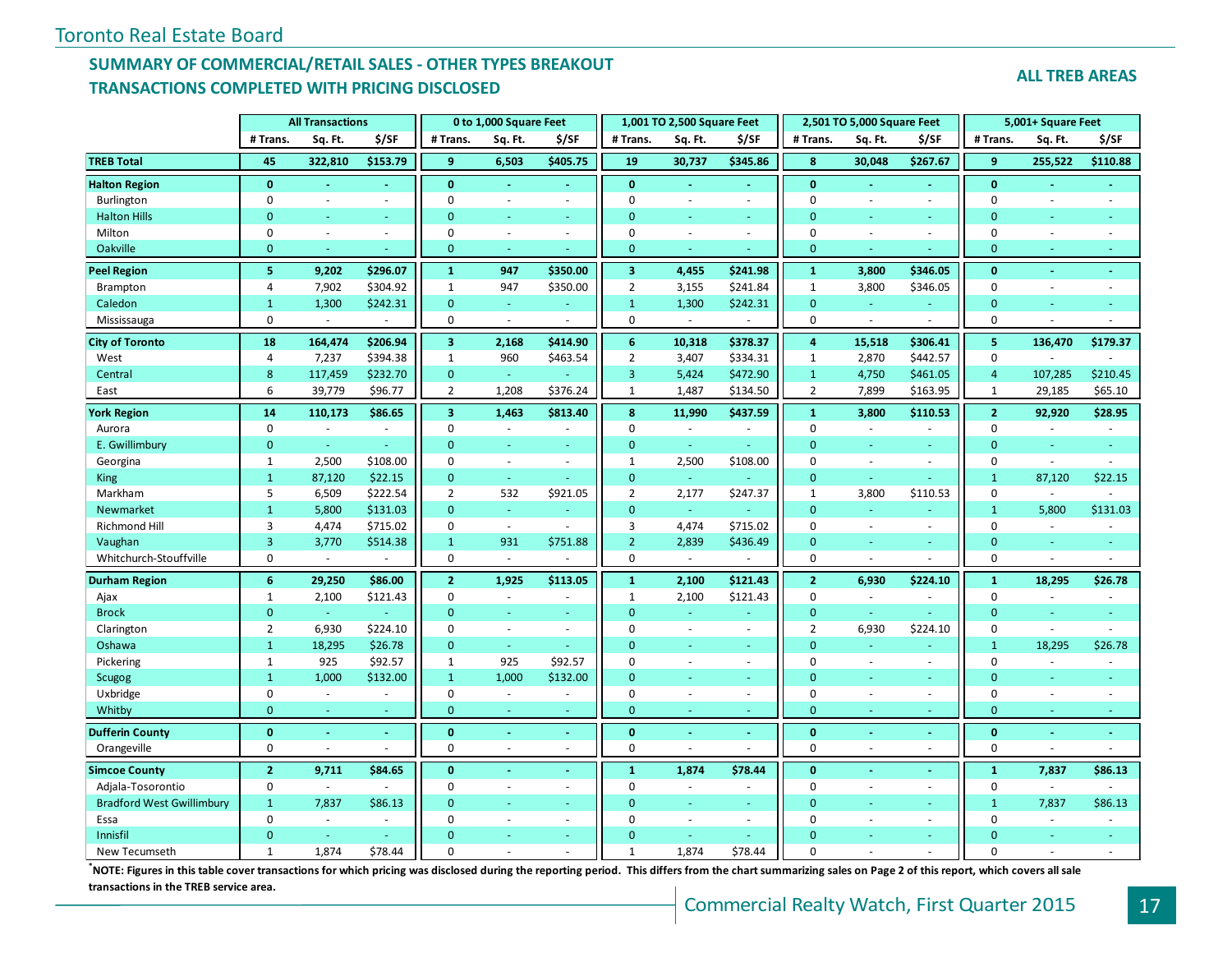## **SUMMARY OF COMMERCIAL/RETAIL SALES TRANSACTIONS COMPLETED WITH PRICING DISCLOSED**

#### **CITY OF TORONTO**

|                        |                | <b>All Transactions</b> |                             |                | 0 to 1,000 Square Feet      |                          |                         | 1,001 TO 2,500 Square Feet |                          |                         | 2,501 TO 5,000 Square Feet |                          |              | 5,001+ Square Feet       |                          |
|------------------------|----------------|-------------------------|-----------------------------|----------------|-----------------------------|--------------------------|-------------------------|----------------------------|--------------------------|-------------------------|----------------------------|--------------------------|--------------|--------------------------|--------------------------|
|                        | # Trans.       | Sq. Ft.                 | \$/SF Net                   | # Trans.       | Sq. Ft.                     | \$/SF Net                | # Trans.                | Sq. Ft.                    | \$/SF Net                | # Trans.                | Sq. Ft.                    | \$/SF Net                | # Trans.     | Sq. Ft.                  | \$/SF Net                |
| <b>TREB Total</b>      | 72             | 358,597                 | \$172.55                    | 22             | 15,231                      | \$406.44                 | 30                      | 47,879                     | \$316.60                 | 11                      | 39,965                     | \$305.09                 | 9            | 255,522                  | \$110.88                 |
| <b>City of Toronto</b> | 29             | 178,057                 | \$220.14                    | 9              | 6,455                       | \$458.56                 | 10                      | 16,422                     | \$335.21                 | 5                       | 18,709                     | \$334.32                 | 5            | 136,470                  | \$179.37                 |
| <b>Toronto West</b>    | 6              | 9,819                   | \$354.89                    | $\overline{2}$ | 1,762                       | \$445.80                 | $\overline{\mathbf{3}}$ | 5,187                      | \$275.50                 | $\mathbf{1}$            | 2,870                      | \$442.57                 | $\mathbf{0}$ |                          |                          |
| Toronto W01            | 1              | 2,870                   | \$442.57                    | $\mathbf 0$    | $\blacksquare$              |                          | $\mathbf 0$             | $\sim$                     |                          | 1                       | 2,870                      | \$442.57                 | $\mathbf{0}$ | $\sim$                   |                          |
| Toronto W02            | $\overline{2}$ | 2,960                   | \$444.59                    | $\mathbf{1}$   | 960                         | \$463.54                 | $\mathbf{1}$            | 2,000                      | \$435.50                 | $\mathbf{0}$            | $\omega$                   | $\omega$                 | $\mathbf{0}$ | $\omega$                 |                          |
| Toronto W03            | $\pmb{0}$      | $\sim$                  | $\sim$                      | $\mathbf 0$    | $\sim$                      | $\sim$                   | $\mathbf 0$             | $\sim$                     | $\sim$                   | $\mathbf 0$             | $\overline{a}$             | $\sim$                   | $\mathbf{0}$ | $\sim$                   | $\sim$                   |
| Toronto W04            | $\mathbf{1}$   | 1,780                   | \$162.92                    | $\mathbf{0}$   | $\sim$                      | ÷                        | $\mathbf{1}$            | 1,780                      | \$162.92                 | $\mathbf{0}$            |                            | $\sim$                   | $\mathbf{0}$ | u,                       |                          |
| Toronto W05            | $\mathbf{1}$   | 1,407                   | \$190.48                    | $\mathbf 0$    | $\omega$                    | $\omega$                 | $\mathbf{1}$            | 1,407                      | \$190.48                 | 0                       | $\sim$                     | $\sim$                   | $\mathbf 0$  | $\overline{\phantom{a}}$ |                          |
| <b>Toronto W06</b>     | $\mathbf{0}$   | $\sim$                  |                             | $\mathbf{0}$   |                             | u                        | $\overline{0}$          |                            |                          | $\mathbf{0}$            |                            |                          | $\mathbf{0}$ |                          |                          |
| Toronto W07            | $\mathbf 0$    | $\omega$                |                             | $\mathbf 0$    | $\blacksquare$              | $\sim$                   | $\Omega$                | $\sim$                     | $\sim$                   | 0                       |                            | $\overline{\phantom{a}}$ | $\Omega$     |                          |                          |
| Toronto W08            | $\mathbf{1}$   | 802                     | \$424.56                    | $\mathbf{1}$   | 802                         | \$424.56                 | $\overline{0}$          |                            | ÷.                       | $\mathbf{0}$            |                            |                          | $\mathbf{0}$ |                          |                          |
| Toronto W09            | $\mathbf 0$    | $\omega$                | $\mathcal{L}_{\mathcal{A}}$ | $\mathbf 0$    | $\mathcal{L}_{\mathcal{A}}$ | $\sim$                   | $\mathbf 0$             | $\sim$                     | $\sim$                   | $\mathbf 0$             |                            | $\sim$                   | $\mathbf{0}$ | ÷,                       |                          |
| Toronto W10            | $\mathbf{0}$   | ä,                      |                             | $\mathbf{0}$   | $\sim$                      |                          | $\mathbf 0$             | $\sim$                     |                          | $\mathbf{0}$            |                            |                          | $\mathbf{0}$ |                          |                          |
| <b>Toronto Central</b> | 10             | 119,439                 | \$238.72                    | $\mathbf{1}$   | 880                         | \$835.23                 | $\overline{4}$          | 6,524                      | \$461.37                 | $\mathbf{1}$            | 4,750                      | \$461.05                 | 4            | 107,285                  | \$210.45                 |
| Toronto C01            | 4              | 73,280                  | \$153.32                    | $\mathbf{1}$   | 880                         | \$835.23                 | $\overline{2}$          | 4,400                      | \$454.55                 | $\mathbf 0$             | $\overline{\phantom{a}}$   | $\sim$                   | 1            | 68,000                   | \$125.00                 |
| <b>Toronto C02</b>     | $\mathbf{1}$   | 1,100                   | \$404.55                    | $\mathbf{0}$   | ÷                           |                          | $\mathbf{1}$            | 1,100                      | \$404.55                 | $\Omega$                |                            |                          | $\mathbf{0}$ | ä,                       |                          |
| Toronto C03            | 0              | $\omega$                | $\sim$                      | $\mathbf 0$    | $\blacksquare$              | $\overline{\phantom{a}}$ | $\mathbf 0$             | $\blacksquare$             | $\overline{\phantom{a}}$ | $\mathbf 0$             | $\sim$                     | $\overline{\phantom{a}}$ | $\mathbf 0$  | $\overline{\phantom{a}}$ |                          |
| <b>Toronto C04</b>     | $\mathbf{1}$   | 14,705                  | \$272.02                    | $\Omega$       |                             | u                        | $\Omega$                |                            | ÷.                       | $\Omega$                |                            |                          | $\mathbf{1}$ | 14,705                   | \$272.02                 |
| Toronto C06            | $\mathbf 0$    | $\sim$                  | $\sim$                      | $\mathbf 0$    | $\overline{\phantom{a}}$    | $\overline{\phantom{a}}$ | $\Omega$                |                            | $\overline{\phantom{a}}$ | 0                       |                            | $\overline{\phantom{a}}$ | $\pmb{0}$    | $\overline{\phantom{a}}$ |                          |
| <b>Toronto C07</b>     | $\mathbf{0}$   | $\omega$                |                             | $\mathbf{0}$   |                             | ٠                        | $\Omega$                |                            | ÷.                       | $\overline{0}$          |                            |                          | $\mathbf{0}$ | $\sim$                   |                          |
| Toronto C08            | $\overline{2}$ | 10,730                  | \$407.08                    | $\mathbf 0$    | $\bar{a}$                   | $\overline{\phantom{a}}$ | $\Omega$                | $\sim$                     | $\Box$                   | $\mathbf{1}$            | 4,750                      | \$461.05                 | $\mathbf{1}$ | 5,980                    | \$364.21                 |
| <b>Toronto C09</b>     | $\overline{0}$ | $\omega$                |                             | $\mathbf{0}$   | ٠                           | $\sim$                   | $\Omega$                |                            | $\equiv$                 | $\mathbf{0}$            |                            |                          | $\mathbf{0}$ | $\omega$                 |                          |
| Toronto C10            | $\pmb{0}$      | ÷,                      | $\overline{\phantom{a}}$    | $\mathbf 0$    | $\overline{\phantom{a}}$    | $\omega$                 | $\Omega$                |                            | $\overline{\phantom{a}}$ | 0                       | $\sim$                     | $\blacksquare$           | $\mathbf 0$  | $\bar{z}$                | $\overline{\phantom{a}}$ |
| <b>Toronto C11</b>     | $\mathbf{0}$   | $\omega$                |                             | $\mathbf{0}$   |                             | $\blacksquare$           | $\overline{0}$          |                            | $\sim$                   | $\mathbf{0}$            |                            | $\sim$                   | $\mathbf{0}$ | $\omega$                 |                          |
| Toronto C12            | 1              | 18,600                  | \$424.73                    | $\mathbf 0$    | ÷.                          | $\sim$                   | $\mathbf 0$             | $\sim$                     | $\mathcal{L}$            | 0                       | $\sim$                     | $\sim$                   | $\mathbf{1}$ | 18,600                   | \$424.73                 |
| Toronto C13            | $\mathbf{1}$   | 1,024                   | \$551.76                    | $\mathbf{0}$   | ٠                           | ÷                        | $\mathbf{1}$            | 1,024                      | \$551.76                 | $\mathbf{0}$            |                            | $\sim$                   | $\mathbf{0}$ | u,                       |                          |
| Toronto C14            | $\mathbf 0$    | $\sim$                  | $\sim$                      | $\mathbf 0$    | $\sim$                      | $\sim$                   | $\mathbf 0$             | $\sim$                     | $\sim$                   | $\mathbf 0$             | $\sim$                     | $\sim$                   | $\pmb{0}$    | $\sim$                   | $\sim$                   |
| Toronto C15            | $\mathbf{0}$   | $\sim$                  |                             | $\mathbf{0}$   |                             |                          | $\mathbf{0}$            |                            |                          | $\mathbf 0$             |                            |                          | $\mathbf{0}$ |                          |                          |
| <b>Toronto East</b>    | 13             | 48,799                  | \$147.55                    | 6              | 3,813                       | \$377.52                 | $\overline{\mathbf{3}}$ | 4,711                      | \$226.24                 | $\overline{\mathbf{3}}$ | 11,090                     | \$252.03                 | $\mathbf{1}$ | 29,185                   | \$65.10                  |
| Toronto E01            | 0              | $\sim$                  |                             | $\mathbf{0}$   | $\overline{\phantom{a}}$    | ÷.                       | 0                       | $\sim$                     | $\overline{\phantom{a}}$ | $\mathbf 0$             |                            |                          | 0            | ÷.                       |                          |
| <b>Toronto E02</b>     | $\mathbf{1}$   | 706                     | \$396.60                    | $\mathbf{1}$   | 706                         | \$396.60                 | $\mathbf{0}$            | $\omega$                   | ÷.                       | $\overline{0}$          |                            | $\sim$                   | $\mathbf{0}$ | $\omega$                 |                          |
| Toronto E03            | 0              | $\omega$                |                             | $\mathbf 0$    | $\overline{\phantom{a}}$    | $\sim$                   | $\mathbf 0$             | $\blacksquare$             | $\sim$                   | 0                       | $\sim$                     | $\sim$                   | $\mathbf{0}$ | $\sim$                   |                          |
| <b>Toronto E04</b>     | 3              | 9,237                   | \$172.68                    | $\mathbf{0}$   | ÷                           | $\omega$                 | $\mathbf{1}$            | 1,338                      | \$224.22                 | $\overline{2}$          | 7,899                      | \$163.95                 | $\mathbf{0}$ | u,                       |                          |
| Toronto E05            | 1              | 1,886                   | \$300.00                    | $\mathbf 0$    | $\sim$                      | $\overline{\phantom{a}}$ | 1                       | 1,886                      | \$300.00                 | 0                       | $\overline{\phantom{a}}$   | $\overline{\phantom{a}}$ | $\mathbf{0}$ | $\overline{\phantom{a}}$ |                          |
| <b>Toronto E06</b>     | $\overline{0}$ | ÷.                      |                             | $\mathbf{0}$   | ÷.                          |                          | $\overline{0}$          | $\omega_{\rm c}$           |                          | $\mathbf{0}$            | $\omega$                   |                          | $\mathbf{0}$ | ÷                        |                          |
| Toronto E07            | 6              | 7,320                   | \$356.89                    | $\overline{4}$ | 2,642                       | \$345.38                 | $\mathbf{1}$            | 1,487                      | \$134.50                 | $\mathbf{1}$            | 3,191                      | \$470.05                 | $\pmb{0}$    | $\overline{\phantom{a}}$ | $\overline{\phantom{a}}$ |
| <b>Toronto E08</b>     | $\mathbf{0}$   | G.                      |                             | $\mathbf{0}$   | $\sim$                      | ÷                        | $\overline{0}$          | ÷.                         | ÷                        | $\mathbf{0}$            |                            | ٠                        | $\mathbf{0}$ | ÷                        |                          |
| Toronto E09            | $\mathbf 0$    | $\omega$                | $\overline{\phantom{a}}$    | $\mathbf 0$    | $\sim$                      | $\sim$                   | $\Omega$                |                            | $\sim$                   | 0                       | $\sim$                     | $\overline{\phantom{a}}$ | $\mathbf 0$  | ÷,                       |                          |
| <b>Toronto E10</b>     | $\mathbf{1}$   | 29,185                  | \$65.10                     | $\mathbf{0}$   | $\sim$                      | ÷                        | $\Omega$                |                            | ÷.                       | $\Omega$                |                            | $\sim$                   | $\mathbf{1}$ | 29,185                   | \$65.10                  |
| Toronto E11            | $\mathbf{1}$   | 465                     | \$531.18                    | $\mathbf{1}$   | 465                         | \$531.18                 | $\Omega$                |                            |                          | $\Omega$                |                            |                          | $\Omega$     | ÷.                       |                          |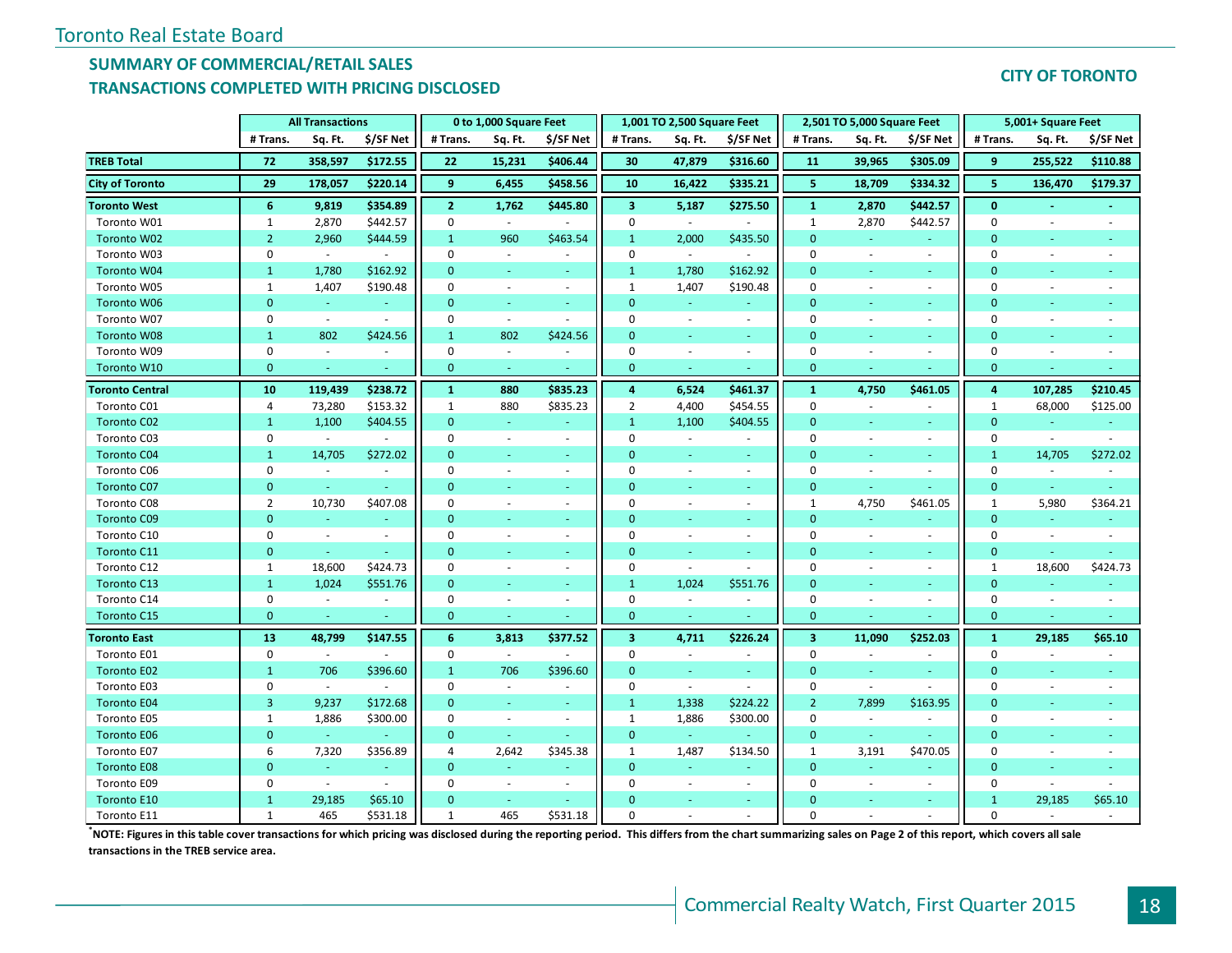# **SUMMARY OF COMMERCIAL/RETAIL SALES - CONDOMINIUM BREAKOUT TRANSACTIONS COMPLETED WITH PRICING DISCLOSED**

#### **CITY OF TORONTO**

|                        |                | <b>All Transactions</b> |                          |              | 0 to 1,000 Square Feet   |                          |                | 1,001 TO 2,500 Square Feet |                  |                         | 2,501 TO 5,000 Square Feet |                          |              | 5,001+ Square Feet       |           |
|------------------------|----------------|-------------------------|--------------------------|--------------|--------------------------|--------------------------|----------------|----------------------------|------------------|-------------------------|----------------------------|--------------------------|--------------|--------------------------|-----------|
|                        | # Trans.       | Sq. Ft.                 | \$/SF Net                | # Trans.     | Sq. Ft.                  | \$/SF Net                | # Trans.       | Sq. Ft.                    | \$/SF Net        | # Trans.                | Sq. Ft.                    | \$/SF Net                | # Trans.     | Sq. Ft.                  | \$/SF Net |
| <b>TREB Total</b>      | 27             | 35,787                  | \$341.74                 | 13           | 8,728                    | \$406.96                 | 11             | 17,142                     | \$264.13         | $\overline{\mathbf{3}}$ | 9,917                      | \$418.48                 | $\mathbf{0}$ |                          |           |
| <b>City of Toronto</b> | 11             | 13,582                  | \$380.01                 | 6            | 4,287                    | \$480.64                 | $\overline{a}$ | 6,104                      | \$262.25         | $\mathbf{1}$            | 3,191                      | \$470.05                 | $\bf{0}$     | $\sim$                   | $\sim$    |
| <b>Toronto West</b>    | 2 <sup>1</sup> | 2,582                   | \$244.19                 | $\mathbf{1}$ | 802                      | \$424.56                 | $\mathbf{1}$   | 1,780                      | \$162.92         | $\bf{0}$                | $\blacksquare$             |                          | $\bf{0}$     | $\blacksquare$           | $\sim$    |
| Toronto W01            | $\mathbf 0$    | $\sim$                  | $\sim$                   | $\Omega$     | $\omega$                 | $\overline{a}$           | $\mathbf 0$    | $\sim$                     | $\sim$           | $\mathbf{0}$            | $\sim$                     | ÷.                       | $\mathbf{0}$ | $\sim$                   |           |
| Toronto W02            | $\mathbf{0}$   | $\sim$                  | $\sim$                   | $\mathbf{0}$ | ÷.                       | $\omega$                 | $\mathbf{0}$   | $\omega_{\rm c}$           | $\omega_{\rm c}$ | $\mathbf{0}$            | ÷                          | ÷.                       | $\mathbf{0}$ | ä,                       |           |
| Toronto W03            | 0              | $\sim$                  | $\overline{\phantom{a}}$ | $\Omega$     | $\overline{\phantom{a}}$ | $\sim$                   | 0              | $\sim$                     | $\sim$           | $\pmb{0}$               | $\overline{\phantom{a}}$   | $\sim$                   | $\mathbf 0$  | ٠                        |           |
| Toronto W04            | $\mathbf{1}$   | 1,780                   | \$162.92                 | $\Omega$     |                          | ÷                        | $\mathbf{1}$   | 1,780                      | \$162.92         | $\Omega$                |                            |                          | $\mathbf{0}$ |                          |           |
| Toronto W05            | $\mathbf 0$    | $\omega$                | $\sim$                   | $\mathbf 0$  | $\sim$                   | $\overline{\phantom{a}}$ | $\mathbf 0$    | $\overline{\phantom{a}}$   | ÷.               | $\mathbf 0$             |                            | $\sim$                   | $\mathbf{0}$ |                          |           |
| Toronto W06            | $\mathbf{0}$   | $\omega$                | $\omega$                 | $\mathbf{0}$ | ÷.                       | ÷.                       | $\mathbf{0}$   | $\omega$                   | ÷.               | $\mathbf{0}$            |                            | ÷.                       | $\mathbf{0}$ | ÷                        |           |
| Toronto W07            | 0              | $\omega$                | $\sim$                   | $\mathbf 0$  | $\sim$                   | $\sim$                   | $\mathbf 0$    | $\sim$                     | $\omega$         | $\pmb{0}$               |                            | $\overline{\phantom{a}}$ | $\mathbf 0$  | ÷,                       |           |
| Toronto W08            | $\mathbf{1}$   | 802                     | \$424.56                 | $\mathbf{1}$ | 802                      | \$424.56                 | $\mathbf{0}$   | $\omega$                   | $\omega$ .       | $\mathbf{0}$            |                            | $\sim$                   | $\mathbf{0}$ | ÷                        |           |
| Toronto W09            | $\mathbf 0$    | $\sim$                  | $\sim$                   | $\mathbf 0$  | $\sim$                   | $\blacksquare$           | $\mathbf 0$    | ÷                          | $\sim$           | $\mathbf 0$             |                            | ÷.                       | $\mathbf 0$  |                          |           |
| Toronto W10            | $\mathbf{0}$   | $\sim$                  |                          | $\mathbf{0}$ | $\equiv$                 |                          | $\pmb{0}$      | $\omega$                   | $\sim$           | $\mathbf{0}$            |                            | $\sim$                   | $\mathbf{0}$ | $\sim$                   |           |
| <b>Toronto Central</b> | 2 <sup>1</sup> | 1,980                   | \$595.96                 | $\mathbf{1}$ | 880                      | \$835.23                 | $\mathbf{1}$   | 1,100                      | \$404.55         | $\bf{0}$                |                            | ÷.                       | $\bf{0}$     |                          |           |
| Toronto C01            | $\mathbf{1}$   | 880                     | \$835.23                 | $\mathbf{1}$ | 880                      | \$835.23                 | $\pmb{0}$      | $\sim$                     |                  | $\mathbf 0$             |                            | $\blacksquare$           | $\pmb{0}$    |                          |           |
| <b>Toronto C02</b>     | $\mathbf{1}$   | 1,100                   | \$404.55                 | $\mathbf{0}$ | ÷.                       |                          | $\mathbf{1}$   | 1,100                      | \$404.55         | $\mathbf{0}$            |                            | ٠                        | $\mathbf{0}$ |                          |           |
| Toronto C03            | $\mathbf 0$    | $\omega$                | $\blacksquare$           | $\mathbf 0$  | $\sim$                   | $\blacksquare$           | $\mathbf 0$    | $\sim$                     | $\omega$         | $\mathbf 0$             |                            | $\blacksquare$           | $\mathbf 0$  |                          |           |
| <b>Toronto C04</b>     | $\mathbf{0}$   | ÷.                      | $\omega$                 | $\mathbf{0}$ | ٠                        | $\omega$                 | $\mathbf{0}$   | ÷                          | ÷.               | $\mathbf{0}$            |                            | ٠                        | $\mathbf{0}$ | ÷,                       |           |
| Toronto C06            | $\mathbf 0$    | $\sim$                  | $\omega$                 | $\mathbf 0$  | ä,                       | $\sim$                   | $\mathbf 0$    | $\sim$                     | $\sim$           | $\mathbf{0}$            |                            | ÷.                       | $\mathbf 0$  | $\sim$                   |           |
| <b>Toronto C07</b>     | $\mathbf{0}$   | $\omega$                | $\omega$                 | $\mathbf{0}$ | $\equiv$                 | $\omega$                 | $\overline{0}$ | $\omega$                   | ÷.               | $\mathbf{0}$            | $\blacksquare$             | $\omega$                 | $\mathbf{0}$ | Ξ                        |           |
| Toronto C08            | 0              | $\sim$                  | ÷.                       | 0            | ä,                       | $\blacksquare$           | 0              | $\sim$                     | $\omega$         | 0                       |                            | $\overline{\phantom{a}}$ | $\mathbf 0$  | $\sim$                   |           |
| <b>Toronto C09</b>     | $\mathbf{0}$   | $\omega$                | $\sim$                   | $\mathbf{0}$ | $\equiv$                 | $\omega$                 | $\overline{0}$ | ÷                          | $\omega$ .       | $\mathbf{0}$            |                            | ÷.                       | $\mathbf{0}$ | $\omega$                 |           |
| Toronto C10            | $\mathbf 0$    | $\sim$                  | $\omega$                 | $\mathbf 0$  | ÷.                       | $\sim$                   | $\mathbf 0$    | $\overline{\phantom{a}}$   | $\sim$           | $\mathbf 0$             | $\overline{\phantom{a}}$   | $\overline{\phantom{a}}$ | $\mathbf{0}$ | ÷.                       |           |
| Toronto C11            | $\mathbf{0}$   | ÷                       | $\sim$                   | $\mathbf{0}$ | ÷.                       | $\sim$                   | $\overline{0}$ | $\sim$                     | $\omega_{\rm c}$ | $\mathbf{0}$            | $\sim$                     | ÷.                       | $\mathbf{0}$ | u,                       |           |
| Toronto C12            | $\Omega$       | $\omega$                | $\sim$                   | $\Omega$     | ÷.                       | $\sim$                   | 0              | $\sim$                     | $\sim$           | 0                       | $\sim$                     | $\sim$                   | $\mathbf 0$  | ÷.                       |           |
| <b>Toronto C13</b>     | $\mathbf{0}$   |                         |                          | $\Omega$     |                          | ÷                        | $\overline{0}$ |                            |                  | $\mathbf{0}$            |                            | ٠                        | $\mathbf{0}$ |                          |           |
| Toronto C14            | $\mathbf 0$    | $\blacksquare$          | $\blacksquare$           | $\mathbf 0$  | $\overline{\phantom{a}}$ | $\sim$                   | $\mathbf 0$    | $\overline{\phantom{a}}$   | $\blacksquare$   | $\pmb{0}$               | ÷.                         | $\sim$                   | $\pmb{0}$    | $\overline{\phantom{a}}$ |           |
| Toronto C15            | $\mathbf{0}$   | ä,                      |                          | $\mathbf{0}$ |                          | Ξ                        | $\mathbf{0}$   |                            |                  | $\mathbf{0}$            |                            |                          | $\mathbf{0}$ | ÷,                       |           |
| <b>Toronto East</b>    | $\overline{7}$ | 9,020                   | \$371.48                 | 4            | 2,605                    | \$378.12                 | $\overline{2}$ | 3,224                      | \$268.55         | $\mathbf{1}$            | 3,191                      | \$470.05                 | $\bf{0}$     | $\sim$                   | $\sim$    |
| Toronto E01            | $\mathbf 0$    | $\sim$                  | ÷.                       | $\mathbf 0$  | $\blacksquare$           | $\sim$                   | $\mathbf 0$    | $\overline{\phantom{a}}$   | $\omega$         | $\mathbf 0$             | $\sim$                     | $\blacksquare$           | $\mathbf 0$  | $\sim$                   |           |
| <b>Toronto E02</b>     | $\mathbf{1}$   | 706                     | \$396.60                 | $\mathbf{1}$ | 706                      | \$396.60                 | $\mathbf{0}$   | $\omega$                   | ÷.               | $\mathbf{0}$            |                            | ÷                        | $\mathbf{0}$ | $\omega$                 |           |
| Toronto E03            | $\mathbf 0$    | $\sim$                  | ÷.                       | $\mathbf 0$  | $\sim$                   | ÷.                       | $\mathbf 0$    | $\sim$                     | ÷.               | $\mathbf 0$             | ÷.                         | ÷.                       | $\mathbf{0}$ | $\sim$                   |           |
| <b>Toronto E04</b>     | $\mathbf{1}$   | 1,338                   | \$224.22                 | $\mathbf{0}$ | $\equiv$                 | $\sim$                   | $\mathbf{1}$   | 1,338                      | \$224.22         | $\mathbf{0}$            | ٠                          | $\sim$                   | $\mathbf{0}$ | ÷                        |           |
| Toronto E05            | 1              | 1,886                   | \$300.00                 | $\mathbf 0$  | $\sim$                   | $\blacksquare$           | $\mathbf{1}$   | 1,886                      | \$300.00         | $\mathbf{0}$            | $\sim$                     | $\blacksquare$           | $\mathbf 0$  | $\sim$                   |           |
| <b>Toronto E06</b>     | $\mathbf{0}$   | G.                      |                          | $\mathbf{0}$ | $\omega$                 | ÷                        | $\mathbf{0}$   | ÷.                         | ÷.               | $\mathbf{0}$            |                            |                          | $\mathbf{0}$ | ÷                        |           |
| Toronto E07            | 4              | 5,090                   | \$433.19                 | 3            | 1,899                    | \$371.25                 | $\mathbf 0$    | $\overline{\phantom{a}}$   | $\sim$           | $\mathbf{1}$            | 3,191                      | \$470.05                 | $\mathbf 0$  | $\overline{\phantom{a}}$ |           |
| <b>Toronto E08</b>     | $\mathbf{0}$   | G.                      |                          | $\mathbf{0}$ | ÷                        | ÷                        | $\mathbf{0}$   | ÷                          | ш.               | $\mathbf{0}$            | <b>Co</b>                  | ٠                        | $\mathbf{0}$ | ÷                        |           |
| Toronto E09            | 0              | ÷,                      |                          | $\mathbf 0$  | ÷,                       | $\blacksquare$           | $\mathbf 0$    |                            | $\omega$         | $\pmb{0}$               |                            | $\overline{\phantom{a}}$ | $\mathbf 0$  |                          |           |
| Toronto E10            | $\Omega$       |                         | $\sim$                   | $\Omega$     | ٠                        | $\omega$                 | $\Omega$       |                            | a.               | $\Omega$                |                            | ÷.                       | $\mathbf{0}$ |                          |           |
| Toronto E11            | $\Omega$       |                         |                          | $\Omega$     |                          |                          | $\Omega$       |                            |                  | $\Omega$                |                            |                          | $\Omega$     |                          |           |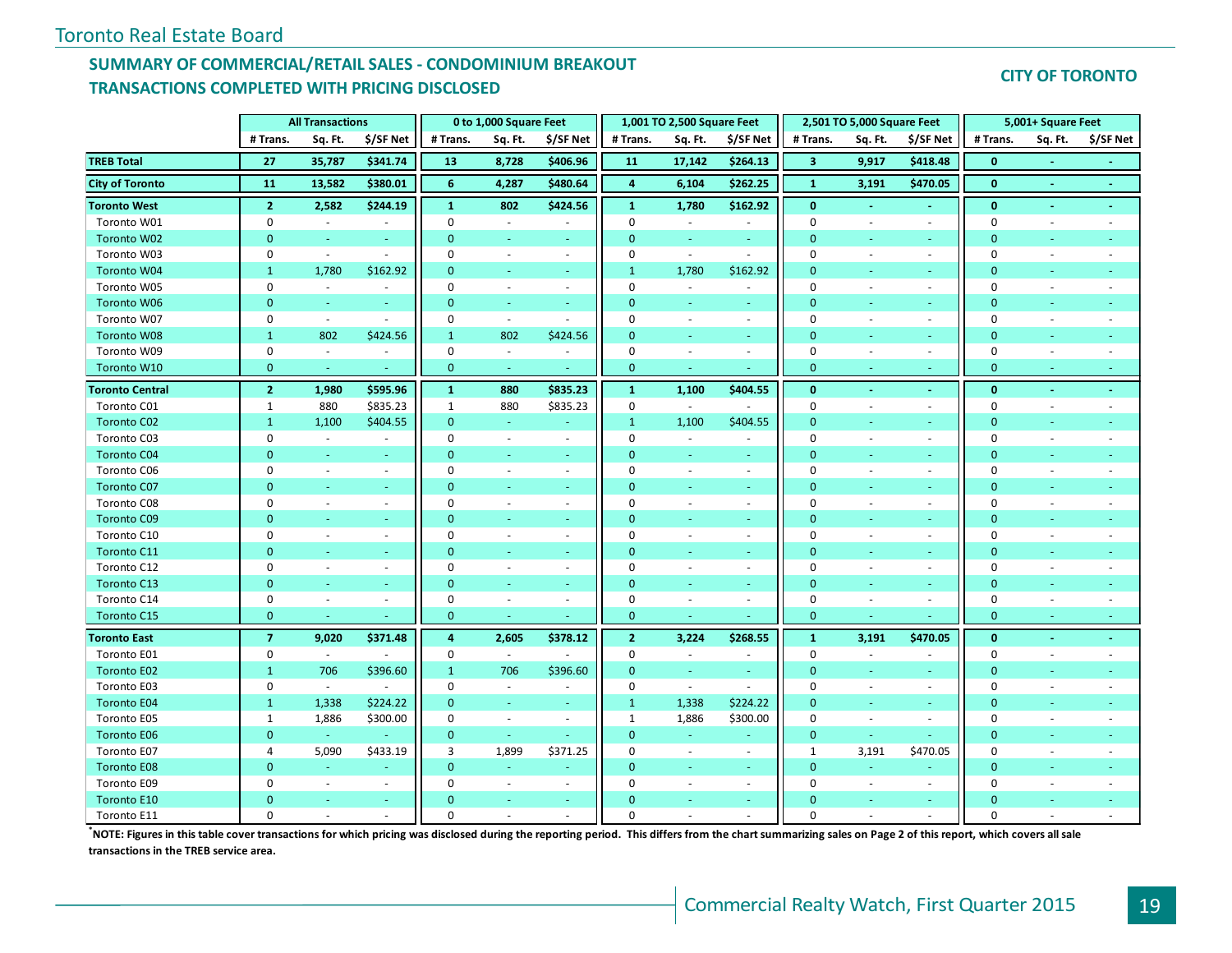# **SUMMARY OF COMMERCIAL/RETAIL SALES - OTHER TYPES BREAKOUT TRANSACTIONS COMPLETED WITH PRICING DISCLOSED**

#### **CITY OF TORONTO**

|                        |                | <b>All Transactions</b>  |                             |                         | 0 to 1,000 Square Feet      |                          |                         | 1,001 TO 2,500 Square Feet |                             |                | 2,501 TO 5,000 Square Feet |                          |              | 5,001+ Square Feet       |                          |
|------------------------|----------------|--------------------------|-----------------------------|-------------------------|-----------------------------|--------------------------|-------------------------|----------------------------|-----------------------------|----------------|----------------------------|--------------------------|--------------|--------------------------|--------------------------|
|                        | # Trans.       | Sq. Ft.                  | \$/SF Net                   | # Trans.                | Sq. Ft.                     | \$/SF Net                | # Trans.                | Sq. Ft.                    | \$/SF Net                   | # Trans.       | Sq. Ft.                    | \$/SF Net                | # Trans.     | Sq. Ft.                  | \$/SF Net                |
| <b>TREB Total</b>      | 45             | 322,810                  | \$153.79                    | 9                       | 6,503                       | \$405.75                 | 19                      | 30,737                     | \$345.86                    | 8              | 30,048                     | \$267.67                 | 9            | 255,522                  | \$110.88                 |
| <b>City of Toronto</b> | 18             | 164,474                  | \$206.94                    | $\overline{\mathbf{3}}$ | 2,168                       | \$414.90                 | $6\phantom{1}$          | 10,318                     | \$378.37                    | $\overline{4}$ | 15,518                     | \$306.41                 | 5            | 136,470                  | \$179.37                 |
| <b>Toronto West</b>    | 4              | 7,237                    | \$394.38                    | $\mathbf{1}$            | 960                         | \$463.54                 | $\overline{2}$          | 3,407                      | \$334.31                    | 1              | 2,870                      | \$442.57                 | $\mathbf{0}$ |                          |                          |
| Toronto W01            | $\mathbf{1}$   | 2,870                    | \$442.57                    | $\Omega$                | $\mathcal{L}_{\mathcal{A}}$ |                          | $\mathbf 0$             | $\omega$                   |                             | $\mathbf{1}$   | 2,870                      | \$442.57                 | $\Omega$     | $\sim$                   | ÷                        |
| Toronto W02            | $\overline{2}$ | 2,960                    | \$444.59                    | $\mathbf{1}$            | 960                         | \$463.54                 | $\mathbf{1}$            | 2,000                      | \$435.50                    | $\mathbf{0}$   | $\omega$                   | $\sim$                   | $\mathbf{0}$ | $\sim$                   |                          |
| Toronto W03            | $\mathbf 0$    | $\sim$                   | $\sim$                      | $\mathbf 0$             | $\sim$                      | $\sim$                   | $\mathbf 0$             | $\sim$                     | $\sim$                      | 0              | $\sim$                     | $\sim$                   | 0            | $\sim$                   |                          |
| Toronto W04            | $\overline{0}$ | $\omega$                 |                             | $\Omega$                |                             | ÷                        | $\mathbf{0}$            | $\omega$                   | $\sim$                      | $\overline{0}$ |                            | u                        | $\Omega$     |                          |                          |
| Toronto W05            | 1              | 1,407                    | \$190.48                    | $\mathbf 0$             | $\overline{\phantom{a}}$    | $\sim$                   | $\mathbf{1}$            | 1,407                      | \$190.48                    | $\mathbf 0$    | $\overline{\phantom{a}}$   | $\blacksquare$           | $\mathbf{0}$ | $\sim$                   |                          |
| Toronto W06            | $\overline{0}$ | ÷                        |                             | $\Omega$                | ÷                           | ÷                        | $\mathbf{0}$            | $\sim$                     |                             | $\mathbf{0}$   |                            | ÷                        | $\Omega$     |                          |                          |
| Toronto W07            | $\mathbf 0$    | $\sim$                   | $\omega$                    | $\mathbf 0$             | ä,                          | $\sim$                   | $\mathbf 0$             | $\blacksquare$             | $\overline{\phantom{a}}$    | $\mathbf 0$    |                            | $\sim$                   | $\mathbf 0$  |                          |                          |
| Toronto W08            | $\Omega$       | ÷                        |                             | $\Omega$                |                             | $\sim$                   | $\overline{0}$          | ÷                          | ÷.                          | $\overline{0}$ |                            | $\sim$                   | $\mathbf{0}$ |                          |                          |
| Toronto W09            | $\pmb{0}$      | $\bar{a}$                | $\sim$                      | $\mathbf 0$             | $\sim$                      | $\blacksquare$           | $\mathbf 0$             | $\sim$                     | $\sim$                      | $\mathbf 0$    | $\bar{a}$                  | $\sim$                   | $\mathbf 0$  |                          |                          |
| Toronto W10            | $\mathbf{0}$   | ÷                        |                             | $\mathbf{0}$            | ÷.                          | $\sim$                   | $\mathbf{0}$            |                            |                             | $\mathbf{0}$   |                            |                          | 0            |                          |                          |
| <b>Toronto Central</b> | 8              | 117,459                  | \$232.70                    | $\bf{0}$                | $\blacksquare$              | $\omega$                 | $\overline{\mathbf{3}}$ | 5,424                      | \$472.90                    | $\mathbf{1}$   | 4,750                      | \$461.05                 | 4            | 107,285                  | \$210.45                 |
| Toronto C01            | 3              | 72,400                   | \$145.03                    | $\mathbf 0$             | $\sim$                      | $\sim$                   | $\overline{2}$          | 4,400                      | \$454.55                    | $\mathbf 0$    | $\sim$                     | ÷.                       | 1            | 68,000                   | \$125.00                 |
| <b>Toronto C02</b>     | $\overline{0}$ | u,                       |                             | $\Omega$                |                             |                          | $\overline{0}$          |                            |                             | $\Omega$       |                            |                          | $\Omega$     |                          |                          |
| Toronto C03            | 0              | $\overline{\phantom{a}}$ |                             | $\mathbf 0$             | ÷,                          | $\overline{\phantom{a}}$ | $\mathbf 0$             | $\overline{\phantom{a}}$   | $\overline{\phantom{a}}$    | $\mathbf 0$    | $\overline{\phantom{a}}$   | $\overline{\phantom{a}}$ | $\mathbf 0$  | $\overline{\phantom{a}}$ |                          |
| <b>Toronto C04</b>     | $\mathbf{1}$   | 14,705                   | \$272.02                    | $\Omega$                |                             | ÷                        | $\overline{0}$          | $\sim$                     | $\omega$                    | $\Omega$       |                            | ÷                        | $\mathbf{1}$ | 14,705                   | \$272.02                 |
| Toronto C06            | $\pmb{0}$      | $\overline{\phantom{a}}$ | $\omega$                    | $\mathbf 0$             | ÷,                          | $\sim$                   | $\mathbf 0$             | $\sim$                     | $\mathcal{L}_{\mathcal{A}}$ | $\mathbf 0$    | $\sim$                     | $\omega$                 | $\mathbf 0$  |                          |                          |
| <b>Toronto C07</b>     | $\overline{0}$ | $\omega$                 |                             | $\Omega$                | ÷.                          | ÷                        | $\overline{0}$          | ÷                          | ÷.                          | $\mathbf{0}$   | ÷                          | ÷                        | 0            | $\sim$                   |                          |
| Toronto C08            | $\overline{2}$ | 10,730                   | \$407.08                    | $\mathbf 0$             | $\sim$                      | $\sim$                   | $\mathbf 0$             | $\sim$                     | $\overline{\phantom{a}}$    | $\mathbf{1}$   | 4,750                      | \$461.05                 | $\mathbf{1}$ | 5,980                    | \$364.21                 |
| <b>Toronto C09</b>     | $\overline{0}$ | $\omega_{\rm c}$         |                             | $\mathbf{0}$            | ٠                           | $\omega$                 | $\mathbf{0}$            | $\omega$                   | ÷.                          | $\mathbf 0$    | $\omega$                   | $\overline{\phantom{a}}$ | 0            | $\overline{\phantom{a}}$ |                          |
| Toronto C10            | $\mathbf 0$    | $\sim$                   | $\omega$                    | $\mathbf 0$             | ÷.                          | $\sim$                   | $\mathbf 0$             | $\sim$                     | $\sim$                      | $\mathbf{0}$   | $\sim$                     | ÷                        | $\mathbf{0}$ | $\sim$                   | $\sim$                   |
| Toronto C11            | $\mathbf{0}$   | $\sim$                   |                             | $\mathbf{0}$            | $\equiv$                    | $\sim$                   | $\mathbf{0}$            | $\sim$                     | $\sim$                      | $\mathbf{0}$   | $\blacksquare$             | $\sim$                   | 0            | $\omega$                 | ٠                        |
| Toronto C12            | 1              | 18,600                   | \$424.73                    | $\mathbf 0$             | ÷                           | $\sim$                   | $\mathbf 0$             | $\sim$                     | $\sim$                      | 0              | ÷.                         | ÷                        | 1            | 18,600                   | \$424.73                 |
| Toronto C13            | $\mathbf{1}$   | 1,024                    | \$551.76                    | $\mathbf{0}$            | ٠                           | $\blacksquare$           | $\mathbf{1}$            | 1,024                      | \$551.76                    | $\mathbf{0}$   |                            | $\omega$                 | $\mathbf{0}$ |                          |                          |
| Toronto C14            | $\mathbf 0$    | $\sim$                   | $\blacksquare$              | $\mathbf 0$             | $\sim$                      | $\overline{\phantom{a}}$ | $\mathbf 0$             | $\blacksquare$             | $\sim$                      | $\mathbf 0$    | $\overline{\phantom{a}}$   | $\blacksquare$           | $\mathbf 0$  | $\sim$                   | $\overline{\phantom{a}}$ |
| Toronto C15            | $\overline{0}$ | u,                       |                             | $\mathbf{0}$            |                             |                          | $\overline{0}$          |                            |                             | $\mathbf{0}$   |                            |                          | $\mathbf{0}$ |                          |                          |
| <b>Toronto East</b>    | 6              | 39,779                   | \$96.77                     | $\mathbf{2}$            | 1,208                       | \$376.24                 | $\mathbf{1}$            | 1,487                      | \$134.50                    | $\overline{2}$ | 7,899                      | \$163.95                 | $\mathbf{1}$ | 29,185                   | \$65.10                  |
| Toronto E01            | $\mathbf 0$    | $\sim$                   | $\sim$                      | $\mathbf 0$             | ÷.                          | $\sim$                   | $\mathbf 0$             | $\sim$                     | $\sim$                      | $\mathbf 0$    | $\overline{\phantom{a}}$   | ÷                        | $\mathbf{0}$ | $\sim$                   |                          |
| <b>Toronto E02</b>     | $\mathbf{0}$   | $\omega$                 |                             | $\mathbf{0}$            | Ξ                           | $\blacksquare$           | $\mathbf{0}$            | $\omega$                   | $\omega_{\rm c}$            | $\mathbf{0}$   | $\omega$                   | $\omega$                 | 0            |                          |                          |
| Toronto E03            | $\mathbf 0$    | $\omega$                 | ÷.                          | $\mathbf 0$             | $\sim$                      | $\sim$                   | $\mathbf 0$             | $\sim$                     | $\sim$                      | $\mathbf 0$    | $\omega$                   | ÷                        | 0            | $\sim$                   | ÷.                       |
| <b>Toronto E04</b>     | $\overline{2}$ | 7,899                    | \$163.95                    | $\mathbf{0}$            | ÷.                          | $\omega$                 | $\mathbf{0}$            | ÷                          | $\sim$                      | $\overline{2}$ | 7,899                      | \$163.95                 | 0            | ÷                        |                          |
| Toronto E05            | $\mathbf 0$    | $\overline{\phantom{a}}$ | $\sim$                      | $\mathbf 0$             | ÷.                          | $\sim$                   | $\mathbf 0$             | $\sim$                     | $\sim$                      | 0              | $\sim$                     | ÷                        | $\mathbf 0$  | $\sim$                   |                          |
| <b>Toronto E06</b>     | $\overline{0}$ | $\omega$ .               |                             | $\Omega$                | $\omega$                    | $\sim$                   | $\overline{0}$          | $\omega$ .                 | ÷.                          | $\mathbf{0}$   | ÷                          | ÷                        | $\Omega$     |                          |                          |
| Toronto E07            | $\overline{2}$ | 2,230                    | \$182.74                    | 1                       | 743                         | \$279.27                 | $\mathbf{1}$            | 1,487                      | \$134.50                    | $\mathbf 0$    | $\overline{\phantom{a}}$   | $\blacksquare$           | $\mathbf 0$  | $\sim$                   | $\overline{\phantom{a}}$ |
| <b>Toronto E08</b>     | $\overline{0}$ | $\sim$                   |                             | $\mathbf{0}$            | ÷                           | $\sim$                   | $\mathbf{0}$            | $\sim$                     | ÷                           | $\mathbf{0}$   |                            | ÷                        | $\mathbf{0}$ | $\sim$                   |                          |
| Toronto E09            | $\mathbf 0$    | $\omega$                 | $\mathcal{L}_{\mathcal{A}}$ | $\mathbf 0$             | $\sim$                      | $\overline{\phantom{a}}$ | $\mathbf 0$             | $\omega$                   | $\sim$                      | $\overline{0}$ |                            | $\overline{\phantom{a}}$ | $\mathbf 0$  | $\blacksquare$           |                          |
| <b>Toronto E10</b>     | $\mathbf{1}$   | 29,185                   | \$65.10                     | $\Omega$                | ÷.                          | $\overline{\phantom{a}}$ | $\Omega$                |                            | $\omega_{\rm c}$            | $\Omega$       |                            | $\sim$                   | $\mathbf{1}$ | 29,185                   | \$65.10                  |
| Toronto E11            | $\mathbf{1}$   | 465                      | \$531.18                    | $\mathbf{1}$            | 465                         | \$531.18                 | $\Omega$                |                            |                             | $\Omega$       |                            |                          | $\Omega$     |                          |                          |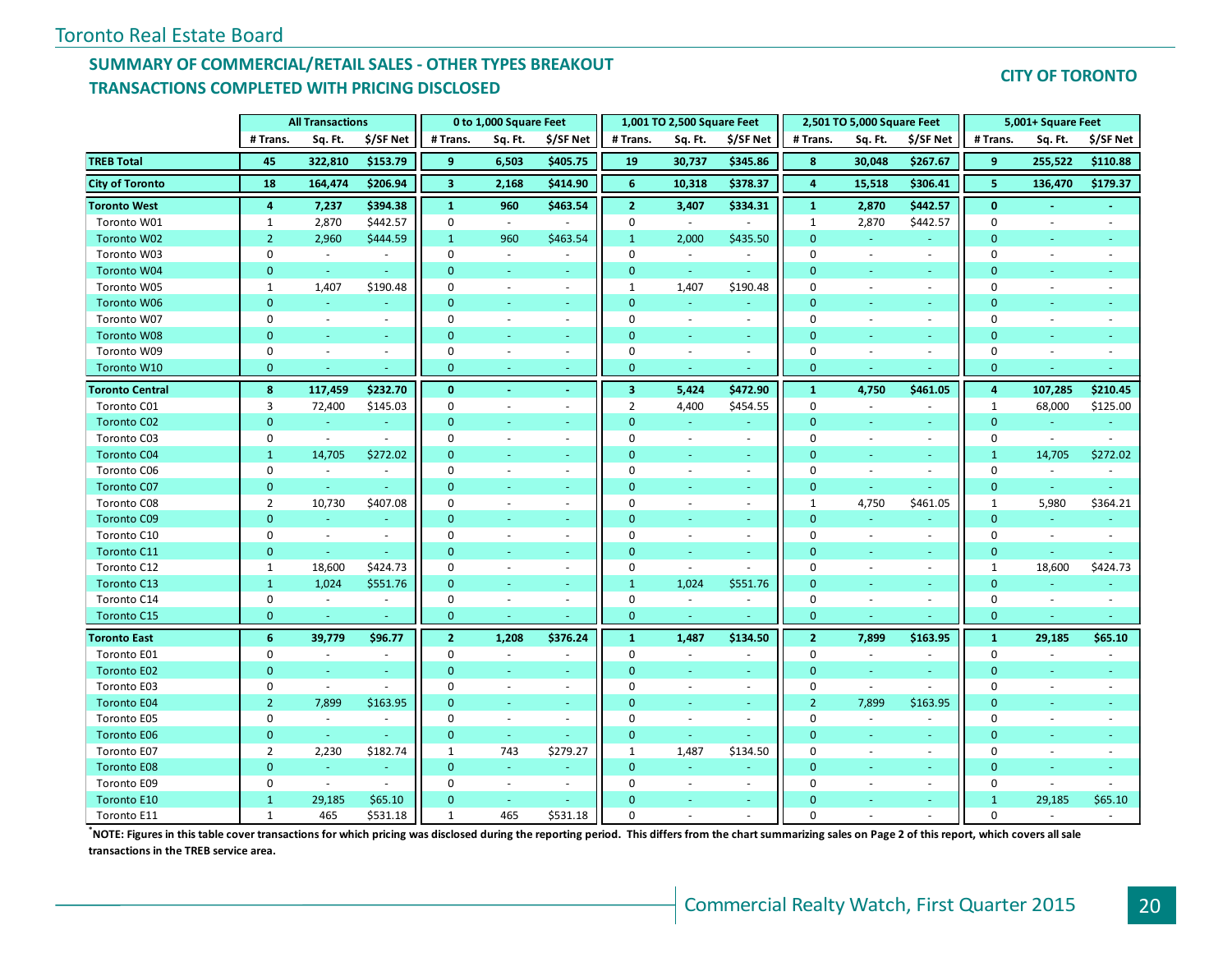# **SUMMARY OF OFFICE SALES**

## **TRANSACTIONS COMPLETED WITH PRICING DISCLOSED**

#### **ALL TREB AREAS**

|                                  |                             | <b>All Transactions</b>     |                          |                                  | 0 to 1,000 Square Feet   |                          |                             | 1,001 TO 2,500 Square Feet     |                          |                             | 2,501 TO 5,000 Square Feet |                          |                             | 5,001+ Square Feet |                          |
|----------------------------------|-----------------------------|-----------------------------|--------------------------|----------------------------------|--------------------------|--------------------------|-----------------------------|--------------------------------|--------------------------|-----------------------------|----------------------------|--------------------------|-----------------------------|--------------------|--------------------------|
|                                  | # Trans.                    | Sq. Ft.                     | \$/SF                    | # Trans.                         | Sq. Ft.                  | \$/SF                    | # Trans.                    | Sq. Ft.                        | \$/SF                    | # Trans.                    | Sq. Ft.                    | \$/SF                    | # Trans.                    | Sq. Ft.            | \$/SF                    |
| <b>TREB Total</b>                | 35                          | 96,342                      | \$225.82                 | $\overline{7}$                   | 4,135                    | \$377.03                 | 18                          | 29,410                         | \$259.95                 | 6                           | 19,264                     | \$274.19                 | $\overline{4}$              | 43,533             | \$167.00                 |
| <b>Halton Region</b>             | $\mathbf{0}$                | $\blacksquare$              | $\omega$                 | $\mathbf{0}$                     | $\sim$                   | $\blacksquare$           | $\mathbf{0}$                | $\sim$                         | $\blacksquare$           | $\mathbf{0}$                | $\sim$                     | $\blacksquare$           | $\mathbf{0}$                | $\sim$             |                          |
| Burlington                       | $\mathbf 0$                 | $\sim$                      | $\sim$                   | $\mathbf 0$                      | $\overline{\phantom{a}}$ | $\sim$                   | $\mathbf 0$                 | $\sim$                         | ä,                       | $\mathbf 0$                 | $\sim$                     | $\overline{\phantom{a}}$ | $\mathbf 0$                 | $\sim$             | ÷,                       |
| <b>Halton Hills</b>              | $\mathbf{0}$                |                             |                          | $\mathbf{0}$                     |                          | $\equiv$                 | $\overline{0}$              |                                | u,                       | $\mathbf{0}$                |                            | ä,                       | $\overline{0}$              |                    |                          |
| Milton                           | $\mathbf 0$                 | $\bar{a}$                   | $\sim$                   | $\mathbf 0$                      | $\omega$                 | $\omega$                 | $\mathbf 0$                 | $\omega$                       | $\sim$                   | $\mathbf 0$                 | $\sim$                     | $\bar{\phantom{a}}$      | $\mathbf 0$                 | $\sim$             |                          |
| Oakville                         | $\mathbf{0}$                | ÷                           | ÷                        | $\mathbf{0}$                     | ÷                        | ÷.                       | $\mathbf{0}$                |                                | ÷                        | $\mathbf{0}$                | ÷.                         | ٠                        | $\mathbf{0}$                |                    |                          |
| <b>Peel Region</b>               | 12                          | 38,645                      | \$162.50                 | $\mathbf{0}$                     | $\blacksquare$           | $\blacksquare$           | 8                           | 14,333                         | \$151.26                 | $\overline{\mathbf{3}}$     | 9,317                      | \$146.18                 | $\mathbf 1$                 | 14,995             | \$183.39                 |
| Brampton                         | $\mathbf{3}$                | 6,524                       | \$149.45                 | $\mathbf 0$                      | $\bar{a}$                | $\sim$                   | $\overline{2}$              | 2,954                          | \$162.49                 | $\mathbf{1}$                | 3,570                      | \$138.66                 | $\mathbf 0$                 | $\sim$             |                          |
| Caledon                          | $\bf{0}$                    | ä,                          |                          | $\mathbf{0}$                     | $\blacksquare$           | $\omega_{\rm c}$         | $\mathbf{0}$                | $\omega_{\rm c}$               |                          | $\bf{0}$                    | $\omega$                   | $\omega$                 | $\mathbf{0}$                |                    | $\equiv$                 |
| Mississauga                      | 9                           | 32,121                      | \$165.16                 | $\mathbf 0$                      | ÷.                       | $\sim$                   | $\sqrt{6}$                  | 11,379                         | \$148.34                 | $\overline{2}$              | 5,747                      | \$150.86                 | $\mathbf{1}$                | 14,995             | \$183.39                 |
| <b>City of Toronto</b>           | 14                          | 31,433                      | \$402.22                 | 5 <sup>1</sup>                   | 2,892                    | \$428.08                 | $\overline{4}$              | 6,794                          | \$547.54                 | $\overline{\mathbf{3}}$     | 9,947                      | \$394.09                 | $\overline{2}$              | 11,800             | \$319.07                 |
| West                             | $\mathbf 0$                 | $\mathcal{L}_{\mathcal{A}}$ |                          | $\mathbf 0$                      | $\overline{\phantom{a}}$ |                          | $\mathbf 0$                 | $\omega$                       |                          | $\mathbf 0$                 | $\sim$                     |                          | $\mathbf 0$                 | $\omega$           |                          |
| Central                          | 12                          | 30,351                      | \$402.72                 | $\overline{3}$                   | 1,810                    | \$451.93                 | $\overline{4}$              | 6,794                          | \$547.54                 | $\overline{3}$              | 9,947                      | \$394.09                 | $\overline{2}$              | 11,800             | \$319.07                 |
| East                             | $\overline{2}$              | 1,082                       | \$388.17                 | $\overline{2}$                   | 1,082                    | \$388.17                 | $\pmb{0}$                   | $\sim$                         | $\sim$                   | $\mathbf 0$                 | $\sim$                     | $\sim$                   | $\mathbf 0$                 | $\overline{a}$     | $\overline{a}$           |
| <b>York Region</b>               | $\overline{7}$              | 23,466                      | \$97.76                  | $\overline{2}$                   | 1,243                    | \$258.25                 | 4                           | 5,485                          | \$222.08                 | $\mathbf{0}$                | $\sim$                     | $\blacksquare$           | $\mathbf{1}$                | 16,738             | \$45.11                  |
| Aurora                           | $\mathbf 0$                 | $\bar{a}$                   | $\overline{\phantom{a}}$ | $\mathbf 0$                      | $\bar{a}$                | ÷                        | $\mathbf 0$                 | $\blacksquare$                 | $\overline{\phantom{a}}$ | $\mathbf 0$                 | $\sim$                     | $\overline{\phantom{a}}$ | $\mathbf 0$                 | $\sim$             |                          |
| E. Gwillimbury                   | $\mathbf{0}$                | ÷                           | ÷                        | $\mathbf{0}$                     | $\sim$                   | ÷                        | $\mathbf{0}$                | ÷                              | ÷                        | $\mathbf{0}$                |                            | ٠                        | $\overline{0}$              | $\sim$             | Ξ                        |
| Georgina                         | $\mathbf 0$                 | $\sim$                      | $\sim$                   | $\mathbf 0$                      | $\sim$                   | $\sim$                   | $\mathbf 0$                 | $\sim$                         | $\sim$                   | $\mathbf 0$                 | $\sim$                     | $\overline{\phantom{a}}$ | $\mathbf 0$                 | $\sim$             | $\overline{\phantom{a}}$ |
| King                             | $\overline{0}$              | ÷.                          | ÷.                       | $\mathbf{0}$                     | ÷.                       | Ξ                        | $\mathbf{0}$                | ÷.                             | ä,                       | $\mathbf{0}$                |                            | ÷.                       | $\overline{0}$              | ÷.                 | Ξ                        |
| Markham                          | 5                           | 22,223                      | \$88.79                  | $\mathbf 0$                      | $\omega$                 | $\sim$                   | $\overline{4}$              | 5,485                          | \$222.08                 | $\mathbf 0$                 | $\sim$                     | $\omega$                 | $\mathbf{1}$                | 16,738             | \$45.11                  |
| Newmarket                        | $\mathbf{1}$                | 580                         | \$200.00                 | $\mathbf{1}$                     | 580                      | \$200.00                 | $\mathbf{0}$                | ÷                              | ä,                       | $\mathbf{0}$                | ÷.                         | ÷,                       | $\mathbf{0}$                | ÷.                 |                          |
| Richmond Hill                    | $\mathbf{1}$                | 663                         | \$309.20                 | $\mathbf{1}$                     | 663                      | \$309.20                 | $\mathbf 0$                 | $\sim$                         | $\mathbf{r}$             | $\mathbf 0$                 | $\sim$                     | ÷.                       | 0                           | $\sim$             | ÷.                       |
| Vaughan                          | $\mathbf{0}$                | ÷.                          | u,                       | $\mathbf{0}$                     | ÷.                       | ÷                        | $\mathbf{0}$                | ÷                              | a.                       | $\mathbf{0}$                |                            | ÷.                       | $\overline{0}$              | $\sim$             | Ξ                        |
| Whitchurch-Stouffville           | $\mathbf 0$                 | $\omega$                    |                          | $\mathbf 0$                      | $\sim$                   | $\bar{a}$                | $\mathbf 0$                 | $\sim$                         | $\overline{a}$           | $\mathbf 0$                 | $\sim$                     | $\overline{\phantom{a}}$ | $\mathbf 0$                 | $\sim$             | $\overline{a}$           |
| <b>Durham Region</b>             | $\overline{2}$              | 2,798                       | \$192.64                 | $\bf{0}$                         | $\omega$                 | $\blacksquare$           | $\overline{2}$              | 2,798                          | \$192.64                 | $\bf{0}$                    |                            | $\blacksquare$           | $\mathbf{0}$                | $\sim$             | ä,                       |
| Ajax                             | $\mathbf{1}$                | 1,298                       | \$199.54                 | $\mathbf 0$                      | $\overline{\phantom{a}}$ | $\sim$                   | $\mathbf{1}$                | 1,298                          | \$199.54                 | $\mathbf 0$                 | $\sim$                     | $\sim$                   | $\mathbf 0$                 | $\sim$             |                          |
| <b>Brock</b>                     | $\mathbf{0}$                | $\omega$                    | ä,                       | $\mathbf{0}$                     | $\sim$                   | $\sim$                   | $\overline{0}$              | $\sim$                         | ÷.                       | $\mathbf{0}$                |                            | $\sim$                   | $\Omega$                    |                    |                          |
| Clarington                       | $\mathbf 0$                 | $\mathcal{L}_{\mathcal{A}}$ | ÷,                       | $\mathbf 0$                      | $\overline{\phantom{a}}$ | $\sim$                   | $\mathbf 0$                 | $\omega$                       | ÷,                       | $\mathbf{0}$                | $\sim$                     | $\bar{\phantom{a}}$      | $\mathbf 0$                 | $\sim$             |                          |
| Oshawa                           | $\mathbf{1}$                | 1,500                       | \$186.67                 | $\mathbf{0}$                     |                          | $\equiv$                 | $\mathbf{1}$                | 1,500                          | \$186.67                 | $\mathbf{0}$                |                            | ÷,                       | $\overline{0}$              |                    |                          |
| Pickering                        | $\mathbf 0$                 | $\sim$                      | $\sim$                   | $\mathbf 0$                      | $\omega$                 | $\overline{\phantom{a}}$ | $\mathbf 0$                 | $\omega$                       | $\overline{\phantom{a}}$ | $\mathbf 0$                 | $\sim$                     | $\bar{\phantom{a}}$      | $\mathbf 0$                 | $\sim$             |                          |
| <b>Scugog</b>                    | $\mathbf{0}$                | ÷                           | ÷                        | $\mathbf{0}$                     | $\sim$                   | ÷.                       | $\mathbf{0}$                | $\sim$                         | ÷.                       | $\mathbf{0}$                |                            | ÷.                       | $\Omega$                    |                    |                          |
| Uxbridge                         | $\mathbf 0$<br>$\mathbf{0}$ | $\blacksquare$<br>÷         | $\sim$<br>÷              | $\boldsymbol{0}$<br>$\mathbf{0}$ | $\overline{\phantom{a}}$ | $\overline{\phantom{a}}$ | $\mathbf 0$<br>$\mathbf{0}$ | $\overline{\phantom{a}}$<br>÷. | $\mathbf{r}$<br>÷        | $\mathbf 0$<br>$\mathbf{0}$ | $\sim$<br>$\sim$           | $\omega$<br>Ξ            | $\mathbf 0$<br>$\mathbf{0}$ | $\sim$<br>$\sim$   |                          |
| Whitby                           |                             |                             |                          |                                  | $\sim$                   | ٠                        |                             |                                |                          |                             |                            |                          |                             |                    | ٠                        |
| <b>Dufferin County</b>           | $\bf{0}$                    | $\omega$                    | ä,                       | $\bf{0}$                         | $\omega$                 | Ξ                        | $\bf{0}$                    |                                | ä,                       | $\bf{0}$                    |                            | $\blacksquare$           | $\bf{0}$                    | $\sim$             | $\omega$                 |
| Orangeville                      | $\mathbf 0$                 | ÷.                          | ä,                       | $\mathbf 0$                      | $\sim$                   | $\bar{a}$                | $\mathbf 0$                 | $\sim$                         | ÷.                       | $\mathbf 0$                 |                            | ÷.                       | $\mathbf 0$                 | $\sim$             |                          |
| <b>Simcoe County</b>             | $\mathbf{0}$                |                             |                          | $\mathbf{0}$                     |                          | $\blacksquare$           | $\mathbf{0}$                |                                | $\blacksquare$           | $\mathbf{0}$                |                            | $\blacksquare$           | $\mathbf{0}$                |                    |                          |
| Adjala-Tosorontio                | $\mathbf 0$                 | $\sim$                      | $\sim$                   | $\mathbf 0$                      | $\bar{a}$                | $\sim$                   | $\mathbf 0$                 | $\sim$                         | $\omega$                 | $\mathbf 0$                 | $\sim$                     | $\omega$                 | $\mathbf 0$                 | $\sim$             |                          |
| <b>Bradford West Gwillimbury</b> | $\mathbf{0}$                | ÷                           | $\omega$                 | $\mathbf{0}$                     | $\omega$                 | $\omega_{\rm c}$         | $\mathbf{0}$                | $\sim$                         | $\omega_{\rm c}$         | $\mathbf{0}$                |                            | $\sim$                   | $\overline{0}$              |                    |                          |
| Essa                             | $\mathbf 0$                 | $\sim$                      | $\sim$                   | $\mathbf 0$                      | $\sim$                   | $\sim$                   | $\mathbf 0$                 | ÷.                             | $\overline{\phantom{a}}$ | 0                           |                            | $\sim$                   | 0                           | $\overline{a}$     |                          |
| Innisfil                         | $\Omega$<br>$\Omega$        |                             |                          | $\Omega$<br>$\Omega$             |                          | ÷<br>$\bar{a}$           | $\Omega$<br>$\Omega$        |                                | ÷                        | $\Omega$<br>$\Omega$        |                            | ٠                        | $\Omega$<br>$\Omega$        |                    |                          |
| New Tecumseth                    |                             |                             |                          |                                  |                          |                          |                             |                                |                          |                             |                            |                          |                             |                    |                          |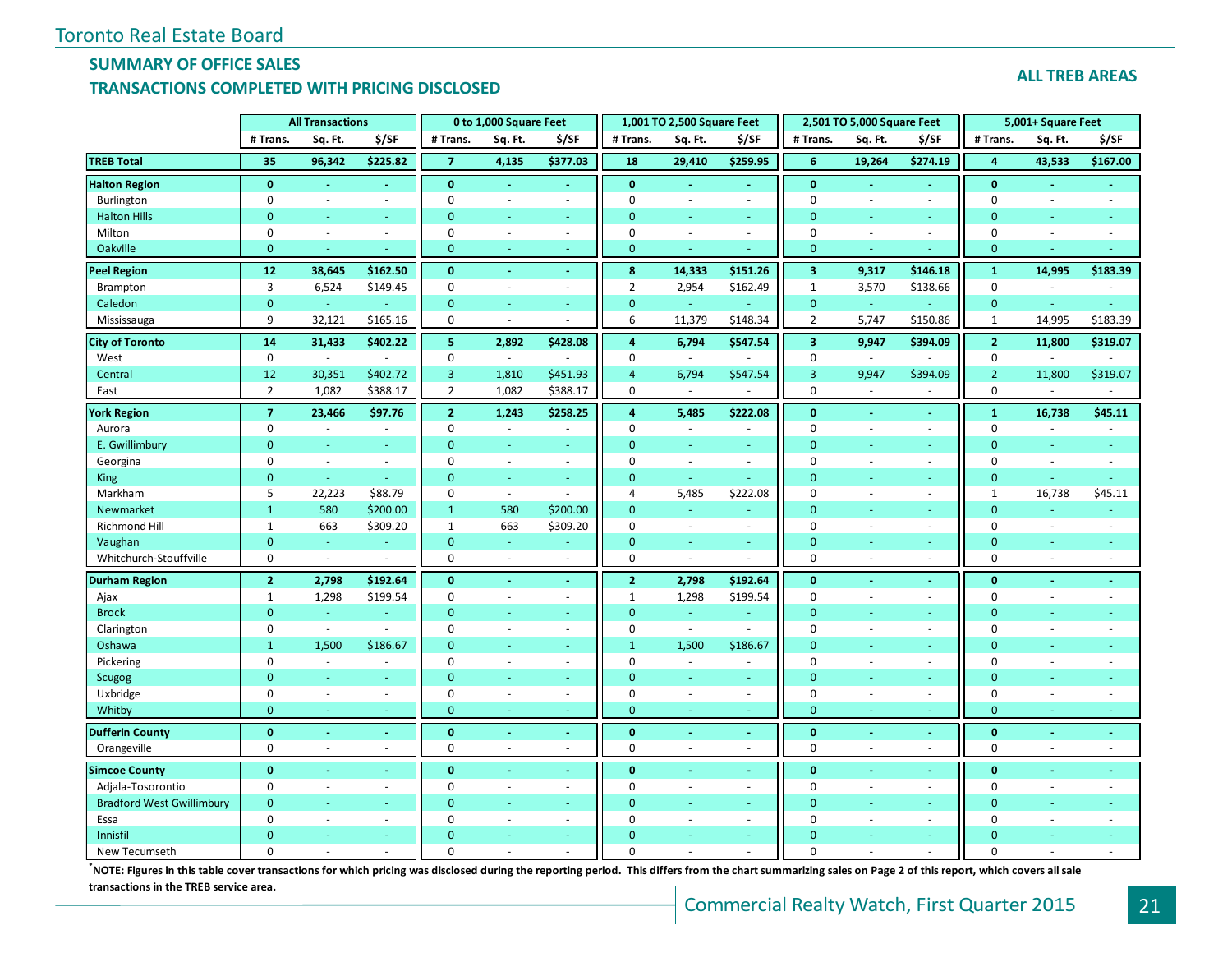# **SUMMARY OF OFFICE SALES**

## **TRANSACTIONS COMPLETED WITH PRICING DISCLOSED**

#### **CITY OF TORONTO**

|                        |                  | <b>All Transactions</b>  |                          |                         | 0 to 1,000 Square Feet   |                          |                | 1,001 TO 2,500 Square Feet |                  |                         | 2,501 TO 5,000 Square Feet |                          |                | 5,001+ Square Feet       |           |
|------------------------|------------------|--------------------------|--------------------------|-------------------------|--------------------------|--------------------------|----------------|----------------------------|------------------|-------------------------|----------------------------|--------------------------|----------------|--------------------------|-----------|
|                        | # Trans.         | Sq. Ft.                  | \$/SF Net                | # Trans.                | Sq. Ft.                  | \$/SF Net                | # Trans.       | Sq. Ft.                    | \$/SF Net        | # Trans.                | Sq. Ft.                    | \$/SF Net                | # Trans.       | Sq. Ft.                  | \$/SF Net |
| <b>TREB Total</b>      | 35               | 96,342                   | \$225.82                 | 7                       | 4,135                    | \$377.03                 | 18             | 29,410                     | \$259.95         | 6                       | 19,264                     | \$274.19                 | 4              | 43,533                   | \$167.00  |
| <b>City of Toronto</b> | 14               | 31,433                   | \$402.22                 | 5                       | 2,892                    | \$428.08                 | $\overline{4}$ | 6,794                      | \$547.54         | $\overline{\mathbf{3}}$ | 9,947                      | \$394.09                 | 2 <sup>1</sup> | 11,800                   | \$319.07  |
| <b>Toronto West</b>    | $\mathbf{0}$     | $\blacksquare$           |                          | $\bf{0}$                |                          | ٠                        | $\mathbf{0}$   |                            |                  | $\bf{0}$                |                            | ٠                        | $\bf{0}$       |                          |           |
| Toronto W01            | $\mathbf 0$      | $\sim$                   | $\omega$                 | $\Omega$                | ÷.                       | $\sim$                   | $\Omega$       | ÷                          | $\blacksquare$   | $\Omega$                | $\sim$                     | ÷.                       | $\Omega$       | $\sim$                   |           |
| Toronto W02            | $\mathbf{0}$     | $\sim$                   | $\sim$                   | $\mathbf{0}$            | ÷                        | $\sim$                   | $\overline{0}$ | $\sim$                     | $\sim$           | $\mathbf{0}$            | ٠                          | $\sim$                   | $\mathbf{0}$   | $\omega$                 |           |
| Toronto W03            | $\Omega$         | $\sim$                   | $\sim$                   | $\mathbf 0$             | $\sim$                   | $\sim$                   | $\mathbf 0$    | ÷                          | $\sim$           | $\pmb{0}$               | ÷.                         | $\sim$                   | $\mathbf 0$    | $\sim$                   |           |
| Toronto W04            | $\overline{0}$   |                          |                          | $\Omega$                | ٠                        | $\omega$                 | $\overline{0}$ |                            | ÷.               | $\overline{0}$          |                            | $\sim$                   | $\mathbf{0}$   |                          |           |
| Toronto W05            | $\mathbf 0$      | $\overline{\phantom{a}}$ | $\sim$                   | $\Omega$                | $\overline{\phantom{a}}$ | $\blacksquare$           | $\mathbf 0$    | $\overline{\phantom{a}}$   | $\sim$           | $\mathbf 0$             | $\overline{\phantom{a}}$   | $\sim$                   | $\mathbf 0$    | $\sim$                   |           |
| <b>Toronto W06</b>     | $\mathbf{0}$     | ÷                        |                          | $\Omega$                |                          | ÷                        | $\overline{0}$ | ÷.                         | ÷                | $\overline{0}$          |                            | u,                       | $\mathbf{0}$   | ÷                        |           |
| Toronto W07            | $\mathbf 0$      | $\sim$                   | $\sim$                   | $\mathbf 0$             | ä,                       | $\sim$                   | $\mathbf 0$    | $\sim$                     | $\mathbf{r}$     | $\mathbf{0}$            |                            | ÷.                       | $\mathbf 0$    |                          |           |
| Toronto W08            | $\Omega$         | ÷                        |                          | $\Omega$                | ÷                        | ÷                        | $\mathbf{0}$   | $\sim$                     | u.               | $\overline{0}$          |                            | $\sim$                   | $\mathbf{0}$   | ÷                        |           |
| Toronto W09            | $\mathbf 0$      | $\sim$                   | $\sim$                   | $\mathbf 0$             | $\sim$                   | $\blacksquare$           | 0              | $\sim$                     | $\blacksquare$   | $\boldsymbol{0}$        |                            | $\overline{\phantom{a}}$ | $\pmb{0}$      | ÷.                       |           |
| Toronto W10            | $\overline{0}$   | $\omega$                 |                          | $\mathbf{0}$            |                          |                          | $\mathbf{0}$   |                            |                  | $\mathbf{0}$            |                            |                          | $\mathbf{0}$   |                          |           |
| <b>Toronto Central</b> | 12               | 30,351                   | \$402.72                 | $\overline{\mathbf{3}}$ | 1,810                    | \$451.93                 | $\overline{4}$ | 6,794                      | \$547.54         | $\overline{\mathbf{3}}$ | 9,947                      | \$394.09                 | 2 <sup>7</sup> | 11,800                   | \$319.07  |
| Toronto C01            | $\mathbf 0$      | $\sim$                   |                          | $\mathbf{0}$            | ä,                       | $\sim$                   | $\mathbf 0$    | ÷                          | $\sim$           | 0                       | $\sim$                     |                          | $\pmb{0}$      | $\overline{\phantom{a}}$ |           |
| <b>Toronto C02</b>     | $\mathbf{1}$     | 3,000                    | \$440.00                 | $\Omega$                |                          |                          | $\Omega$       |                            |                  | $\mathbf{1}$            | 3,000                      | \$440.00                 | $\mathbf{0}$   |                          |           |
| Toronto C03            | $\mathbf 0$      | $\sim$                   |                          | $\mathbf 0$             | ÷,                       | $\overline{\phantom{a}}$ | $\mathbf 0$    | $\overline{\phantom{a}}$   | $\omega$         | $\boldsymbol{0}$        | $\sim$                     | ÷.                       | $\mathbf{0}$   | $\overline{\phantom{a}}$ |           |
| <b>Toronto C04</b>     | $\mathbf{1}$     | 3,750                    | \$266.67                 | $\Omega$                |                          | ÷                        | $\overline{0}$ | ÷.                         | ÷.               | $\mathbf{1}$            | 3,750                      | \$266.67                 | $\mathbf{0}$   | ÷                        |           |
| Toronto C06            | $\mathbf 0$      | $\omega$                 |                          | $\mathbf 0$             |                          | $\omega$                 | $\mathbf 0$    | $\overline{\phantom{a}}$   | $\omega$         | $\mathbf{0}$            |                            |                          | $\pmb{0}$      | $\sim$                   |           |
| <b>Toronto C07</b>     | $\mathbf{1}$     | 5,500                    | \$227.27                 | $\Omega$                | ÷.                       | $\sim$                   | $\overline{0}$ | $\omega$                   | $\omega$ .       | $\mathbf{0}$            | $\sim$                     | $\sim$                   | $\mathbf{1}$   | 5,500                    | \$227.27  |
| Toronto C08            | $\boldsymbol{0}$ | $\sim$                   | $\sim$                   | $\mathbf 0$             | $\sim$                   | $\sim$                   | 0              | $\sim$                     | $\sim$           | $\boldsymbol{0}$        | $\sim$                     | $\overline{\phantom{a}}$ | $\pmb{0}$      | $\sim$                   |           |
| <b>Toronto C09</b>     | $\mathbf{1}$     | 2,357                    | \$551.55                 | $\mathbf{0}$            | $\equiv$                 | $\omega$                 | $\mathbf{1}$   | 2,357                      | \$551.55         | $\mathbf{0}$            |                            | ÷                        | $\mathbf{0}$   | ÷,                       |           |
| Toronto C10            | $\mathbf{1}$     | 1,820                    | \$467.03                 | $\mathbf{0}$            | $\bar{a}$                | ÷.                       | $\mathbf{1}$   | 1,820                      | \$467.03         | $\mathbf 0$             | ÷.                         | ÷.                       | $\mathbf{0}$   | $\omega$                 |           |
| Toronto C11            | $\mathbf{0}$     | $\omega$                 |                          | $\mathbf{0}$            | ÷                        | $\sim$                   | $\mathbf{0}$   | $\omega$                   | $\omega_{\rm c}$ | $\mathbf{0}$            | ٠                          | $\sim$                   | $\mathbf{0}$   | $\blacksquare$           |           |
| Toronto C12            | $\mathbf 0$      | $\blacksquare$           | $\overline{\phantom{a}}$ | $\mathbf 0$             | $\sim$                   | $\sim$                   | $\mathbf 0$    | $\sim$                     | $\omega$         | $\mathbf 0$             | $\sim$                     | $\sim$                   | $\mathbf{0}$   | ÷.                       |           |
| Toronto C13            | $\mathbf{0}$     | ä,                       |                          | $\mathbf{0}$            | $\omega$                 | ÷                        | $\mathbf{0}$   | $\omega$                   |                  | $\overline{0}$          |                            |                          | $\mathbf{0}$   | ÷                        |           |
| Toronto C14            | 5                | 12,852                   | \$473.47                 | 1                       | 738                      | \$542.01                 | $\overline{2}$ | 2,617                      | \$599.92         | $\mathbf{1}$            | 3,197                      | \$500.47                 | $\mathbf{1}$   | 6,300                    | \$399.21  |
| Toronto C15            | $\overline{2}$   | 1,072                    | \$389.93                 | 2 <sup>1</sup>          | 1,072                    | \$389.93                 | $\mathbf{0}$   |                            |                  | $\mathbf{0}$            |                            |                          | $\mathbf{0}$   | i.                       |           |
| <b>Toronto East</b>    | 2 <sup>1</sup>   | 1,082                    | \$388.17                 | 2 <sup>7</sup>          | 1,082                    | \$388.17                 | $\mathbf{0}$   | $\blacksquare$             | $\omega$         | $\bf{0}$                | $\blacksquare$             | $\blacksquare$           | $\bf{0}$       | $\sim$                   | $\sim$    |
| Toronto E01            | $\overline{2}$   | 1,082                    | \$388.17                 | $\overline{2}$          | 1,082                    | \$388.17                 | $\mathbf 0$    | $\sim$                     | $\mathbf{r}$     | $\mathbf 0$             |                            | ÷.                       | $\mathbf{0}$   | $\sim$                   |           |
| <b>Toronto E02</b>     | $\mathbf{0}$     | $\omega$                 |                          | $\mathbf{0}$            | $\equiv$                 | ٠                        | $\mathbf 0$    | $\omega$                   | $\sim$           | $\mathbf{0}$            |                            | ÷                        | $\mathbf{0}$   | ÷,                       |           |
| Toronto E03            | 0                | $\sim$                   | $\omega$                 | $\mathbf 0$             | $\sim$                   | $\sim$                   | $\Omega$       | ÷                          | $\sim$           | $\mathbf 0$             | $\sim$                     | ÷.                       | $\mathbf{0}$   | $\sim$                   |           |
| <b>Toronto E04</b>     | $\mathbf{0}$     | u,                       | $\sim$                   | $\mathbf{0}$            | $\equiv$                 | $\omega$                 | $\mathbf{0}$   | $\sim$                     | $\omega$ .       | $\mathbf{0}$            | ٠                          | ÷.                       | $\mathbf{0}$   | ÷                        |           |
| Toronto E05            | $\Omega$         | $\sim$                   | ÷.                       | $\Omega$                | ä,                       | $\blacksquare$           | $\mathbf 0$    | ÷                          | $\sim$           | $\mathbf 0$             | $\overline{\phantom{a}}$   | ÷.                       | $\mathbf 0$    | $\overline{\phantom{a}}$ |           |
| <b>Toronto E06</b>     | $\Omega$         | ÷                        |                          | $\Omega$                |                          | ÷.                       | $\Omega$       |                            | ÷.               | $\Omega$                |                            | $\sim$                   | $\mathbf{0}$   | ÷                        |           |
| Toronto E07            | $\mathbf 0$      | $\overline{\phantom{a}}$ | $\overline{\phantom{a}}$ | $\mathbf 0$             | $\overline{\phantom{a}}$ | $\overline{\phantom{a}}$ | 0              | $\overline{\phantom{a}}$   | $\sim$           | $\mathbf 0$             |                            | $\blacksquare$           | $\mathbf 0$    | $\overline{\phantom{a}}$ |           |
| <b>Toronto E08</b>     | $\mathbf{0}$     | ÷.                       |                          | $\Omega$                | ÷.                       | ÷.                       | $\mathbf{0}$   | u.                         | $\sim$           | $\mathbf{0}$            |                            | ÷.                       | $\mathbf{0}$   | ÷                        |           |
| Toronto E09            | $\Omega$         | $\sim$                   | ÷.                       | $\mathbf 0$             | ÷                        | $\overline{\phantom{a}}$ | $\mathbf 0$    |                            | $\omega$         | $\pmb{0}$               |                            | $\sim$                   | $\mathbf 0$    |                          |           |
| Toronto E10            | $\Omega$         |                          |                          | $\Omega$                | ٠                        | $\omega$                 | $\Omega$       |                            | ÷.               | $\Omega$                |                            | $\sim$                   | $\mathbf{0}$   |                          |           |
| Toronto E11            | $\Omega$         |                          |                          | $\Omega$                |                          |                          | $\Omega$       |                            |                  | $\Omega$                |                            |                          | $\Omega$       |                          |           |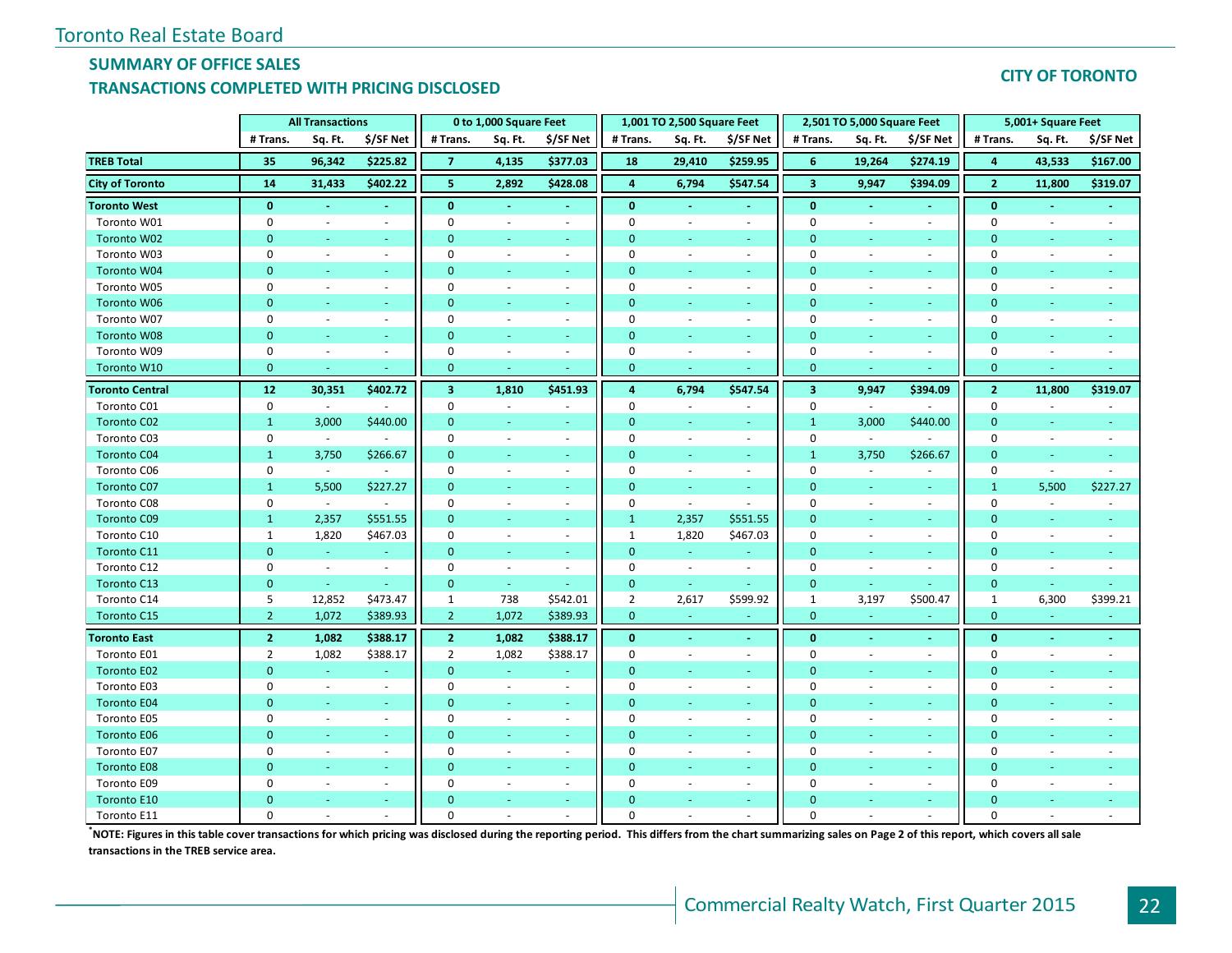## **SUMMARY OF LAND SALES TRANSACTIONS COMPLETED WITH PRICING DISCLOSED**

#### **ALL TREB AREAS**

|                                  |                | <b>All Transactions</b>     |                          |                         | 0 to 3 Acres                |                |                         | 3+ Acres                 |                |
|----------------------------------|----------------|-----------------------------|--------------------------|-------------------------|-----------------------------|----------------|-------------------------|--------------------------|----------------|
|                                  | # Trans.       | Acres                       | \$/Acre                  | # Trans.                | Acres                       | \$/Acre        | # Trans.                | Acres                    | \$/Acre        |
| <b>TREB Total</b>                | 27             | 443.42                      | \$85,430                 | 16                      | 22.30                       | \$865,298      | 11                      | 421.12                   | \$44,132       |
| <b>Halton Region</b>             | 4              | 50.89                       | \$208,025                | $\overline{2}$          | 5.19                        | \$395,472      | $\overline{2}$          | 45.70                    | \$186,737      |
| Burlington                       | $\mathbf{1}$   | 4.70                        | \$432,745                | $\mathbf 0$             | $\overline{\phantom{a}}$    |                | $\mathbf 1$             | 4.70                     | \$432,745      |
| <b>Halton Hills</b>              | $\overline{2}$ | 43.50                       | \$179,598                | $\mathbf{1}$            | 2.50                        | \$525,000      | $\overline{1}$          | 41.00                    | \$158,537      |
| Milton                           | $\mathbf 0$    | $\mathbb{Z}^2$              |                          | $\mathbf 0$             | $\overline{\phantom{a}}$    |                | 0                       | ÷.                       |                |
| Oakville                         | $\mathbf{1}$   | 2.69                        | \$275,093                | $\mathbf{1}$            | 2.69                        | \$275,093      | 0                       | $\blacksquare$           | ä,             |
| <b>Peel Region</b>               | $\mathbf{0}$   | $\Box$                      |                          | $\mathbf{0}$            | ä,                          |                | $\bf{0}$                | Ξ                        | $\blacksquare$ |
| Brampton                         | 0              | $\overline{a}$              | ÷,                       | $\mathbf 0$             | $\overline{\phantom{a}}$    | $\overline{a}$ | 0                       |                          | L.             |
| Caledon                          | $\overline{0}$ | Ξ                           |                          | $\overline{0}$          | ä,                          | ÷              | $\overline{0}$          | ä,                       | L.             |
| Mississauga                      | 0              | $\overline{\phantom{a}}$    | $\overline{\phantom{a}}$ | 0                       | $\Box$                      | ÷,             | 0                       | ÷,                       | ÷,             |
| <b>City of Toronto</b>           | $\overline{2}$ | 0.30                        | \$7,049,087              | $\overline{2}$          | 0.30                        | \$7,049,087    | $\mathbf{0}$            | ä,                       | ä,             |
| West                             | $\mathbf{1}$   | 0.20                        | \$2,151,111              | 1                       | 0.20                        | \$2,151,111    | 0                       | $\overline{\phantom{a}}$ | ÷,             |
| Central                          | $\mathbf{1}$   | 0.10                        | \$16,364,222             | $\mathbf{1}$            | 0.10                        | \$16,364,222   | $\overline{0}$          |                          |                |
| East                             | 0              | $\omega$                    |                          | 0                       | $\sim$                      | ÷,             | 0                       | ä,                       | ÷,             |
| <b>York Region</b>               | 11             | 253.14                      | \$51,880                 | 9                       | 11.49                       | \$1,021,028    | $\overline{2}$          | 241.65                   | \$5,809        |
| Aurora                           | 0              | ÷,                          |                          | $\mathbf 0$             | $\omega$                    |                | 0                       |                          |                |
| E. Gwillimbury                   | $\mathbf{1}$   | 237.84                      | \$3,364                  | $\Omega$                | $\omega$                    | ÷.             | $\mathbf{1}$            | 237.84                   | \$3,364        |
| Georgina                         | $\mathbf{1}$   | 0.52                        | \$403,906                | $\mathbf{1}$            | 0.52                        | \$403,906      | 0                       | ÷,                       |                |
| <b>King</b>                      | $\mathbf{0}$   | $\omega$                    |                          | $\mathbf{0}$            | ä,                          |                | $\overline{0}$          | ä,                       | ä,             |
| Markham                          | $\mathbf{1}$   | 2.15                        | \$866,512                | $\mathbf{1}$            | 2.15                        | \$866,512      | $\Omega$                | ä,                       |                |
| Newmarket                        | $\overline{3}$ | 2.65                        | \$1,334,717              | 3                       | 2.65                        | \$1,334,717    | $\overline{0}$          | L.                       | L.             |
| Richmond Hill                    | $\mathbf 1$    | 1.25                        | \$816,000                | $\mathbf{1}$            | 1.25                        | \$816,000      | 0                       | $\overline{\phantom{a}}$ | L,             |
| Vaughan                          | $\overline{4}$ | 8.73                        | \$653,342                | $\overline{3}$          | 4.92                        | \$1,036,585    | $\overline{1}$          | 3.81                     | \$158,445      |
| Whitchurch-Stouffville           | 0              | $\mathcal{L}_{\mathcal{A}}$ | $\Box$                   | 0                       | $\mathcal{L}_{\mathcal{A}}$ | ÷,             | 0                       | $\blacksquare$           | ÷,             |
| <b>Durham Region</b>             | $\overline{7}$ | 38.16                       | \$234,700                | $\overline{\mathbf{3}}$ | 5.33                        | \$641,308      | $\overline{\mathbf{4}}$ | 32.83                    | \$168,748      |
| Ajax                             | $\mathbf 1$    | 10.05                       | \$278,607                | $\mathbf 0$             | $\overline{\phantom{a}}$    |                | $\mathbf{1}$            | 10.05                    | \$278,607      |
| <b>Brock</b>                     | $\mathbf{1}$   | 3.00                        | \$41,667                 | $\mathbf{1}$            | 3.00                        | \$41,667       | $\mathbf{0}$            | ä,                       | L.             |
| Clarington                       | $\mathbf{1}$   | 9.54                        | \$94,340                 | $\mathbf 0$             | $\overline{\phantom{a}}$    | ÷,             | $\mathbf{1}$            | 9.54                     | \$94,340       |
| Oshawa                           | $\mathbf{1}$   | 10.00                       | \$84,000                 | $\overline{0}$          | ÷.                          |                | $\overline{1}$          | 10.00                    | \$84,000       |
| Pickering                        | $\mathbf{1}$   | 2.18                        | \$1,451,835              | $\mathbf{1}$            | 2.18                        | \$1,451,835    | 0                       | $\overline{\phantom{a}}$ |                |
| <b>Scugog</b>                    | $\overline{0}$ | $\omega$                    |                          | $\overline{0}$          | Ξ                           |                | $\overline{0}$          | ÷,                       |                |
| Uxbridge                         | $\mathbf 1$    | 3.24                        | \$308,642                | $\pmb{0}$               | $\blacksquare$              | L.             | 1                       | 3.24                     | \$308,642      |
| Whitby                           | $\mathbf{1}$   | 0.15                        | \$861,760                | $\mathbf{1}$            | 0.15                        | \$861,760      | $\mathbf{0}$            | u,                       |                |
| <b>Dufferin County</b>           | $\mathbf{0}$   | Ξ                           |                          | $\mathbf{0}$            | ä,                          |                | $\bf{0}$                |                          | L,             |
| Orangeville                      | 0              | $\overline{\phantom{a}}$    | L.                       | 0                       | $\bar{\phantom{a}}$         | ä,             | 0                       | ÷,                       | ä,             |
| <b>Simcoe County</b>             | 3              | 100.94                      | \$30,786                 | $\mathbf{0}$            | ÷                           | ÷              | 3                       | 100.94                   | \$30,786       |
| Adjala-Tosorontio                | $\mathbf{1}$   | 79.47                       | \$27,683                 | $\mathbf 0$             | $\blacksquare$              | $\bar{a}$      | $\mathbf{1}$            | 79.47                    | \$27,683       |
| <b>Bradford West Gwillimbury</b> | $\overline{0}$ | $\omega$                    |                          | $\overline{0}$          | u,                          | ÷.             | $\overline{0}$          | $\omega$                 |                |
| Essa                             | $\mathbf{1}$   | 15.47                       | \$46,380                 | $\mathbf 0$             | L.                          | ÷.             | 1                       | 15.47                    | \$46,380       |
| Innisfil                         | $\overline{0}$ | ä,                          |                          | $\overline{0}$          | ÷                           | ÷              | $\overline{0}$          | ÷.                       |                |
| New Tecumseth                    | $\mathbf{1}$   | 6.00                        | \$31,667                 | 0                       | ä,                          | ÷,             | $\mathbf{1}$            | 6.00                     | \$31,667       |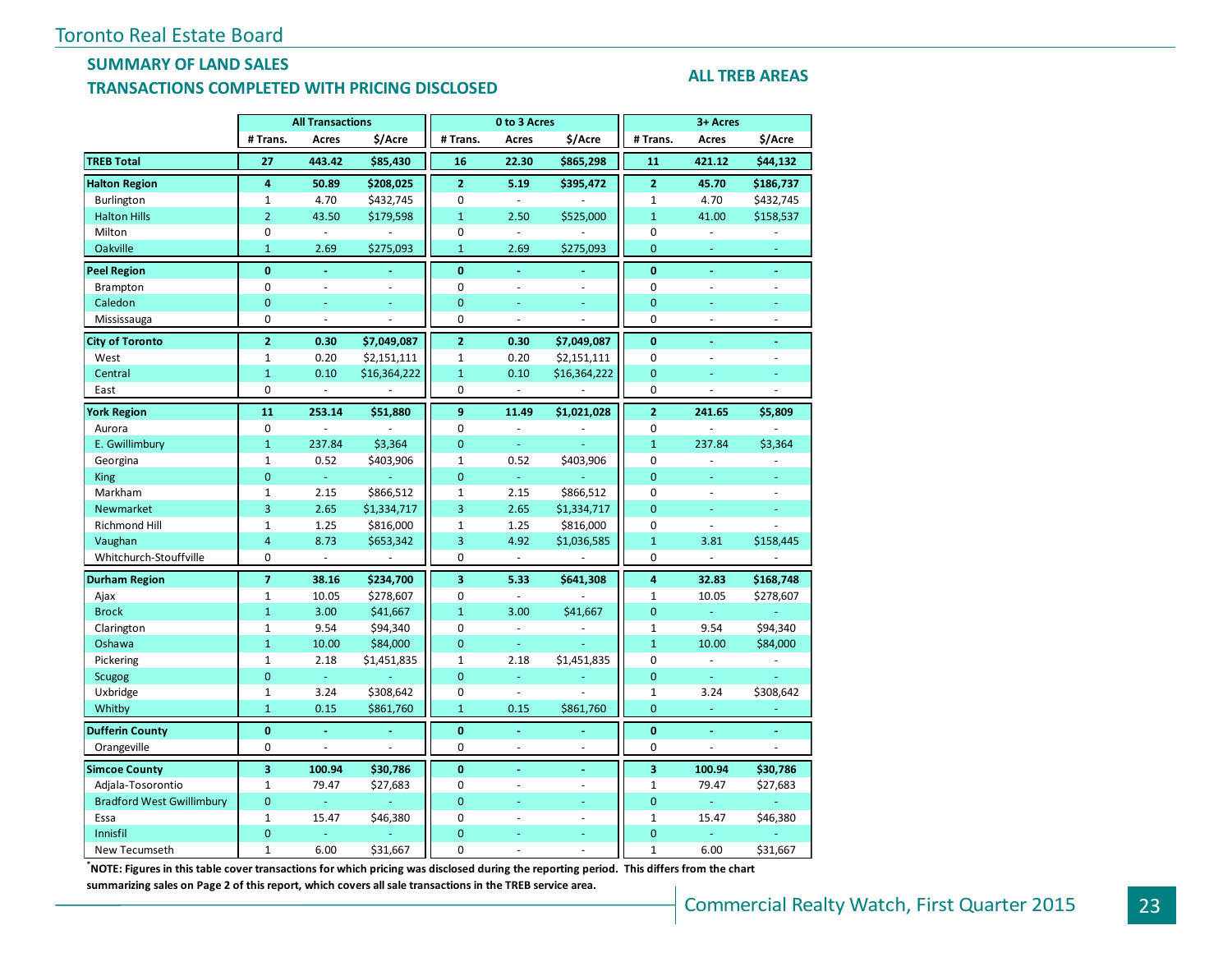### **SUMMARY OF LAND SALES TRANSACTIONS COMPLETED WITH PRICING DISCLOSED**

#### **CITY OF TORONTO**

|                        | <b>All Transactions</b> |                          |                          | 0 to 3 Acres   |                |                          | 3+ Acres       |                     |                          |
|------------------------|-------------------------|--------------------------|--------------------------|----------------|----------------|--------------------------|----------------|---------------------|--------------------------|
|                        | # Trans.                | Acres                    | \$/Acre                  | # Trans.       | Acres          | \$/Acre                  | # Trans.       | Acres               | \$/Acre                  |
| <b>TREB Total</b>      | 27                      | 443.42                   | \$85,430                 | 16             | 22.30          | \$865,298                | 11             | 421.12              | \$44,132                 |
| <b>City of Toronto</b> | $\mathbf 2$             | 0.30                     | \$7,049,087              | $\overline{2}$ | 0.30           | \$7,049,087              | $\bf{0}$       | $\omega$            | $\blacksquare$           |
| <b>Toronto West</b>    | $\mathbf{1}$            | 0.20                     | \$2,151,111              | $\mathbf{1}$   | 0.20           | \$2,151,111              | $\bf{0}$       | $\omega$            | $\blacksquare$           |
| Toronto W01            | 0                       | $\equiv$                 |                          | $\pmb{0}$      | ä,             |                          | $\pmb{0}$      | $\bar{\phantom{a}}$ | $\overline{a}$           |
| Toronto W02            | $\mathbf 0$             | ä,                       |                          | $\mathbf{0}$   | u              |                          | $\mathbf{0}$   |                     |                          |
| Toronto W03            | $\mathbf 0$             | $\blacksquare$           |                          | $\mathbf 0$    | $\blacksquare$ |                          | $\mathbf 0$    |                     |                          |
| <b>Toronto W04</b>     | $\mathbf 0$             | ÷                        |                          | $\mathbf{0}$   | u              |                          | $\overline{0}$ |                     |                          |
| Toronto W05            | $\mathbf{1}$            | 0.20                     | \$2,151,111              | $\mathbf{1}$   | 0.20           | \$2,151,111              | $\mathbf 0$    |                     |                          |
| Toronto W06            | $\mathbf{0}$            | ä,                       |                          | $\mathbf{0}$   | u              |                          | $\mathbf 0$    |                     |                          |
| Toronto W07            | $\mathbf 0$             | $\overline{\phantom{a}}$ |                          | $\mathbf 0$    | $\blacksquare$ | ÷.                       | $\mathbf 0$    | ä,                  |                          |
| <b>Toronto W08</b>     | $\mathbf{0}$            | Ξ                        | ÷,                       | $\mathbf{0}$   | Ξ              |                          | $\mathbf{0}$   | u,                  | ÷,                       |
| Toronto W09            | 0                       | $\sim$                   | $\overline{\phantom{a}}$ | 0              | ä,             | $\sim$                   | 0              | ä,                  | ÷,                       |
| Toronto W10            | $\mathbf{0}$            | $\blacksquare$           |                          | $\overline{0}$ | $\blacksquare$ |                          | $\overline{0}$ |                     |                          |
| <b>Toronto Central</b> | $\mathbf{1}$            | 0.10                     | \$16,364,222             | $\mathbf{1}$   | 0.10           | \$16,364,222             | $\bf{0}$       |                     |                          |
| Toronto C01            | $\mathbf 1$             | 0.10                     | \$16,364,222             | $\mathbf 1$    | 0.10           | \$16,364,222             | $\mathbf 0$    |                     |                          |
| <b>Toronto C02</b>     | 0                       | Ξ                        |                          | $\mathbf{0}$   | Ξ              |                          | $\overline{0}$ |                     |                          |
| Toronto C03            | 0                       | $\bar{a}$                | ÷.                       | $\mathbf 0$    | $\blacksquare$ | $\overline{a}$           | $\mathbf 0$    |                     |                          |
| <b>Toronto C04</b>     | $\mathbf 0$             | ٠                        | ٠                        | $\mathbf{0}$   | ٠              | ٠                        | 0              |                     |                          |
| Toronto C06            | 0                       | $\bar{a}$                | ÷.                       | $\mathbf 0$    | ÷,             | $\omega$                 | $\mathbf 0$    | ä,                  | ÷,                       |
| <b>Toronto C07</b>     | $\mathbf 0$             | Ξ                        | ÷,                       | $\mathbf{0}$   |                | $\blacksquare$           | $\mathbf{0}$   |                     |                          |
| Toronto C08            | 0                       | ÷.                       | $\sim$                   | $\mathbf 0$    | ÷.             | $\sim$                   | $\mathbf 0$    | ÷.                  | ÷,                       |
| <b>Toronto C09</b>     | $\overline{0}$          | ä,                       | ÷                        | $\mathbf{0}$   | Ξ              | ÷                        | $\overline{0}$ | ÷                   |                          |
| Toronto C10            | 0                       | $\bar{a}$                | ÷.                       | $\mathbf 0$    | ä,             | $\omega$                 | 0              | ä,                  |                          |
| Toronto C11            | $\mathbf{0}$            |                          |                          | $\mathbf{0}$   |                |                          | $\overline{0}$ |                     |                          |
| Toronto C12            | 0                       |                          | $\overline{\phantom{a}}$ | $\mathbf 0$    |                | $\overline{\phantom{a}}$ | 0              |                     |                          |
| <b>Toronto C13</b>     | $\mathbf{0}$            |                          | ä,                       | $\overline{0}$ |                | ÷                        | $\overline{0}$ |                     |                          |
| Toronto C14            | $\mathbf 0$             | ÷,                       | $\overline{\phantom{a}}$ | $\mathbf 0$    | ÷,             | ÷,                       | $\mathbf 0$    | ÷,                  | $\blacksquare$           |
| <b>Toronto C15</b>     | $\mathbf{0}$            | ٠                        | ÷                        | $\mathbf{0}$   | ÷              | ÷                        | $\overline{0}$ | ÷                   | $\overline{\phantom{a}}$ |
| <b>Toronto East</b>    | $\bf{0}$                | $\blacksquare$           | $\blacksquare$           | $\bf{0}$       | $\blacksquare$ | $\blacksquare$           | $\bf{0}$       | Ξ                   | $\blacksquare$           |
| Toronto E01            | 0                       | $\sim$                   | $\sim$                   | $\mathbf 0$    | $\sim$         | ÷.                       | 0              | ÷.                  | $\sim$                   |
| <b>Toronto E02</b>     | $\mathbf{0}$            | ÷.                       | u.                       | $\mathbf{0}$   | Ξ              | ÷                        | $\mathbf{0}$   | L.                  |                          |
| Toronto E03            | 0                       | $\bar{a}$                | ÷.                       | $\mathbf 0$    | ä,             | $\omega$                 | 0              | ä,                  | ÷.                       |
| <b>Toronto E04</b>     | $\overline{0}$          |                          |                          | $\mathbf{0}$   |                |                          | $\overline{0}$ |                     |                          |
| Toronto E05            | 0                       | ÷,                       |                          | $\mathbf 0$    |                | $\overline{\phantom{a}}$ | 0              |                     |                          |
| <b>Toronto E06</b>     | $\mathbf{0}$            |                          | ä,                       | $\mathbf{0}$   |                | ÷                        | $\overline{0}$ |                     |                          |
| Toronto E07            | $\mathbf 0$             | ÷,                       | $\overline{\phantom{a}}$ | $\mathbf 0$    | ä,             | $\omega$                 | $\mathbf 0$    | L.                  | ÷,                       |
| <b>Toronto E08</b>     | $\mathbf{0}$            | ä,                       | ٠                        | $\mathbf{0}$   |                | ٠                        | $\mathbf{0}$   |                     |                          |
| Toronto E09            | $\mathbf 0$             |                          | $\overline{a}$           | $\mathbf 0$    |                | $\bar{\phantom{a}}$      | $\mathbf 0$    |                     |                          |
| <b>Toronto E10</b>     | 0                       |                          | Ξ                        | $\mathbf{0}$   |                | $\overline{\phantom{a}}$ | $\mathbf 0$    |                     |                          |
| Toronto E11            | 0                       | $\overline{a}$           | $\overline{a}$           | $\mathbf 0$    | $\overline{a}$ | $\mathcal{L}$            | 0              | $\overline{a}$      | $\overline{a}$           |